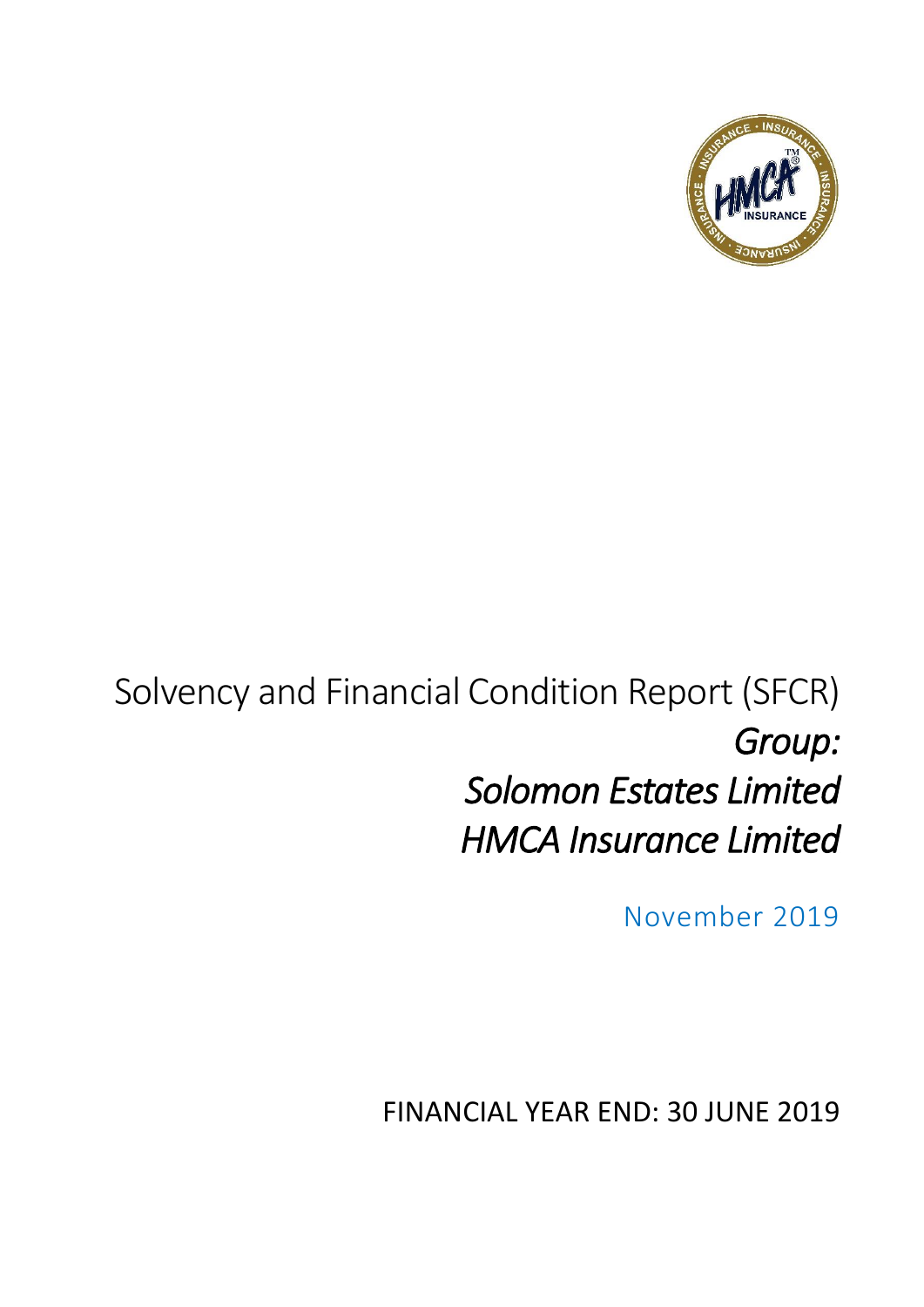#### Contents

| А.                                                                                                              |  |
|-----------------------------------------------------------------------------------------------------------------|--|
|                                                                                                                 |  |
|                                                                                                                 |  |
|                                                                                                                 |  |
|                                                                                                                 |  |
|                                                                                                                 |  |
| В.                                                                                                              |  |
|                                                                                                                 |  |
|                                                                                                                 |  |
|                                                                                                                 |  |
|                                                                                                                 |  |
|                                                                                                                 |  |
|                                                                                                                 |  |
|                                                                                                                 |  |
|                                                                                                                 |  |
|                                                                                                                 |  |
|                                                                                                                 |  |
| C.                                                                                                              |  |
|                                                                                                                 |  |
|                                                                                                                 |  |
|                                                                                                                 |  |
|                                                                                                                 |  |
|                                                                                                                 |  |
|                                                                                                                 |  |
|                                                                                                                 |  |
| D.                                                                                                              |  |
|                                                                                                                 |  |
|                                                                                                                 |  |
|                                                                                                                 |  |
|                                                                                                                 |  |
| E.                                                                                                              |  |
|                                                                                                                 |  |
|                                                                                                                 |  |
| E.3. Use of the duration-based equity risk sub-module in the calculation of the Solvency Capital Requirement 26 |  |
|                                                                                                                 |  |
|                                                                                                                 |  |
|                                                                                                                 |  |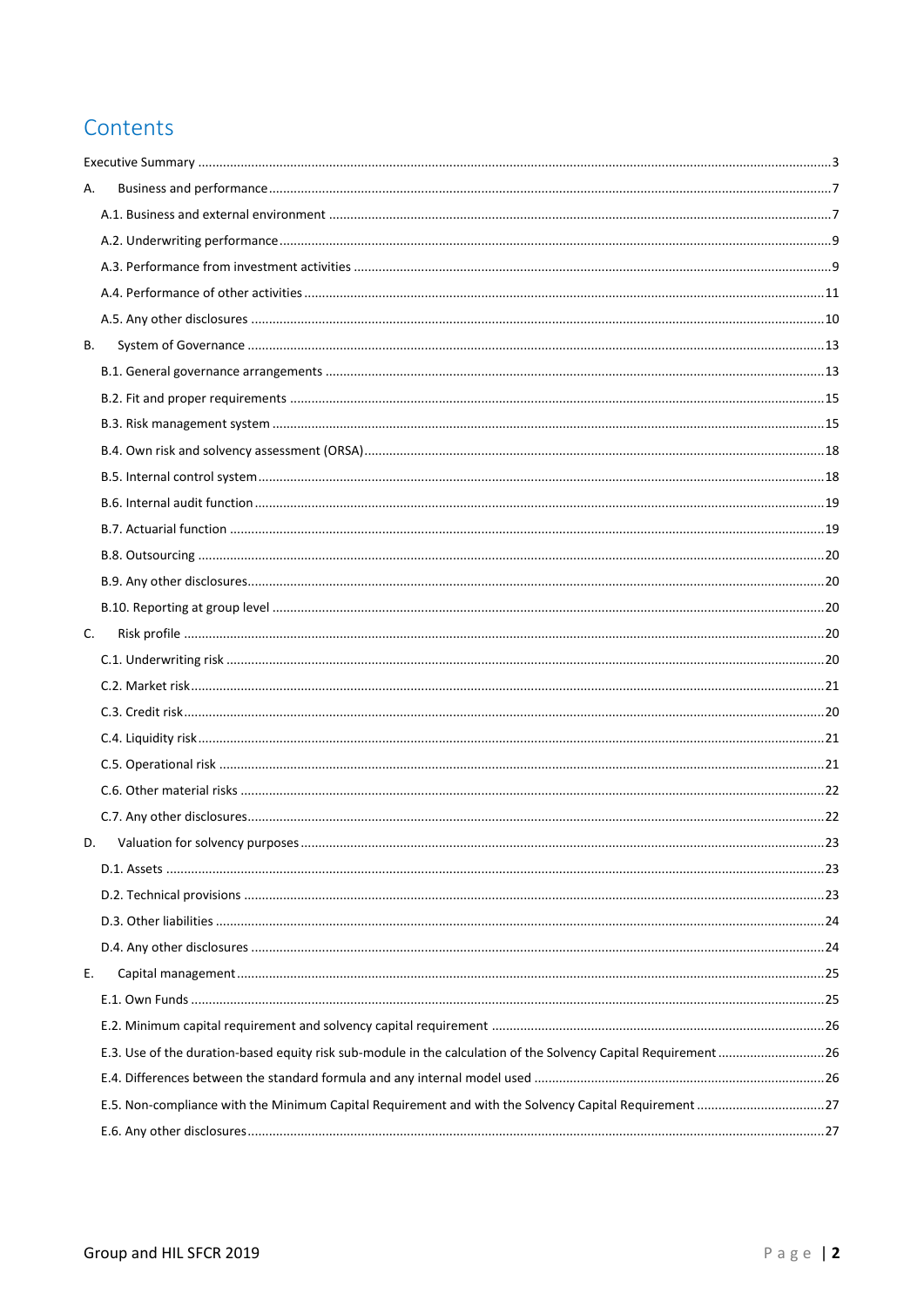#### <span id="page-2-0"></span>Executive Summary

This Solvency and Financial Condition Report (SFCR) is the first produced on a group basis, having previously been produced on a solo basis for HMCA Insurance Limited (HIL or Company). The group consists of Solomon Estates Limited (SEL or Group) as the parent entity owning 100% of the shares of HIL.

#### *Business performance*

#### Group

The principle activity of SEL is that of a non-trading insurance holding company. The Company's principle investment is in HIL from whom it receives dividends. During the reporting period SEL received dividend income of £1,844,824 from HIL.

| Performance:            | 2019       | 2018'                    |
|-------------------------|------------|--------------------------|
| <b>Group net assets</b> | 22,904,014 | $\overline{\phantom{0}}$ |
| <b>Group net profit</b> | 2,284,298  | $\overline{\phantom{0}}$ |

#### HIL

The principal activities of HIL are the underwriting of private medical insurance, hospital cash plan and dental plan products.

| Performance:   | -2019      | 2018       |
|----------------|------------|------------|
| HIL net assets | 21,952,389 | 20,619,717 |
| HIL net profit | 3,177,497  | 1,689,647  |

The Company is licensed by the Gibraltar Financial Services Commission to underwrite the following insurance classes under the Financial Services (Insurance Companies) Act:

- Accident Class 1,
- Sickness Class 2, and
- Miscellaneous Financial Loss Class 16.

The Company underwrites business in the United Kingdom ("UK") and the Republic of Ireland ("ROI") on a freedom of services basis, and to a far smaller degree in Gibraltar. As at the time of publication of this report, the exact nature of the UK's departure from the EU is unknown, therefore there is considerable uncertainty surrounding the ongoing nature of the ROI lines of business. Please note that all figures stated in this report are expressed as GBP sterling.

During the year ended 30 June 2019, the Company wrote £13.6m (2018: £12.9m) of gross premium. Technical profit of £3.5m (2018: £3.2m) was slightly higher than expected due to lower claims ratios on existing schemes.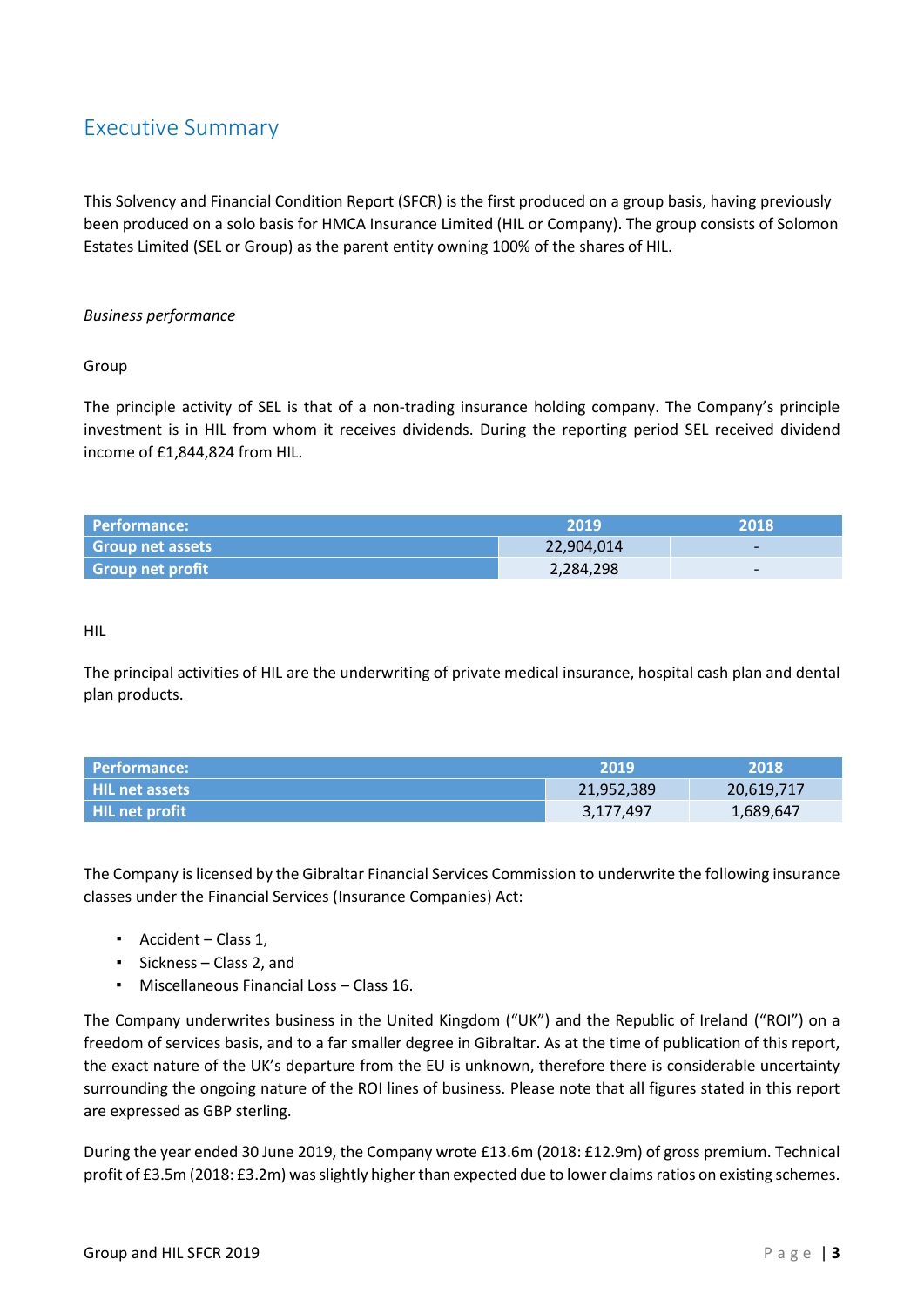Net profit of £3.2m (2018: £1.7m) was higher than budget for the year, mainly due to higher investment income. See table below for detailed analysis.

|                                     | 2019                     | 2018                         | <b>Movement %</b>        |
|-------------------------------------|--------------------------|------------------------------|--------------------------|
| <b>Balance on Technical Account</b> | 3,458,149                | 3,171,132                    | 9.1%                     |
| <b>Total investment income</b>      | 1,180,178                | 272,586                      | 329.6%                   |
| <b>Investment expenses</b>          | (57, 789)                | (67, 225)                    | $(14.0\%)$               |
| <b>Other income</b>                 | $\overline{\phantom{0}}$ | $\qquad \qquad \blacksquare$ | $\overline{\phantom{0}}$ |
| Other charges                       | (1, 174, 209)            | (1,480,899)                  | (20.7%)                  |
| <b>Profit before tax</b>            | 3,406,330                | 1,895,594                    | 79.7%                    |
| <b>Tax</b>                          | (228, 833)               | (205, 947)                   | 11.1%                    |
| <b>Profit after tax</b>             | 3,177,497                | 1,689,647                    | 88.1%                    |

The resultant profit for the year of £3.2m (2018: £1.7m) was transferred to reserves. During the year dividends were paid totalling £1,845k (2018 £nil).

The Company remains committed to the business model that it is familiar with and is very well capitalised, as it has generated profits in every financial year since it started trading.

| <b>Fin. Year</b>         | 2007  | 2008   | 2009   | 2010   | 2011   | 2012   | 2013  |
|--------------------------|-------|--------|--------|--------|--------|--------|-------|
| <b>Revenue</b>           | 7,949 | 8,463  | 8,934  | 8,790  | 9,551  | 9,865  | 9,815 |
| Movement %               |       | 6%     | 6%     | (2%)   | 9%     | 3%     | (1%)  |
| <b>Profit after tax</b>  | 477   | 1,631  | 1,508  | 976    | 1,154  | 829    | 1,861 |
| <b>Fin. Year</b>         | 2014  | 2015   | 2016   | 2017   | 2018   | 2019   |       |
| <b>Revenue</b>           | 9,871 | 10,368 | 10,650 | 11,852 | 12,852 | 13,611 |       |
| Movement %               | 1%    | 5%     | 3%     | 11%    | 8%     | 6%     |       |
| <b>Profit after tax</b>  | 2,138 | 1,839  | 2,221  | 2,265  | 1,690  | 3,177  |       |
| <b>Amounts are £000s</b> |       |        |        |        |        |        |       |

Given that the business underwritten by the Company has been stable and profitable for numerous years, only small inflationary changes are made to the rating structure at the start of each underwriting year, mainly to cover claims inflation.

The Company has not entered into any reinsurance outwards contracts.

#### *Solvency II*

Since Solvency II came into force on 1 January 2016, the valuation of the balance sheet and the Solvency Capital Requirement under Solvency II is recalculated periodically with the aid of a standard-formula-based capital model provided by an external firm.

In relation to the Solvency II balance sheet, specific valuation rules are defined in the Solvency II Delegated Regulations for several balance sheet items that might differ from the rules and options available under International Financial Reporting Standards/Gibraltar GAAP.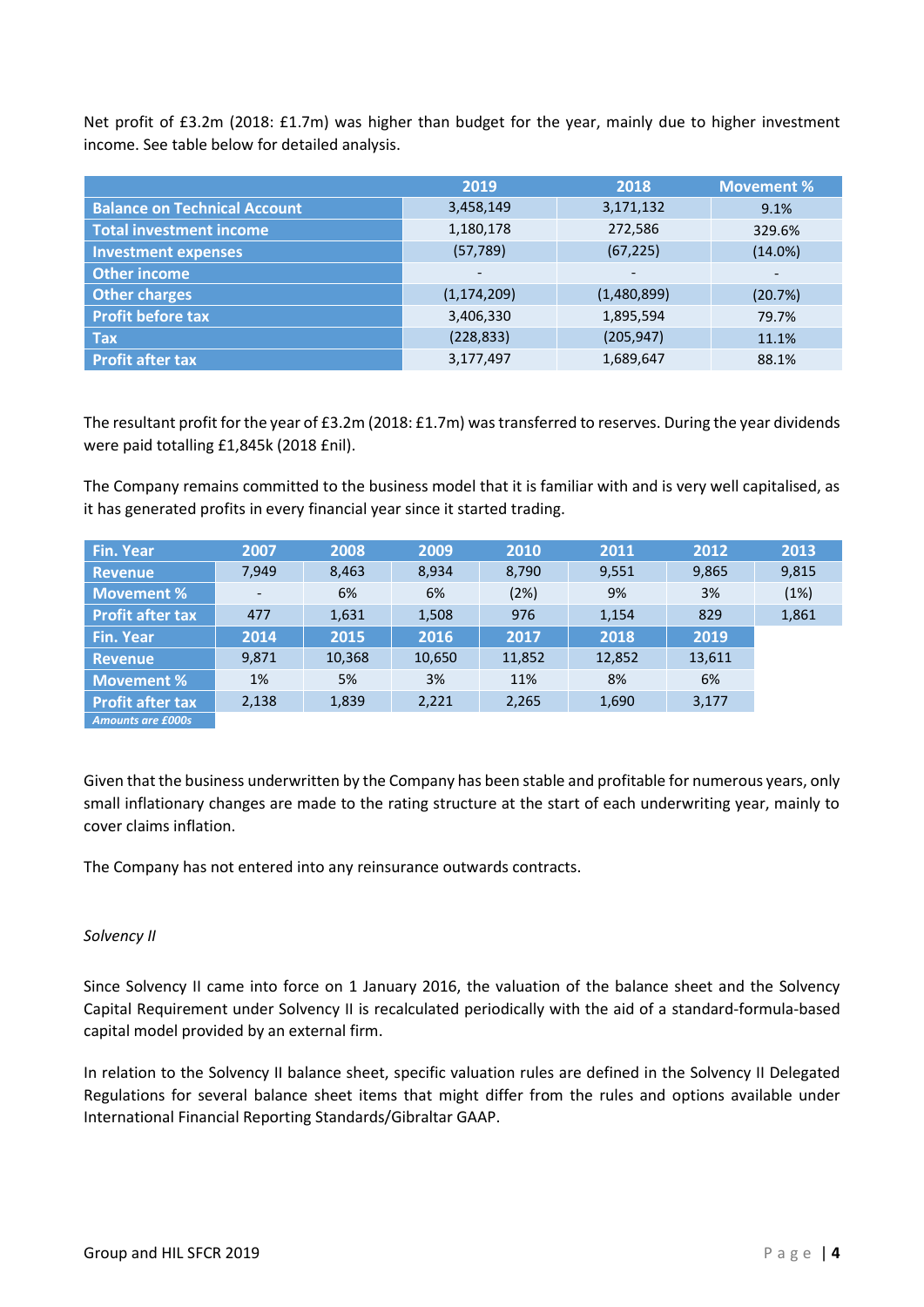#### Group

#### *Balance sheet of the Group for the year ended 30 June 2019:*

|                                                   | <b>Statutory accounts</b> | <b>Solvency II value</b> |
|---------------------------------------------------|---------------------------|--------------------------|
| l Total assets                                    | 34,377,436                | 26,759,634               |
| Total liabilities, including technical provisions | 11.473.433                | 3,503,362                |
| Shareholder funds/Own funds                       | 22,904,013                | 23,256,272               |

HIL

#### *Balance sheet of the Company for the year ended 30 June 2019:*

|                                                   | <b>Statutory accounts</b> | <b>Solvency II value</b> |
|---------------------------------------------------|---------------------------|--------------------------|
| l Total assets                                    | 33,370,216                | 25,752,415               |
| Total liabilities, including technical provisions | 11,417,826                | 3,447,768                |
| Shareholder funds/Own funds                       | 21,952,390                | 22,304,647               |

Besides underwriting risk, the other significant risk identified by the Company is market risk, in particular equity risk. The portfolio of financial investments is valued at £14.4m in the financial statements as at this reporting date, which includes £250k debenture with Gibraltar Savings Bank. During the year, the Board made the decision to: Increase debt securities from £3.7m (2018) to £7.6m (2019) and reduce equity holdings from £12.9m (2018) to £6.7m (2019). The Board continues monitoring national and international developments, geopolitical issues, global market volatility, in order to reduce the overall volatility of the Company's investment portfolio. This change in the investment portfolio structure benefited the Company's SCR requirement by reducing the market risk sub-module capital charge.

#### *System of Governance*

The Company has in place a System of Governance (SoG) which it implemented, in a proportionate manner. This SoG addresses the following important areas of the Company:

- Terms of Reference for the Board and the Sub-Committees
- Risk Management framework
- Key functions (Actuarial, Risk Management, Internal Audit and Compliance)
- Risk Policies for all the main risks
- Risk Appetite Strategy
- Own Risk Self-Assessment (ORSA)
- Fit and Proper Policy
- Scenario and Stress Testing, Reverse Stress Testing and a Recovery & Resolution Plan
- Outsourcing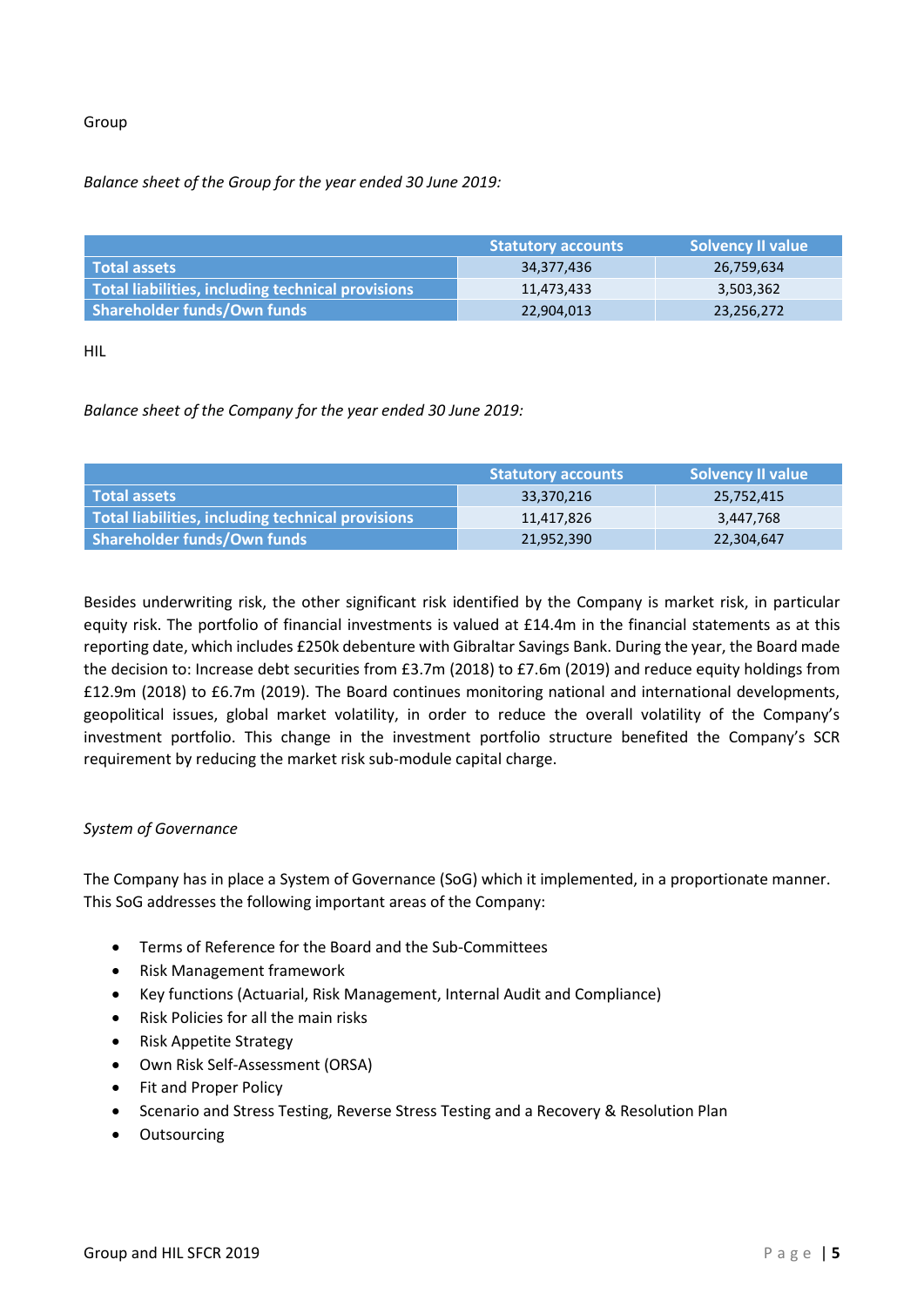#### *Capital management processes*

The Company has a robust capital management process in place which interacts with the risk management function. This capital management process relies on a capital model tool (acquired from an external provider) which is run periodically to evaluate the various risks the Company is subject to. It also produces a solvency ratio (defined here as the ratio of available capital/own funds to the regulatory capital requirement).

Per the Company's Capital Management Strategy, HIL should always hold a minimum target SCR buffer of 100% (solvency ratio of 200%), and for scenario/stress tests in the Company's ORSA exercise a minimum Economic Capital ratio of 100% for individual stress tests/scenarios. Here Economic Capital is defined as the shortfall in own funds following a stress test/scenario, plus the SCR after the event. The Economic Capital ratio is the own funds before the stress event divided by the Economic Capital for a given stress event/scenario.

As at 30 June 2019, HIL had available own funds of £22,305m (2018 £20,670k), compared to a calculated SCR and MCR of £5,581k and £2,222k (2018 £7,202k and £2,196k) respectively – this translates to SCR & MCR solvency ratios of 400% and 1004% (2018 287% and 941%).

The Company expects its current own funds surplus over the Solvency II capital requirement to continue to increase, as no significant changes are foreseen in relation to material lines of business or risk appetite. In the new group structure, the Board will determine the appropriate level of dividends, whilst maintaining prudent solvency ratios.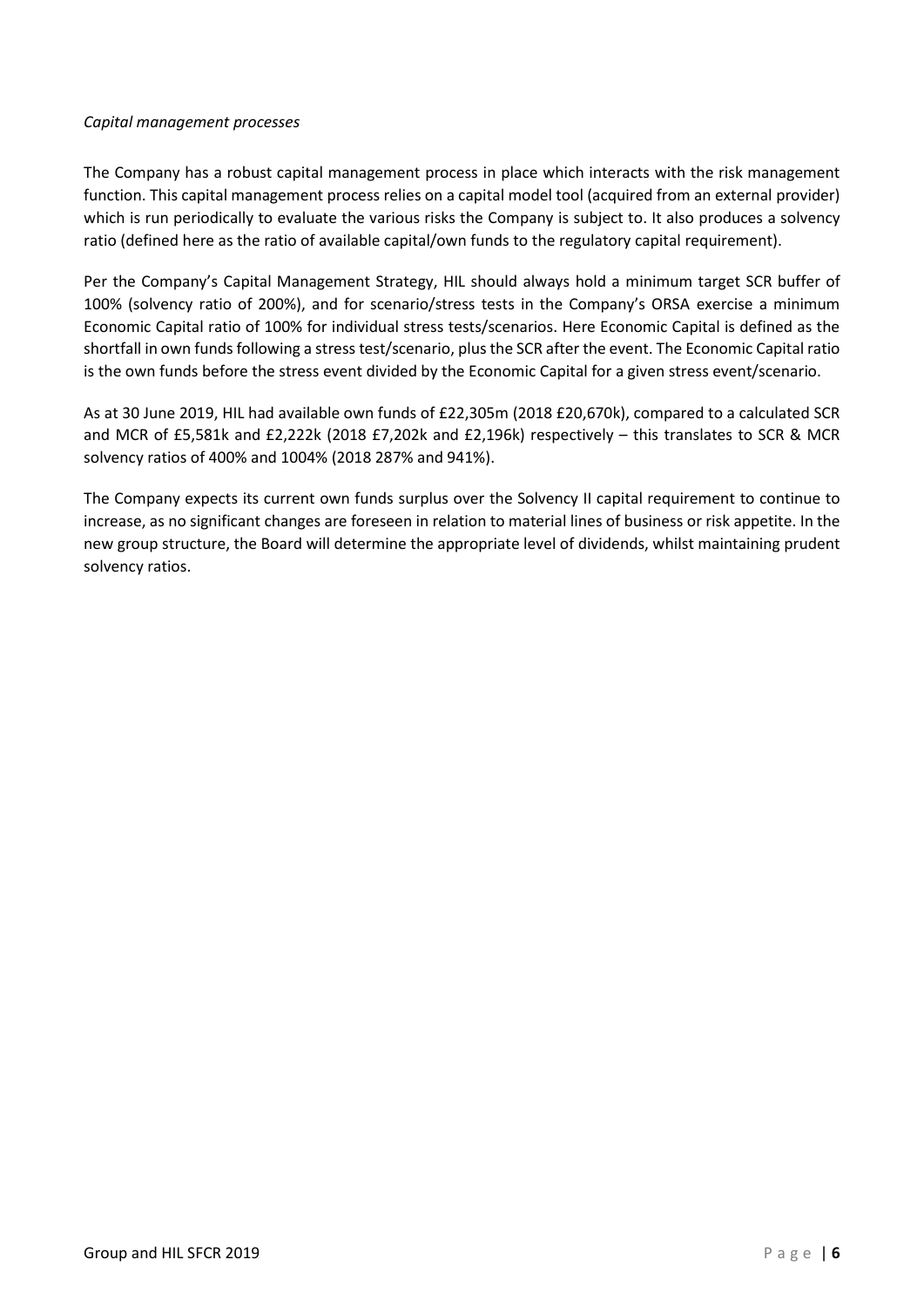#### <span id="page-6-1"></span><span id="page-6-0"></span>A. Business and performance

#### *A.1. Business and external environment*

*A.1.1. Undertaking, financial supervisory authority and external auditor* SEL *Name of undertaking:* Solomon Estates Limited *Address of its registered office:* 79, Prince Edwards Road Gibraltar *Legal status:* Private Company Limited by Shares The ultimate controlling party is J D Skrentny *Company registration number:* 116784 HIL *Name of the undertaking:* Maxwell **HMCA** Insurance Limited *Address of its registered office:* 33/2 Cannon Lane Gibraltar Tel: +350 200 61430 Fax: +350 200 61431 E-Mail: [info@hmcainsurance.gi](mailto:info@hmcainsurance.gi) *Legal status:* Private Company Limited by Shares The ultimate controlling party is J D Skrentny *Company registration number:* 96060 *Name of the group's financial supervisory authority:* Gibraltar Financial Services Commission *Contact details:* PO Box 940 Suite 3, Ground Floor Atlantic Suites Europort Avenue Gibraltar Tel: +350 200 40283 Website: www.gfsc.gi

*Name of the group's external auditor:* EY Limited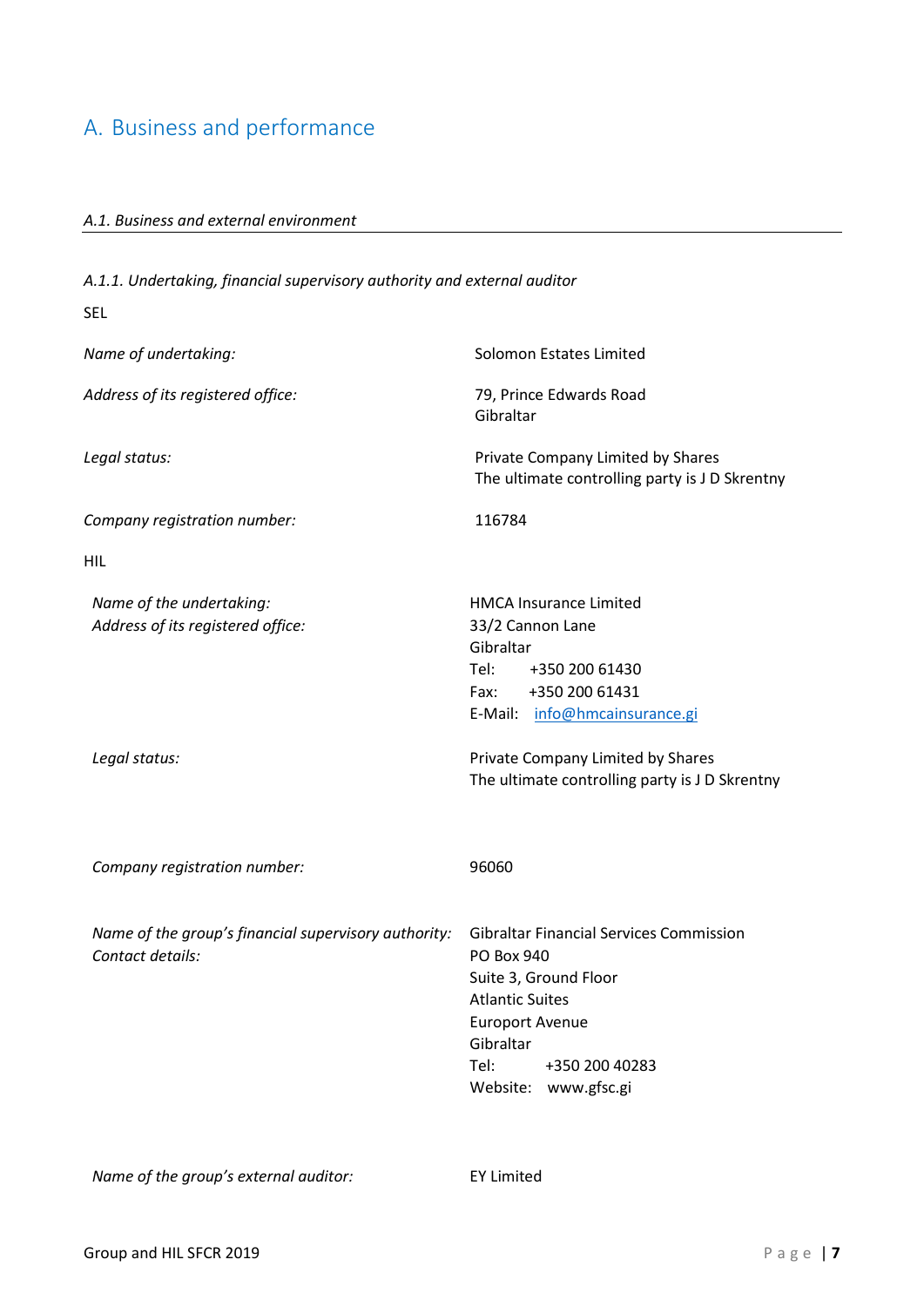**Contact details:** Regal House

Queensway Gibraltar

*The Company is authorised to write business via the 'freedom to provide services' legislation in the following countries:*

- Ireland *(Accident, Sickness).*
- 

▪ United Kingdom *(Accident, Sickness, Miscellaneous Financial Loss).*

#### *A.1.2. Material line of business and geographical areas where the Company carries out business*

Group

The principal activity of SEL is that of an insurance holding company. During the period, the Company acquired the shares in HIL via a share for share exchange with the shareholder of the Company.

HIL

The Company was originally set up to underwrite the healthcare business of an insurance intermediary in the UK, HMCA/S PLC (HMCA). Having established itself as a profitable underwriter of this business, the Company is looking for opportunities to expand. The Board continues to develop new health plans and seek other UK business partners in similar business lines with a view to expanding its customer base.

HIL underwrote business in the United Kingdom ("UK") and the Republic of Ireland ("ROI") on a freedom of services basis, and in Gibraltar during the reporting period. However, as at this report date, the 'Brexit' uncertainty remains and the Company is therefore still unable to make final decisions regarding the continuity of passporting to ROI, therefore the Board continues to concentrate its development plans in the UK.

*A.1.3. Internal or external events*

SEL

No relevant events to report.

HIL

The upgraded administrative and financial systems of the Company and its service providers last year is now fully embedded.

The Company's change of ownership structure during the year has resulted in this SFCR being produced on both solo and group bases.

#### *A.1.4. Main factors contributing to the position of the Company*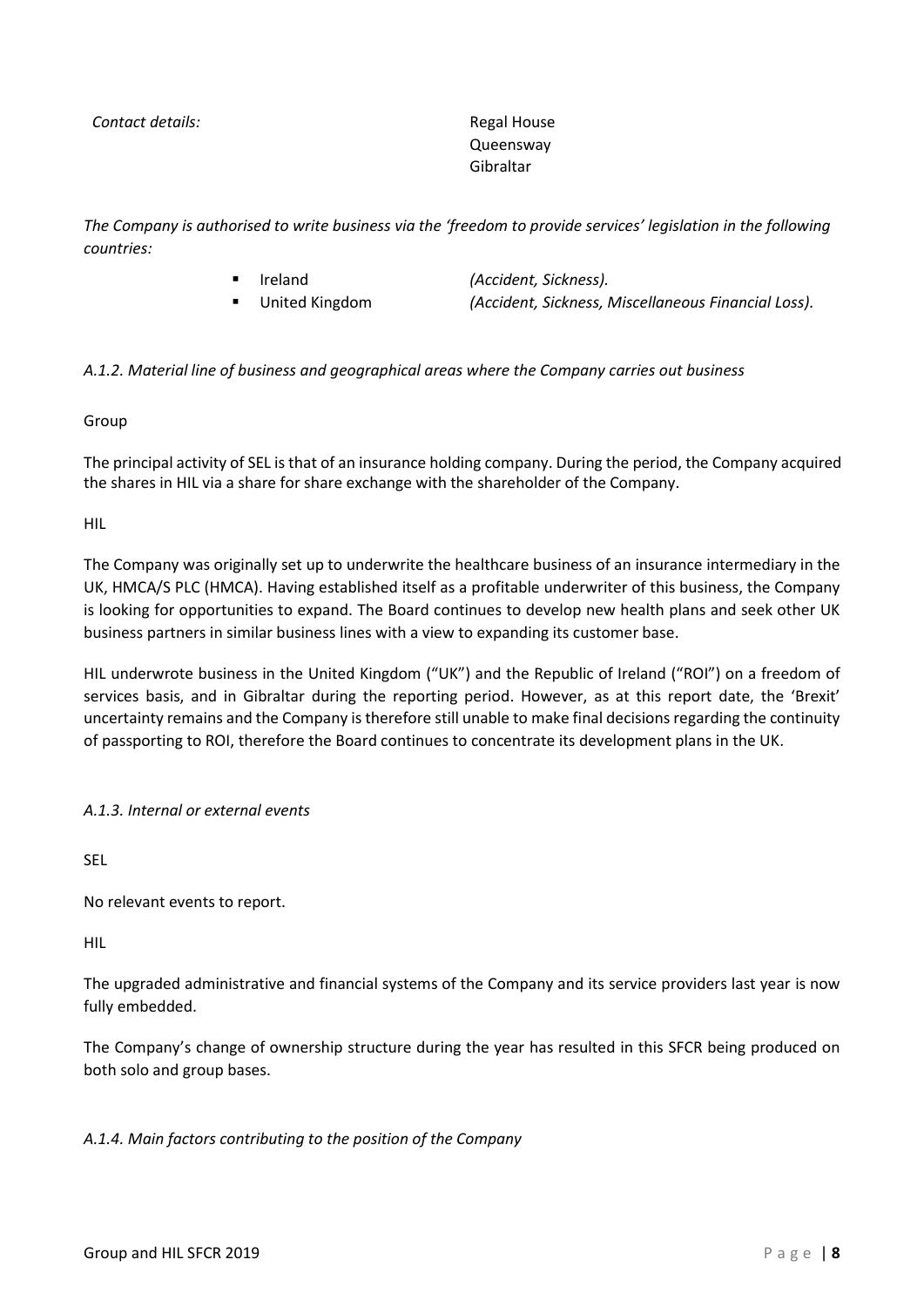SEL

The main factors are the continuing receipt of dividends from its subsidiary, HIL.

HIL

During the year ended 30 June 2019, the Company wrote £13.6m (2018: £12.9m) of gross premium. Technical profit of £3.5m (2018: £3.2m) was slightly higher than expected due to lower claims ratios on existing schemes.

Net profit of £3.2m (2018: £1.7m) was higher than budget for the year, mainly due to unrealised profits on investments of £617k (2018: £260k loss)

|                                     | 2019          | 2018                     | <b>Movement %</b>        |
|-------------------------------------|---------------|--------------------------|--------------------------|
| <b>Balance on Technical Account</b> | 3,458,149     | 3,171,132                | 9.1%                     |
| <b>Total investment income</b>      | 1,180,178     | 272,586                  | 329.6%                   |
| <b>Investment expenses</b>          | (57, 789)     | (67, 225)                | $(14.0\%)$               |
| <b>Other income</b>                 | -             | $\overline{\phantom{a}}$ | $\overline{\phantom{a}}$ |
| <b>Other charges</b>                | (1, 174, 209) | (1,480,899)              | (20.7%)                  |
| <b>Profit before tax</b>            | 3,406,330     | 1,895,594                | 79.7%                    |
| <b>Tax</b>                          | (228, 833)    | (205, 947)               | 11.1%                    |
| <b>Profit after tax</b>             | 3,177,497     | 1,689,647                | 88.1%                    |

The resultant profit for the year of £3.2m (2018: £1.7m) was transferred to reserves. Dividends were paid totalling £1.8m (2018 Nil)

The Company remains committed to the business that it is familiar with and is very well capitalised, as it has generated profits in every financial year since it started trading.

| <b>Fin. Year</b>         | 2007  | 2008   | 2009   | 2010   | 2011   | 2012   | 2013  |
|--------------------------|-------|--------|--------|--------|--------|--------|-------|
| <b>Revenue</b>           | 7,949 | 8,463  | 8,934  | 8,790  | 9,551  | 9,865  | 9,815 |
| Movement %               | -     | 6%     | 6%     | (2%)   | 9%     | 3%     | (1%)  |
| <b>Profit after tax</b>  | 477   | 1,631  | 1,508  | 976    | 1,154  | 829    | 1,861 |
| <b>Fin. Year</b>         | 2014  | 2015   | 2016   | 2017   | 2018   | 2019   |       |
| <b>Revenue</b>           | 9,871 | 10,368 | 10,650 | 11,852 | 12,852 | 13,611 |       |
| <b>Movement %</b>        | 1%    | 5%     | 3%     | 11%    | 8%     | 6%     |       |
| <b>Profit after tax</b>  | 2,138 | 1,839  | 2,221  | 2,265  | 1,690  | 3,177  |       |
| <b>Amounts are £000s</b> |       |        |        |        |        |        |       |

#### <span id="page-8-0"></span>*A.2. Underwriting performance*

Group

SEL is not directly authorised to conduct any underwriting activity. Underwriting is performed by its subsidiary, HIL.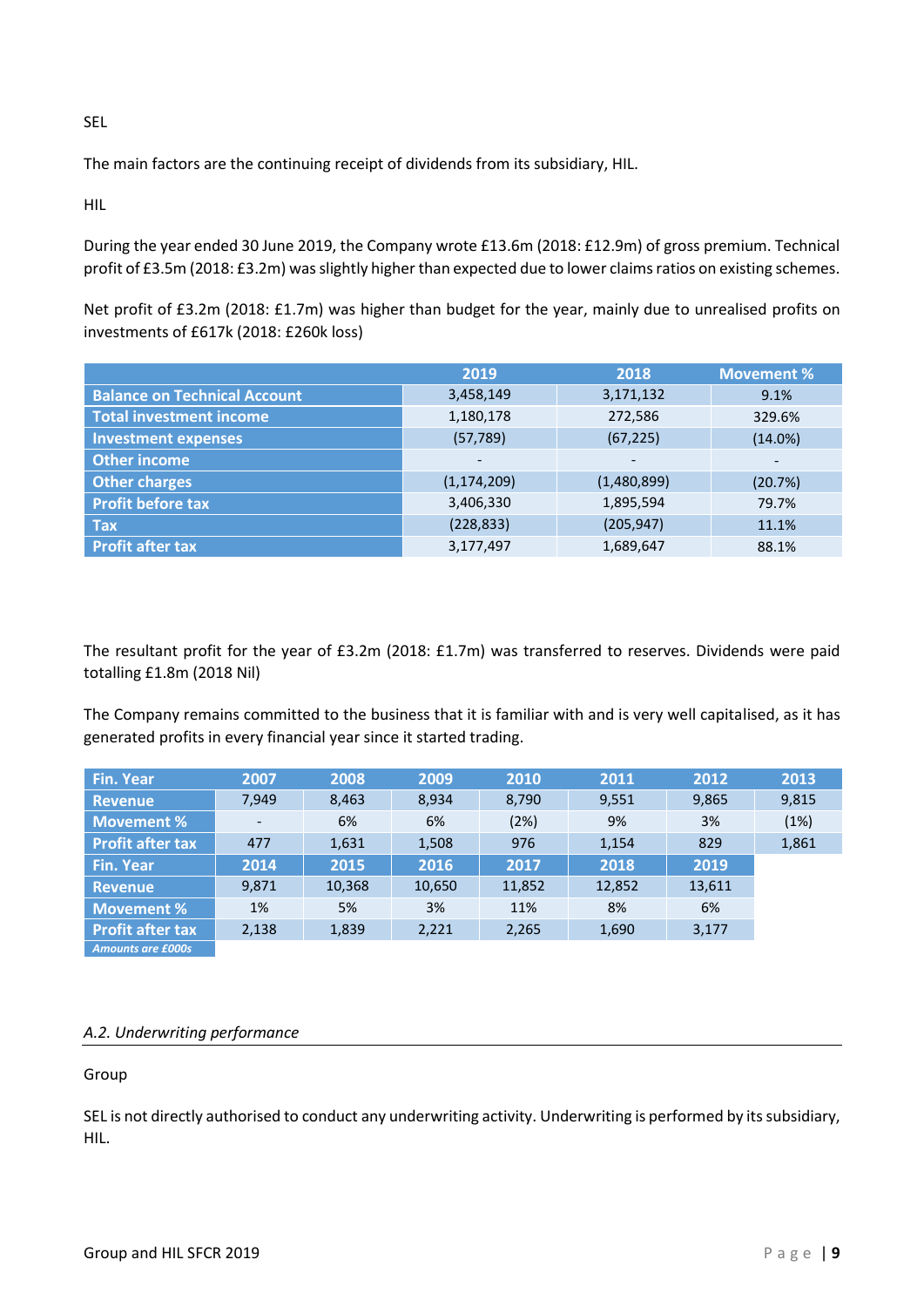During the year ended 30 June 2019, gross written premiums increased by 5.9% compared to the prior year, and gross claims incurred increased by 11% during the same period.

*PROFIT AND LOSS ACCOUNT for the year ended 30 June 2019 – Technical Account:*

|                                     | 2019        | 2018        | <b>Movement %</b> |
|-------------------------------------|-------------|-------------|-------------------|
| <b>Gross written premiums</b>       | 13,611,358  | 12,852,391  | 5.9%              |
| <b>Gross earned premiums</b>        | 13,037,794  | 12,200,809  | 6.9%              |
| <b>Gross claims incurred</b>        | (4,805,767) | (4,323,785) | 11.1%             |
| <b>Net operating expenses</b>       | (4,773,878) | (4,705,892) | 1.4%              |
| <b>Balance on technical account</b> | 3,458,149   | 3,171,132   | 9.1%              |

#### *Accident and health business\* - underwriting performance:*

|                                        | <b>2019 UK</b> | <b>2018 UK</b> | % increase | <b>2019 ROI</b> | <b>2018 ROI</b> | % increase |
|----------------------------------------|----------------|----------------|------------|-----------------|-----------------|------------|
| <b>Gross written</b><br>premium        | 12,641,595     | 11,730,867     | 7.8%       | 969,763         | 1,121,524       | (13.5%)    |
| <b>Gross earned</b><br>premium         | 12,085,882     | 11,069,895     | 9.2%       | 951,912         | 1,130,930       | (15.8%)    |
| <b>Gross claims</b><br>incurred        | (4,546,811)    | (4, 120, 279)  | 10.4%      | (258, 956)      | (203, 506)      | 27.2%      |
| <b>Gross operating</b><br>expenses     | (4, 115, 653)  | (3,855,537)    | 6.7%       | (658, 225)      | (850, 360)      | (22.6%)    |
| <b>Balance on</b><br>technical account | 3,423,418      | 3,094,079      | 10.6%      | 34,731          | 77,064          | (54.9%)    |

#### <span id="page-9-0"></span>*A.3. Performance from investment activities*

#### *A.3.1. Investment income performance over the year ended 30 June 2019*

#### Group

|                                                                  | 2019      |
|------------------------------------------------------------------|-----------|
| <b>Investment income</b>                                         | 1,180,178 |
| <b>Income from other financial investments</b>                   | 483,211   |
| Unrealised gains/(losses) on other financial<br>investments      | 616,596   |
| Realised gains/(losses) on other financial<br><b>investments</b> | 80,371    |

HIL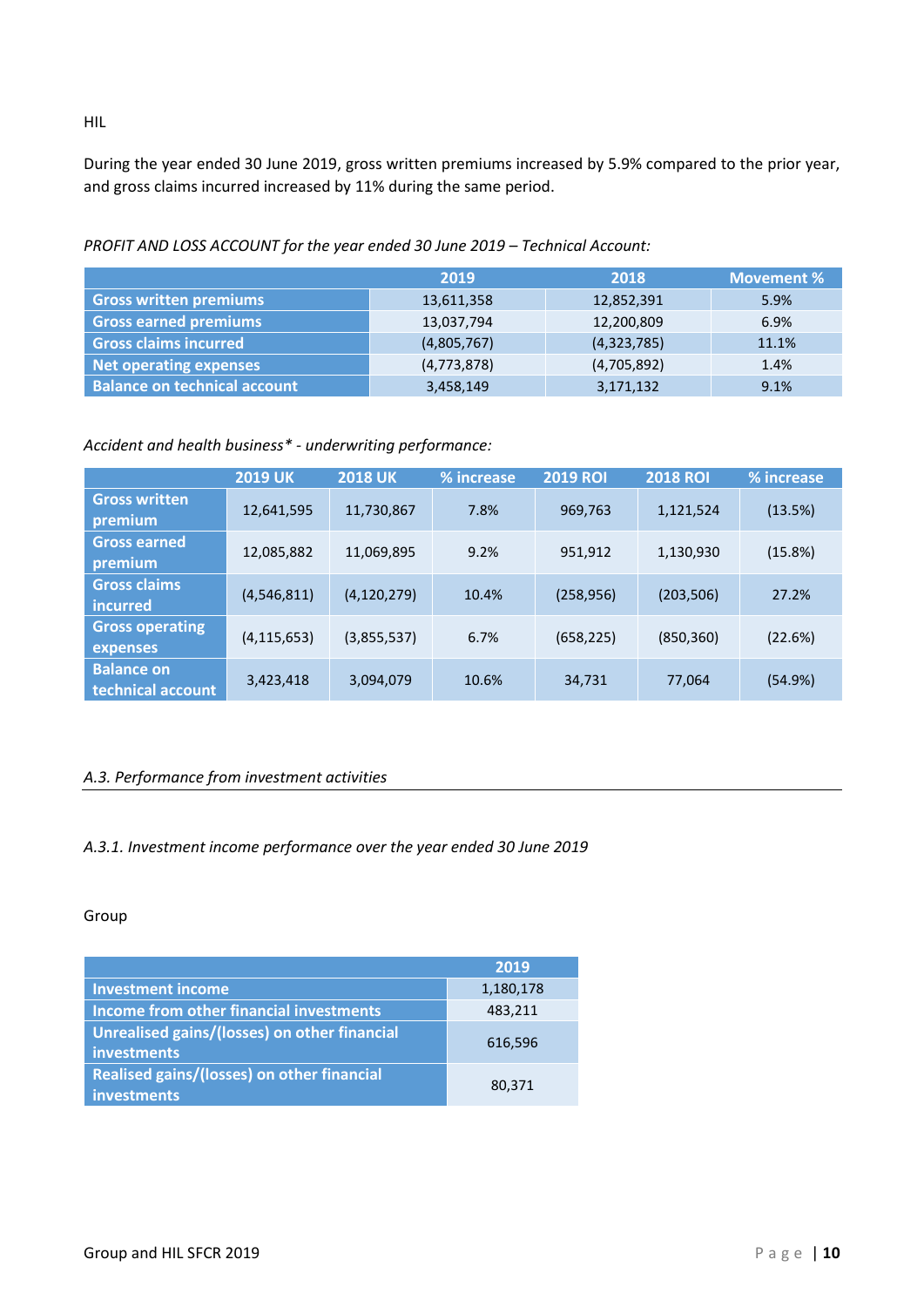HIL

|                                                                    | 2019      | 2018       | <b>Movement %</b> |
|--------------------------------------------------------------------|-----------|------------|-------------------|
| <b>Investment income</b>                                           | 1,180,178 | 272,586    | 329.6%            |
| Income from other financial investments                            | 483.211   | 582.511    | (17.0%)           |
| Unrealised gains/(losses) on other financial<br><i>investments</i> | 616,596   | (259, 996) | 337.2%            |
| Realised gains/(losses) on other financial<br>investments          | 80,371    | (49, 929)  | 261.0%            |

#### *A.3.2. Investment expenses performance over the year ended 30 June 2019*

HIL

Investment expenses of £58k (2018: £67k). This decrease was due to a reduced investment portfolio size resulting in lower monthly fees.

#### *A.3.3. Investments held*

Group

|                              | 2019       |
|------------------------------|------------|
| Land & buildings             | 1,793,000  |
| <b>Financial investments</b> | 14,390,178 |
| Total investments            | 16,183,178 |

#### HIL

|                              | 2019       | 2018       | Movement $\%$ \ |
|------------------------------|------------|------------|-----------------|
| Land & buildings             | 1,793,000  | 1,793,000  | 0%              |
| <b>Financial investments</b> | 14,390,178 | 16,931,044 | $(15.0\%)$      |
| l Total investments          | 16,183,178 | 18,724,044 | (13.6%)         |

<span id="page-10-0"></span>The financial investments were reduced during the year on the strategy of reducing the equity investment contents of the portfolio.

A formal fair value valuation of the properties was undertaken in June 2017 by a firm of RICS qualified Chartered Surveyors. For the 30 June 2019 year end, an opinion was obtained by the same firm regarding the local residential and commercial property markets – this showed that no significant movement in fair values had occurred during the year.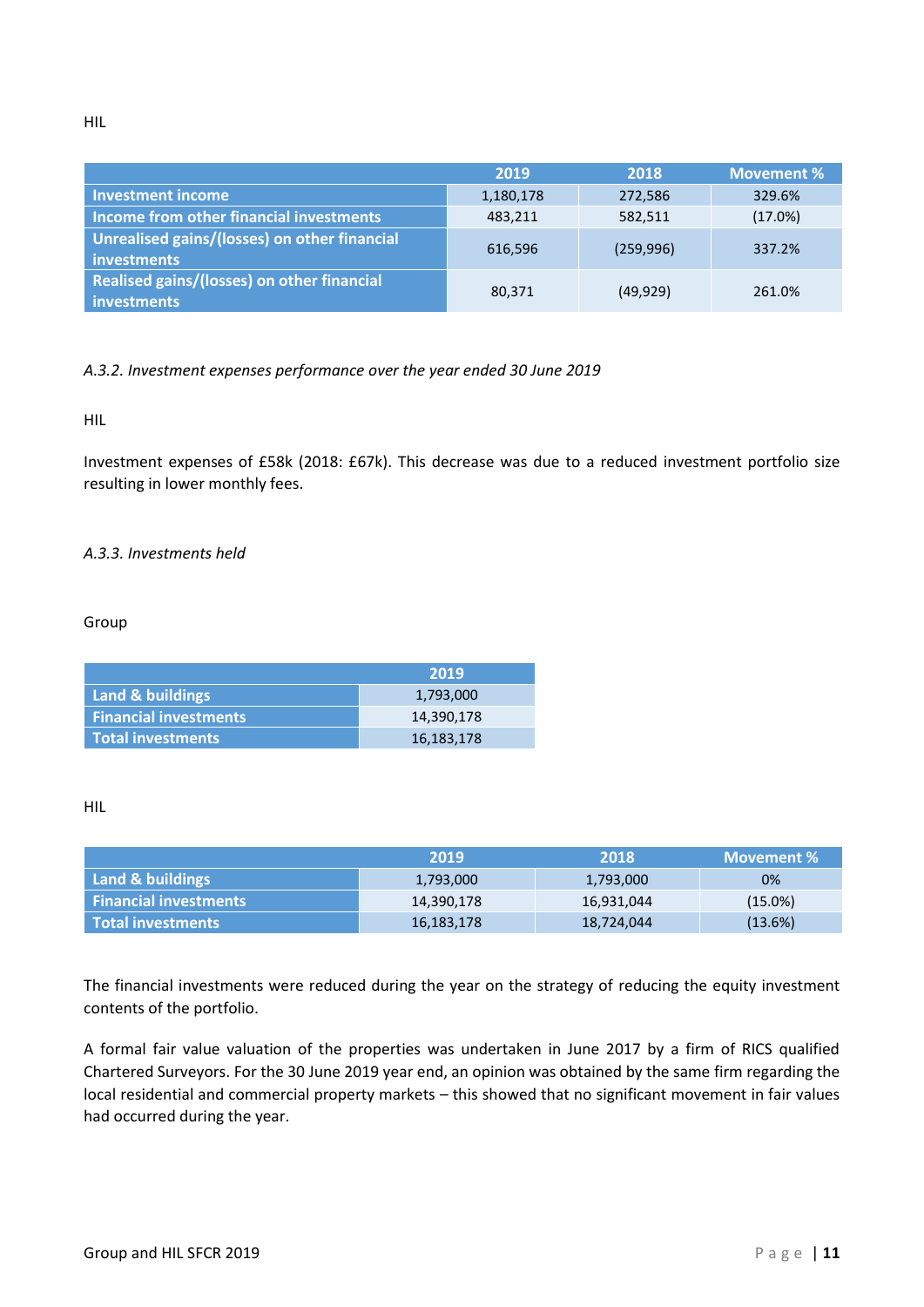#### A.4. Performance of other activities

#### Group

SEL made charitable donations of £340,542 during the period.

#### HIL

*Other charges (non-underwriting expenses/ general overheads) incurred over the year ended 30 June 2019:*

<span id="page-11-0"></span>

|                      | 2019      | 2018      | Movement % |
|----------------------|-----------|-----------|------------|
| <b>Other charges</b> | 1,174,209 | 1,480,899 | (20.7%)    |

The other charges were lower during 2019 mostly due to a reduction in charitable donations.

| A.5. Any other disclosures |  |  |
|----------------------------|--|--|
|                            |  |  |

SEL

No other disclosures to report.

HIL

*Other disclosures for the year ended 30 June 2019 useful to the reader:*

<span id="page-11-1"></span>

|                                    | 2019          | 2018          | <b>Movement %</b> |
|------------------------------------|---------------|---------------|-------------------|
| Cash at bank                       | 7,812,821     | 3,946,596     | 98.0%             |
| <b>Insurance related debtors</b>   | 6,119,896     | 5,619,368     | 8.9%              |
| <b>Insurance related creditors</b> | (2, 185, 987) | (2,018,880)   | 8.3%              |
| Insurance contract liabilities     | (1, 173, 350) | (1, 170, 938) | 0.2%              |
| <b>Unearned premium reserve</b>    | (7,449,555)   | (6,875,991)   | 8.3%              |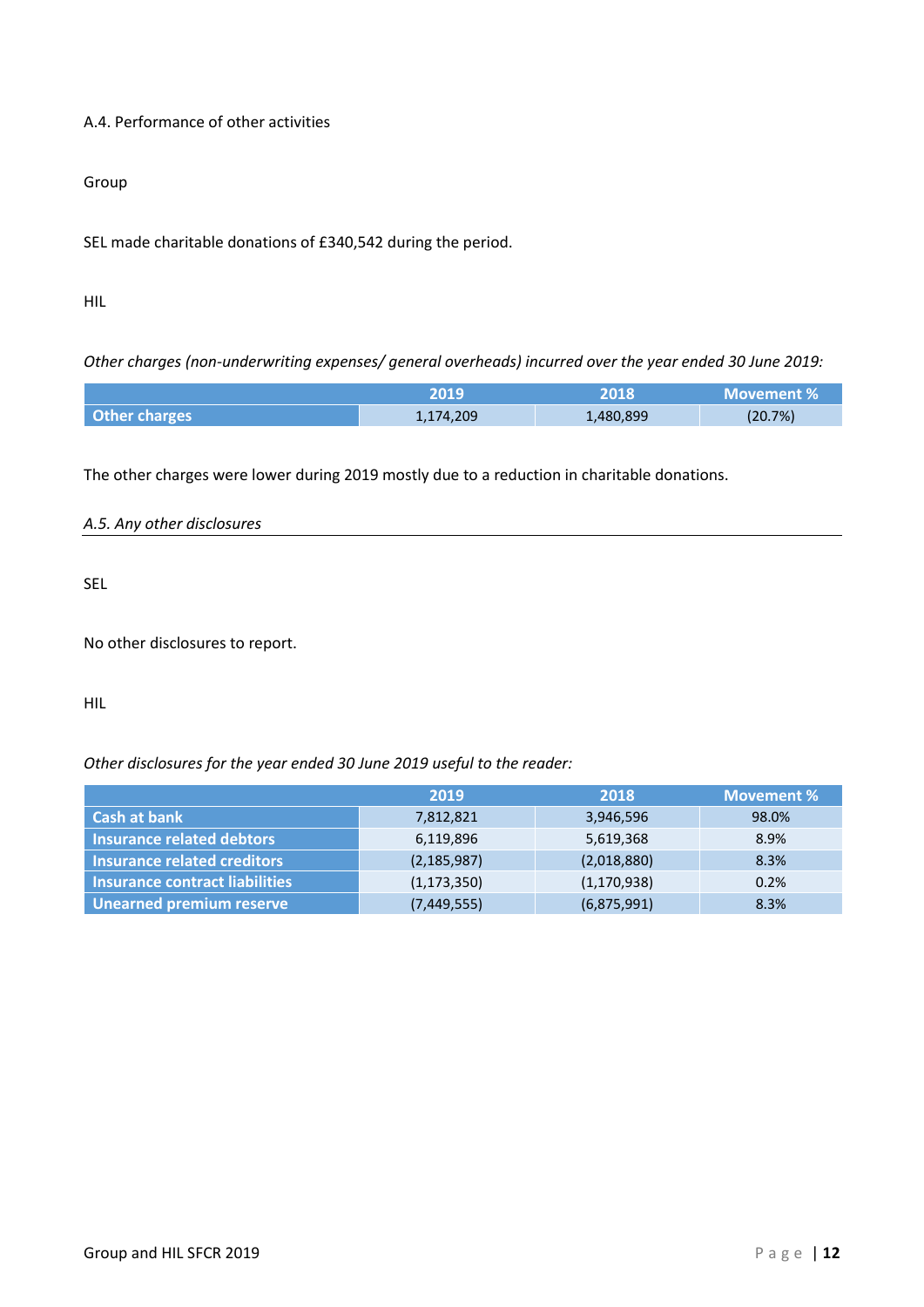#### <span id="page-12-0"></span>B. System of Governance

#### *B.1. General Governance arrangements*

#### Group

With HIL being the key regulated entity under Solvency II, HIL provides the lead in general governance which SEL adopts as appropriate to its own activities.

#### HIL

The Company has a System of Governance ("SOG") together with a Governance structure in place.

The SOG has been designed around a Risk Management framework together with its related controls and processes, and is strengthened by outsourced internal audit and actuarial service providers to assist the Company's internal audit and actuarial function holders.

#### *B.1.1. System of governance*

- a. Risk Management framework: This framework consists of a set of policies, processes and procedures (including the ORSA process) covering all the possible risks the Board of the Company expects the company could/may face. Each policy outlines the underlying principles together with the controls which the Company uses to manage the specified risk. Ownership, together with the controls, limits and escalation procedures are also described in those policies.
- b. Risk Appetite Statement: This is a broad statement which describes the risk appetite (and hence the risks) that the Company is willing to operate within. The Company is very risk averse with respect to underwriting risk, and this is reflected in the way it conducts its insurance business. In the past the Company has had a higher tolerance for market & equity risk given the low yield and increasing economic growth environments. However as mentioned previously, the Board decided to de-risk HIL's equity exposure after the Company's June 2018 year-end, from an asset allocation of 75% to just under 40% of its investment portfolio – this was due to several global geopolitical issues/protectionism on the increase, rising interest rates and increased market volatility. The Board continues to seek investment advice as needed.
- c. The success of the company so far is a clear indication of an adequate risk appetite strategy.
- d. In the course of the year additional new initiatives were completed. These consisted of: (i) recovery and resolution planning added to the exercise; (ii) completion of phase 3 of the Company's three year Internal Audit cycle; (iii) outsourcing policy/binder review work to a HIL executive director to provide assistance to the accounts department, and (iv) production of the annual internal actuarial report for the Board to review, which again considered the need or otherwise of reinsurance.

#### *B.1.2. Structure of the administrative, management or supervisory body*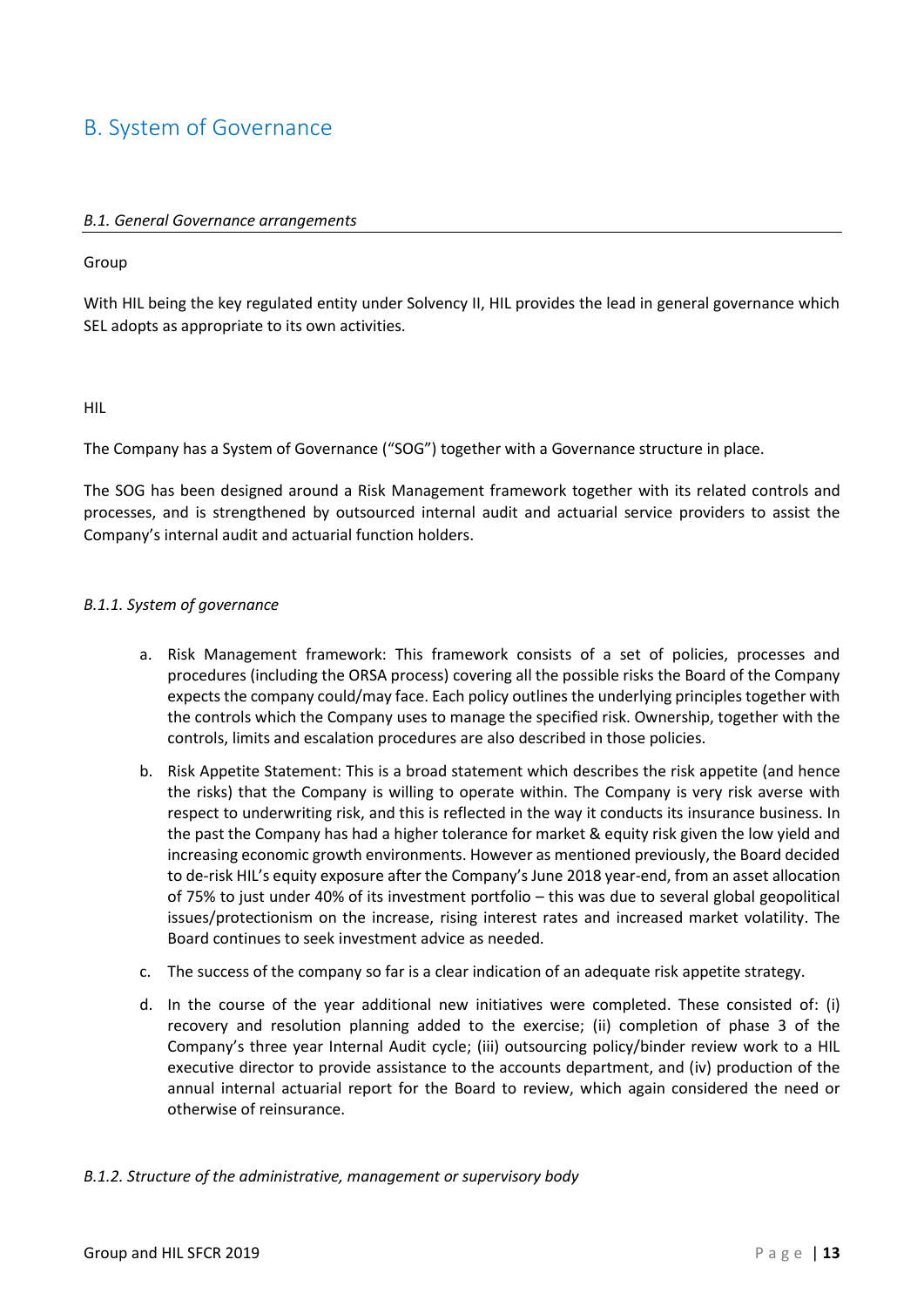## **HIL BOARD AND SUB-COMMITTEES CHART**



The Board's primary roles are overseeing corporate performance and providing quality, depth and continuity of management to meet the Company's strategic objectives, business plan and budget.

The Board has established the following Sub-Committees:

- Risk, Audit and Compliance (RAC),
- Investment,
- Reserving

The Board has approved the terms of reference for each Board Sub Committee.

The Board has delegated for approval or review the matters set out in each Board Sub Committee's terms of reference to that Sub Committee. Where appropriate the Board may delegate authority to the Sub Committee to enter into or complete transactions on behalf of the Board. The Board will identify such authorities to the Sub Committee in writing and the Sub Committee shall report to and be accountable to the Board for its actions.

The Reserving Sub-Committee reviews the claims statistics which are produced on a monthly basis, and are responsible for recommending claims reserve levels (including IBNR) internally. The Sub-Committee meets at least quarterly to compare current reserving levels with the external actuary's recommended best estimate, and then informing the Risk, Audit and Compliance Sub-Committee of its results. Following recommendations from the RAC Sub-Committee, claims reserves are then discussed at Board level and approved accordingly.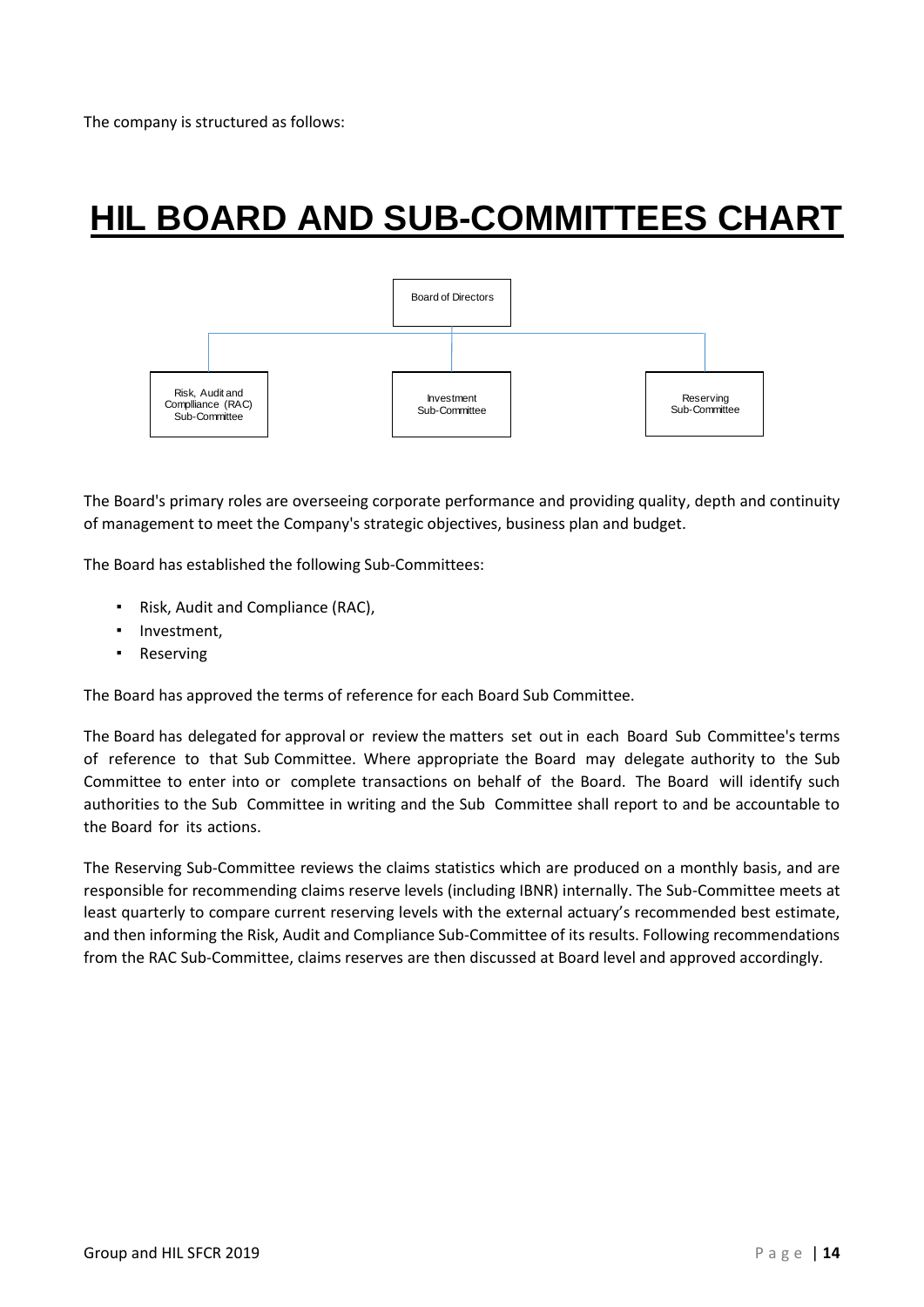### **HMCA Insurance Limited Organisation Chart**



#### *B.1.3. Group corporate structure*

On the 10 July 2018, Solomon Estates Limited (SEL) became the parent company of HMCA Insurance Limited via a share swap agreement with the shareholder of the Company. The group comprises SEL (as 100% owner of HIL) and HIL.

#### <span id="page-14-0"></span>*B.2. Fit and proper requirements*

The Company has in place a Fit and Proper Policy which guides its thinking and practice.

The principles upon which the policy has been designed have been taken from the Gibraltar Financial Services Commission ("GFSC") guidance notes and from Solvency II System of Governance guidelines.

#### <span id="page-14-1"></span>*B.3. Risk management system*

#### *B.3.1. Structure, organisation, strategies and processes*

The Company has in place an effective Risk Management System ("RMS") which consists of: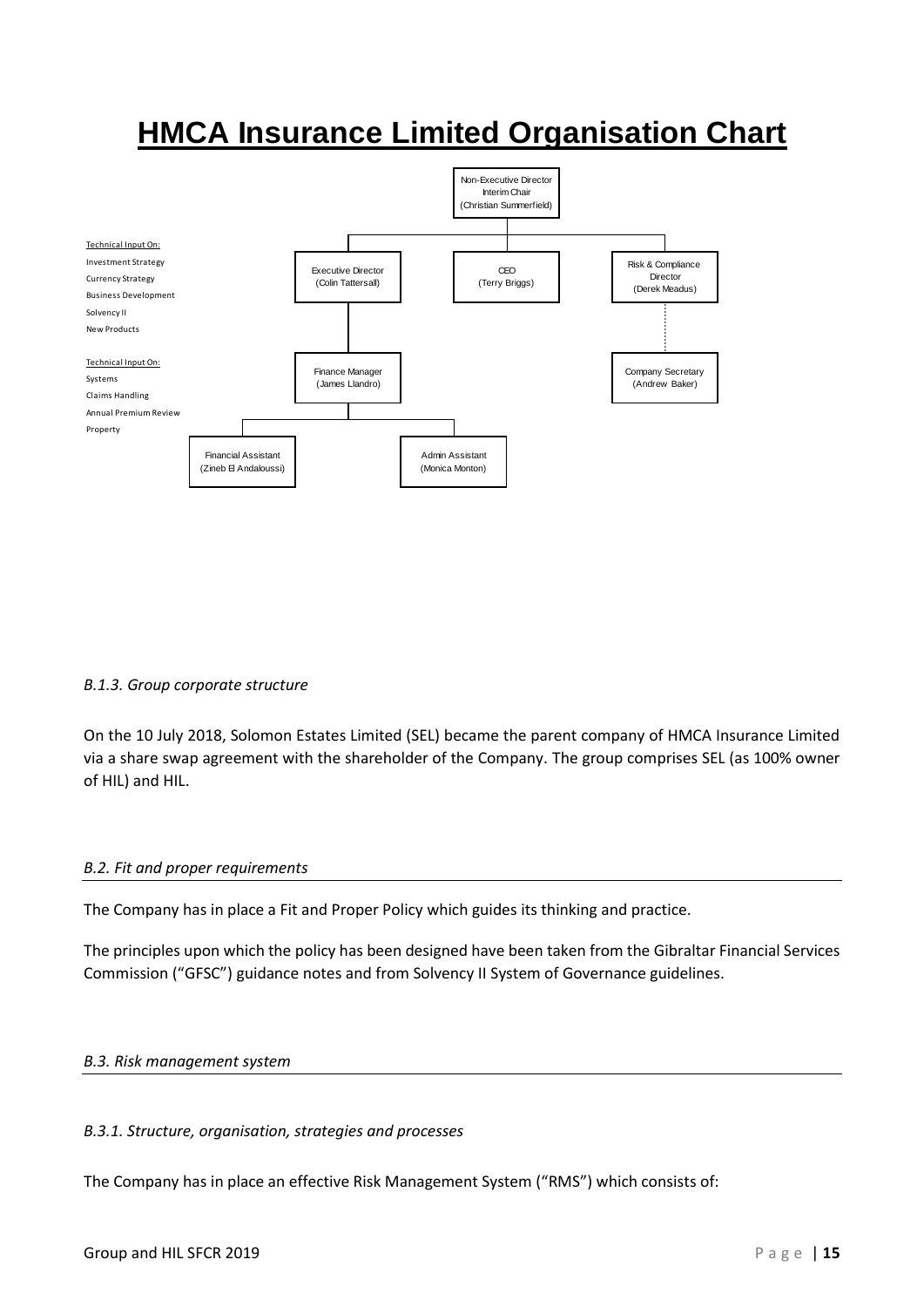- a. A clearly defined risk management strategy which is consistent with the Company's overall business strategy. The objectives and key principles of the strategy, the approved risk tolerance limits and the assignment of responsibilities across all the activities of the company are documented;
- b. Strategies to identify, measure, monitor, manage and report, on a continuous basis the risks, at an individual and at an aggregated level, to which it is exposed or could be exposed, and their interdependencies;
- c. Written policies which effectively ensure the definition and categorisation of the material risks by type to which the Company is exposed, and the approved risk tolerance limits for each type of risk. Such policies implement the Company's risk strategy, facilitate control mechanisms and take into account the nature, scope and time periods of the business and the associated risks;
- d. Processes to support b;
- e. A clearly defined procedure on the decision-making process;
- f. Reporting procedures and processes which ensure that information on the material risks faced by the Company and the effectiveness of the risk management system are actively monitored and analysed and that appropriate modifications to the system are made where necessary.

*The risk-management system is effective and well-integrated into the organisational structure and in the decision-making processes of the Company with proper consideration of the persons who effectively run the Company or have other key functions.B.3.2. The risks*

The risk-management system covers the risks included in the calculation of the Solvency Capital Requirement as well as the risks which are not or not fully included in the calculation thereof.

The risk-management system covers (at least) the following areas:

- a. Underwriting and reserving:
	- i. actions to be taken by the Company to assess and manage the risk of loss or of adverse change in the values of insurance and reinsurance liabilities, resulting from inadequate pricing and provisioning assumptions;
	- ii. the sufficiency and quality of relevant data to be considered in the underwriting and reserving processes, and their consistency with the standards of sufficiency and quality;
	- iii. the adequacy of claims management procedures including the extent to which they cover the overall cycle of claims.
- b. Asset-liability management:
	- i. the structural mismatch between assets and liabilities and in particular the duration mismatch of those assets and liabilities.
- c. Investment risk management:
	- i. actions to be taken by the Company to ensure that its investments comply with the prudent person principle;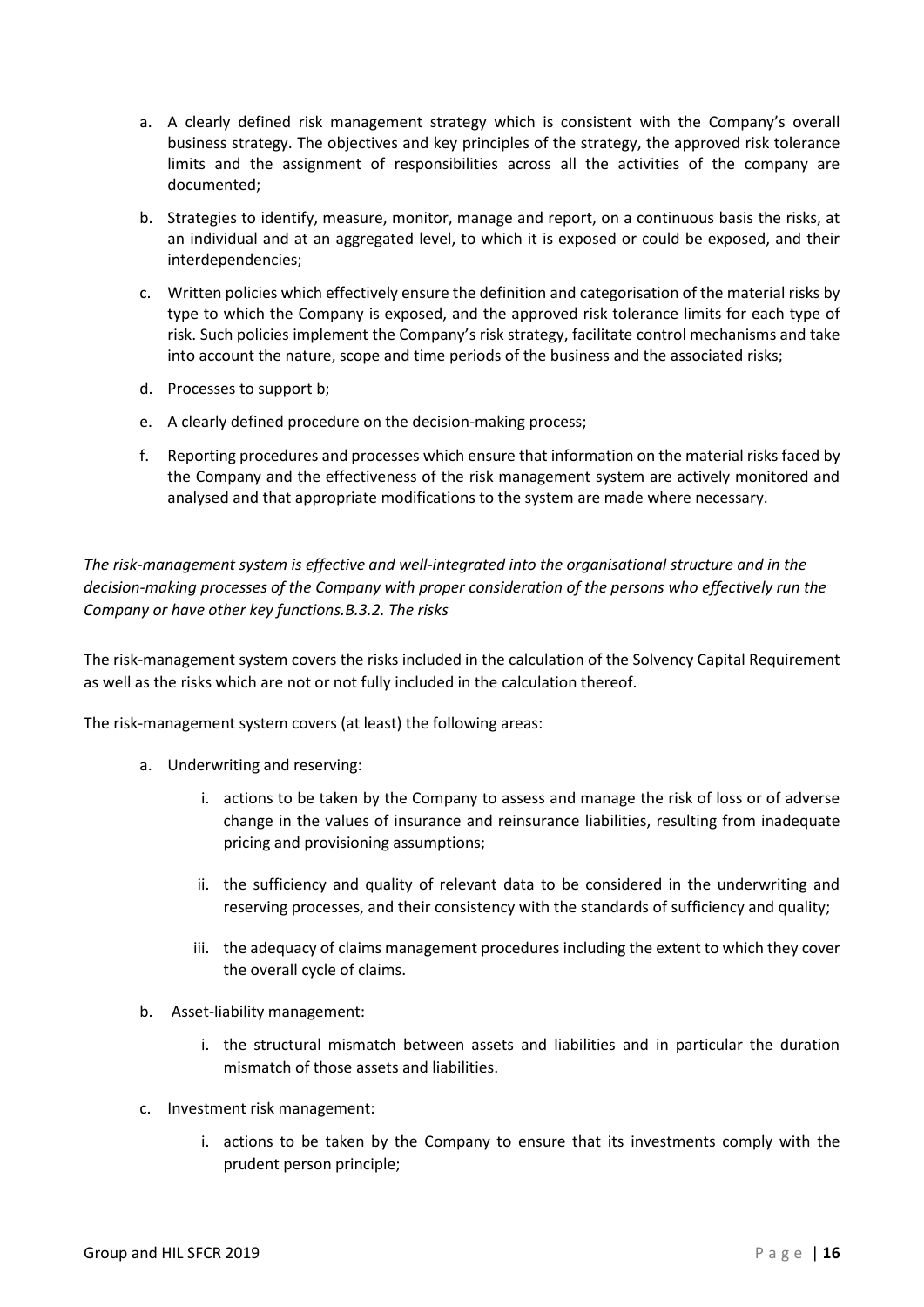- ii. actions to be taken by the Company to ensure that its investments take into account the nature of its business, its approved risk tolerance limits, its solvency position and its longterm risk exposure;
- iii. the Company's own internal assessment of the credit risk of investment counterparties, including where the counterparties are central governments.
- d. Liquidity risk management:
	- i. actions to be taken by the Company to take into account both short-term and long-term liquidity risk.
- e. Concentration risk management:
	- i. actions to be taken by the Company to identify relevant sources of concentration risk to ensure that risk concentrations remain within established limits and actions to analyse possible risks of contagion between concentrated exposures.
- f. Operational risk management:
	- i. actions to be taken by the Company to assign clear responsibilities to regularly identify, document and monitor relevant operational risk exposures.
- g. Insurance risk mitigation techniques:
	- i. actions to be taken by the Company to ensure the selection of suitable risk mitigation techniques;
	- ii. actions to be taken by the Company to assess which types of risk mitigation techniques are appropriate according to the nature of the risks assumed and the capabilities of the Company to manage and control the risks associated with those techniques;
	- iii. the Company's own assessment of the credit risk of the risk mitigation techniques.

The written policy on risk management (and the individual risk policies) comprise policies relating to points (a) to (g) above.

As regards investment risk, the company complies with Chapter VI, Section 6 of the SII Directive (Prudent person principle, etc).

The Company maintains a risk register which has all the risks not included in the above list (Cyber Security, Regulatory, etc.). These risks are subject to the same evaluation/analysis and the results are recorded in the Risk Register, including the mitigation actions and the residual risks.

#### *B.3.3. The Risk Management function*

The Company has a proportionate risk-management function.

The Company ensures that the persons who effectively run it (the Board) or have other key functions take into account the information reported as part of the risk management system in their decision making process.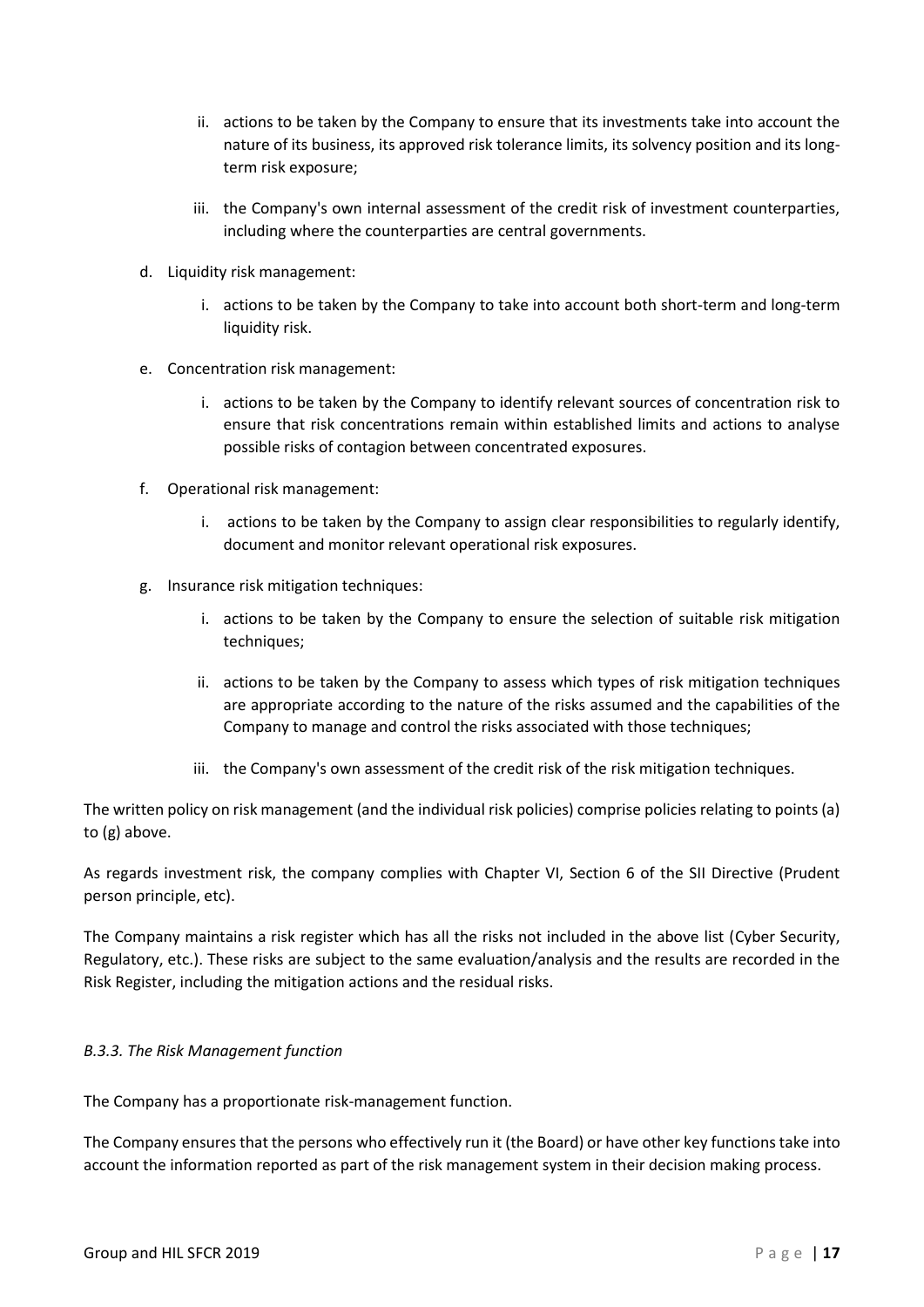The Company will consider, where and when appropriate, the performance of stress tests and scenario analysis with regard to all relevant risks it faces, in their risk-management system (as part of the ORSA process  $-$  see B.4).

The Risk Function is responsible for ensuring that all reporting (internal, external and to the Regulator) is performed accurately and on a timely basis. In addition, the Risk Function reports directly to the Board on a regular basis, via the RAC Committee.

The Risk Function is responsible for the production of a Risk Appetite Strategy (with the support of the other functions) and for ensuring that the Company is operating within the agreed limits/boundaries established in that document.

The Risk Function is responsible for all Scenario and Stress Testing ("SST") and Reverse Stress Testing ("RST"), including considering events such as Brexit.

The Risk Function is the owner of the standard formula ("SF") model and therefore is responsible for its integrity. This means it will ensure at any time that the model is properly documented, that it is properly functioning (i.e. producing results congruent with prevailing legislation) and that it is properly maintained and backed-up).

#### <span id="page-17-0"></span>*B.4. Own risk and solvency assessment (ORSA)*

The Company produces as a minimum a yearly ORSA document.

This document is subsequently reviewed by the Risk Function Holder, the RAC committee and then the Board for final approval. Substantial improvements were made to this document/exercise over the course of the year, e.g. numerous stress tests/reverse stress tests/scenario analysis were added, together with recovery and resolution planning and incorporating other guidance from the GFSC or SII guidelines.

The ORSA in relation to the year ended 30 June 2019 will be submitted to the GFSC in December 2019. This will be HIL's second group ORSA, following the new parent company structure as of 10 July 2018.

#### <span id="page-17-1"></span>*B.5. Internal control system*

a) Given the size of the Company, and bearing in mind the proportionality principle, the internal control system is simple and straightforward in line with the nature, scale and complexity of the business. The finance team is responsible for ensuring that the Company's accounting policies are monitored to ensure that these are aligned to accounting treatments adopted on an ongoing basis. Changes to the accounting policies are documented and approved by the Board to ensure that these are appropriate with relevant accounting standards. Through regular and effective communication, management ensures that each staff member is fully aware of his/her role and responsibilities. There are clear reporting lines which are set out in the Company's organisation chart included in this document. Open, constant dialogue and meetings are held between management and staff to ensure that there is no overlap in each member carrying out his/her duties.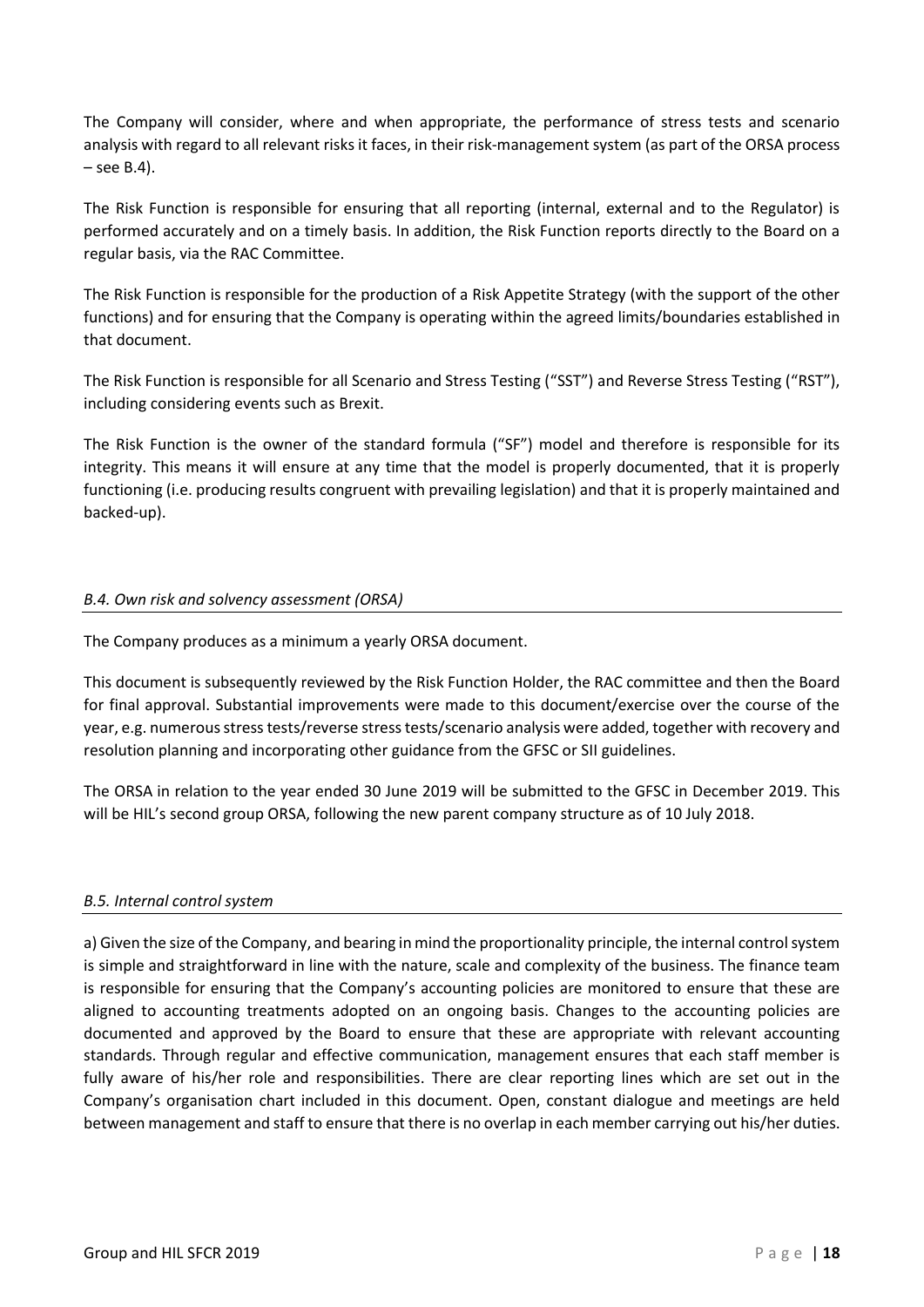b) The compliance function holder is an executive director of the company. He is responsible for ensuring that the Company remains compliant with all applicable law and regulations and all internal policies. This individual reports to the Risk, Audit and Compliance (RAC) Committee, which in turn reports to the Board, on a regular basis.

c) The Company's IT system administrators carry out ongoing services and activities to ensure that its administrative and financial systems are regularly updated. This, in turn, ensures that the data is of accurate and reliable quality. Regular workshops are held with the IT team so any data issues are satisfactorily resolved and required system updates are implemented as quickly and efficiently as possible. In addition, the Company has an anti-cyber threat strategy which is independently tested for effectiveness.

#### <span id="page-18-0"></span>*B.6. Internal audit function*

The Company has an internal audit policy together with a 3-year internal audit plan.

The internal audit (IA) function is currently outsourced to an external consultancy firm but the Company has appointed an internal audit function holder who is an executive director. The outsourced service provider ensures that this critical function is carried out in an objective, independent and effective manner.

The IA function is run independently and reports to the RAC Committee which reports to the Board.

<span id="page-18-1"></span>The Company has currently completed its initial 3 year internal audit cycle.

#### *B.7. Actuarial function*

The Company has an Actuarial Function (AF) which is currently outsourced to an external consultancy firm. The AF holder, however, is a non-executive director of the Company and is responsible for the production and the signing of the Internal Actuarial Function report, together with review and challenge of externally calculated technical provisions.

The AF is involved in the four AF areas namely:

- Technical provisions;
- Reinsurance arrangements;
- Underwriting policy; and
- The risk management system.

The involvement in each area differs depending whether an opinion is being expressed or deeper contribution takes place.

The AF produces an annual AF report covering the 4 key areas.

By outsourcing the actuarial function to an external consultancy firm, the Company ensures that the actuarial function is objective and free from influence of other functions or the Board.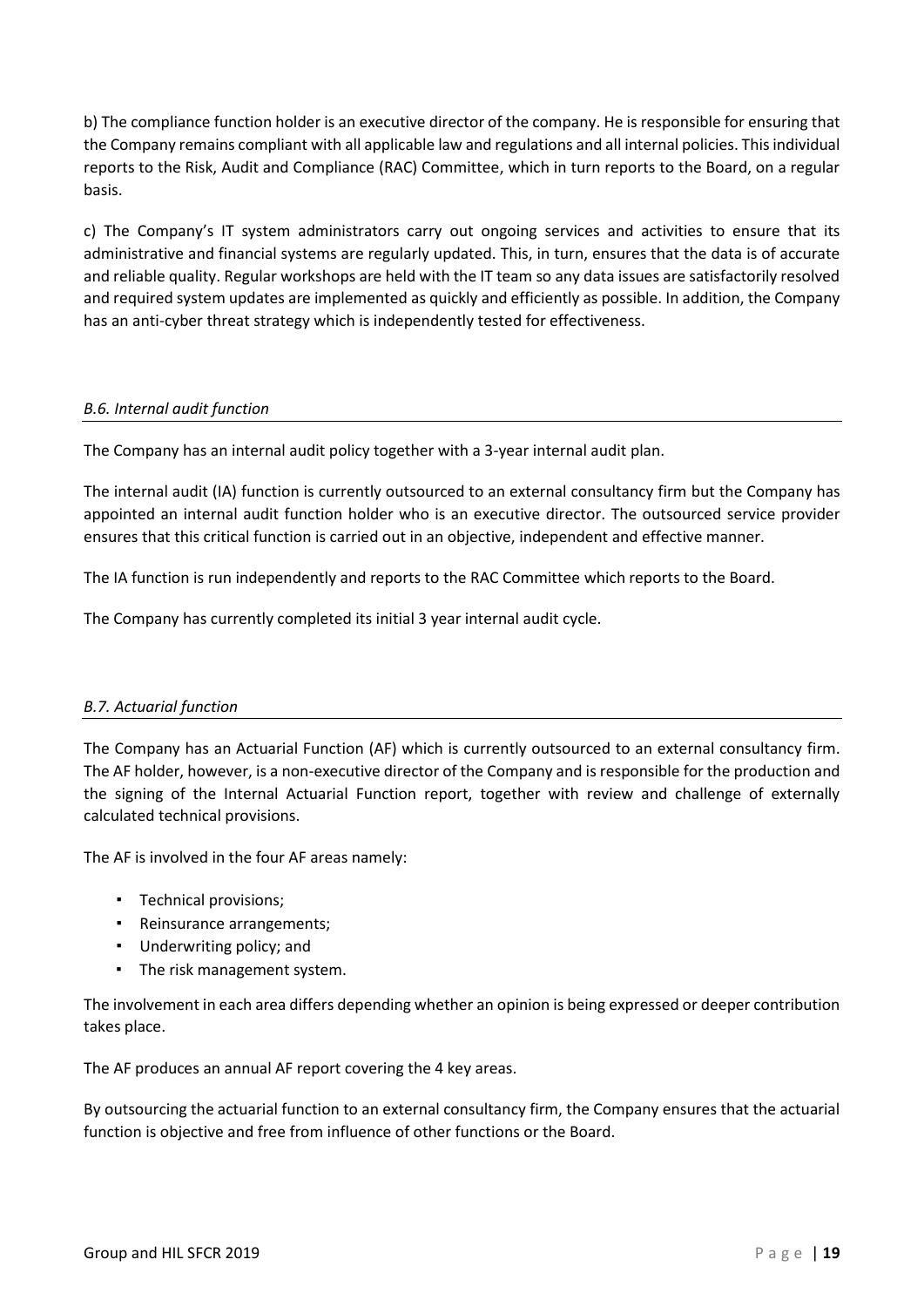#### <span id="page-19-0"></span>*B.8. Outsourcing*

The significant majority of the business underwritten by the Company is distributed through the Company's main intermediary, HMCA. The professional relationship between the intermediary and the Company is set out in the administration agreement between the two companies. The current 90-day notice period for the termination of the agreement by either party will be extended to 12 months at its next iteration.

The current administration agreement also provides that the intermediary would handle those policies in force, and so the claims handling for these in-force policies would also be expected to be administered by the intermediary. Should that not be the case the Company would be entitled to a pro-rata refund of the unearned proportion of the acquisition cost paid to the intermediary. This refunded acquisition cost would contribute to the costs the Company will incur in having to find additional resources to handle these claims.

<span id="page-19-1"></span>HMCA is owned by the same ultimate shareholder as the Company.

#### *B.9. Any other disclosures*

On 23 June 2016 the United Kingdom ("UK") voted to leave the European Union ("EU"). The Company sells its products in the UK and Ireland (Republic) and underwrites them through its underwriting business based in Gibraltar.

Gibraltar is part of the EU by virtue of the UK's membership and is not a separate member state. At present, pursuant to the Financial Services and Markets Act 2000 (Gibraltar) Order 2001 (the 'Gibraltar Order'), the UK treats Gibraltar-based insurers as European Economic Area ("EEA") insurers allowing them to underwrite UK business. This access to the UK market is expected to continue following certain commitments made by senior UK Government Ministers, the latest position at the date of this report is that Gibraltar's financial services entities will be able to access the UK as now until 2020 in a no-deal scenario.

In respect to Ireland, the Company intends to continue to underwrite new business until such time that the conditions surrounding the UK's exit from the EU prove otherwise. In a no-deal Brexit scenario the Company will continue to service existing policyholders but would cease to write new business and renewals.

#### <span id="page-19-2"></span>*B.10. Reporting at group level*

This group and solo SFCR is the first following new ownership structure from 10 July 2018

#### <span id="page-19-4"></span><span id="page-19-3"></span>C. Risk profile

#### *C.1. Underwriting risk*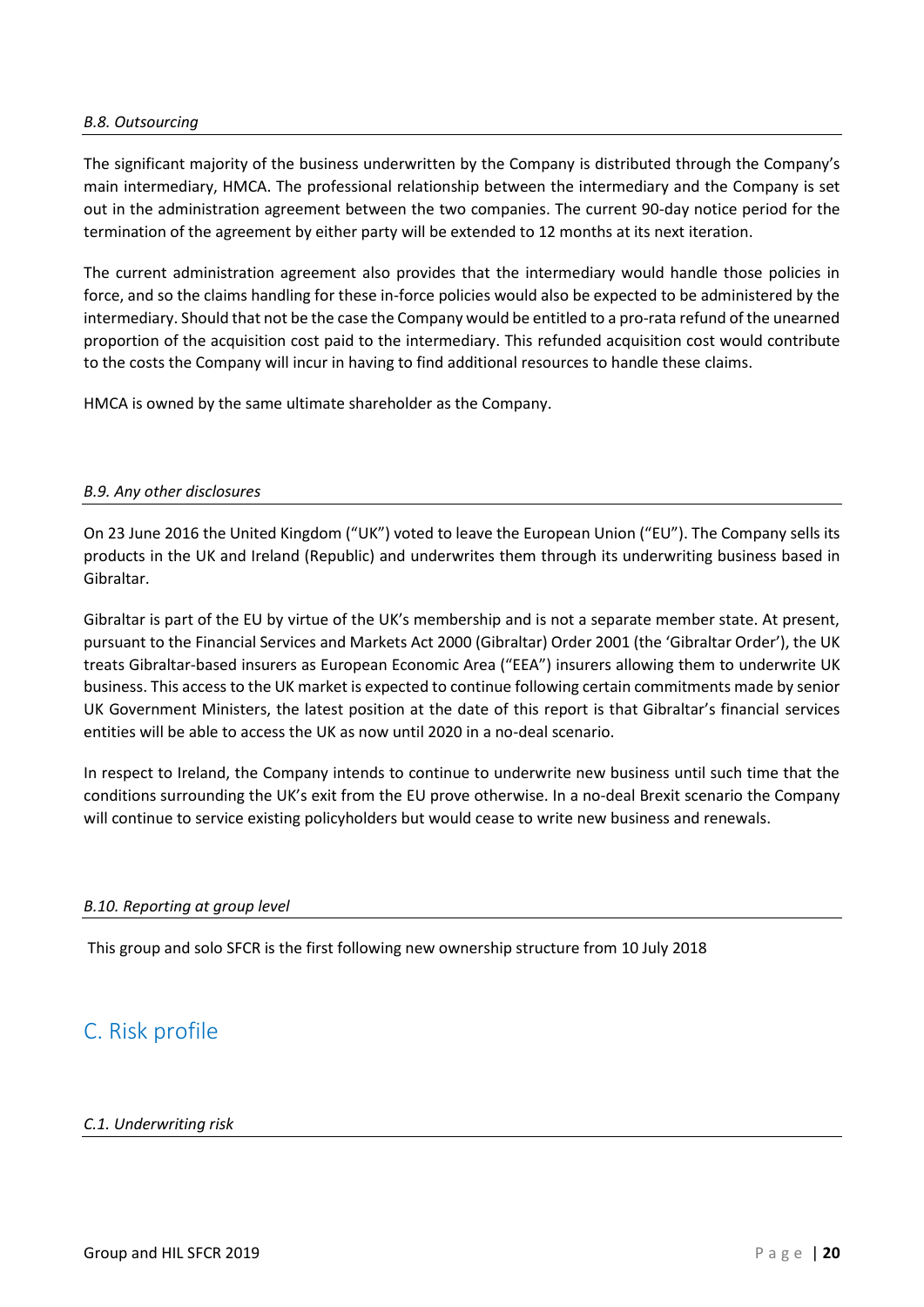Group/SEL

All risks in section C of this report are relevant to SEL's investment in HIL. SEL monitors its investment on an ongoing basis. The individual risks are managed from the HIL entity and described and reported below.

HIL

#### *C.1.1. Material exposures for the year ended 30 June 2019*

| Exposure to premium and reserve risk, non-SLT health (non-similar to life techniques): |  |  |
|----------------------------------------------------------------------------------------|--|--|
| Gross earned premiums $(E)$ – future 12 months<br>14,056,218                           |  |  |
| SII Best Estimate claims provision (£)<br>1,290,359                                    |  |  |

#### *C.1.2. Risk management processes*

Given that the business underwritten by the Company has been stable and profitable for numerous years, only small inflationary changes are made to the rating structure at the start of each underwriting year, mainly to cover claims inflation.

Since Solvency II came into force on 1 January 2016 the exposure to the risks discussed above is monitored periodically by running the standard-formula-based capital model provided by an external firm and performing stress tests.

#### *C.1.3. Risk mitigation*

<span id="page-20-0"></span>The Company has not entered into any reinsurance outwards contracts.C.2. Market risk

#### *C.2. Market risk*

Group and HIL

#### *C.2.1. Material exposures for the year ended 30 June 2019*

| <b>Exposure to equity risk:</b>    |           |
|------------------------------------|-----------|
| <b>Equity investments held (£)</b> | 6,740,721 |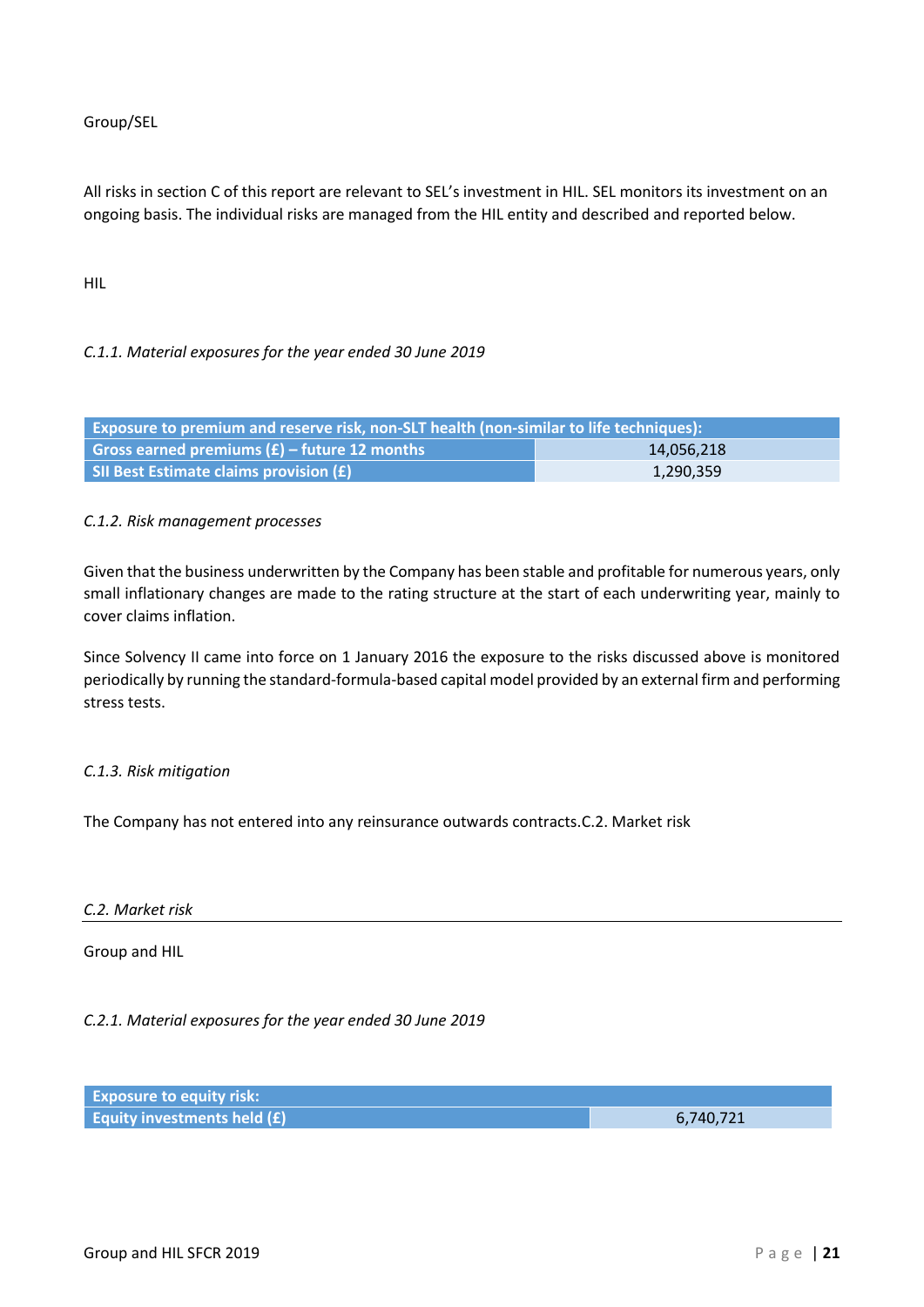**Land and buildings (£)** 1,798,299

The above amount for land & buildings, on a SII basis, is the market value of both properties (for own use by HIL and for investment purposes) plus an estimated net realisable value for tangible fixed assets. IT equipment has been discounted by 25% of net book value, and fixtures and fittings by 50%.

#### *Exposure to currency risk:*

**Exposure to property risk:**

The major exposure to currency risk is given by the market value of the net assets held in non-GBP currencies via the Company's investments in foreign denominated assets:

| Market value of net assets              |           |  |
|-----------------------------------------|-----------|--|
| Market value of net assets in USD (£)   | 5,377,478 |  |
| Market value of net assets in CHF $(f)$ | 575,840   |  |
| Market value of net assets in $CAD (f)$ | 331,165   |  |
| Market value of net assets in EUR $(f)$ | 330,064   |  |
| Market value of net assets in DKK $(f)$ | 144,466   |  |
| Total value (£)                         | 6,759,013 |  |

#### *C.2.2. Risk management processes*

Within the portfolio of financial investments (£14.4m per the financial statements/UK GAAP basis) £14.1m is managed by an external investment manager, JM Finn & Co, the balance is invested in a Gibraltar Savings Bank debenture. However, any material investment decisions are authorised by a Board member, and the Board also reviews the monthly portfolio valuations provided by the investment manager firm.

Key members of the Board meet regularly to review the risks discussed above as part of the Company's RAC Committee/Investment Committee. In addition, the Board maintains a risk register. The risks recorded in the register are categorised by category of risk, and then graded based on their likelihood and impact.

The exposure to market risk is also monitored periodically by running the standard-formula-based capital model provided by an external firm and performing stress tests.

#### *C.2.3. Risk mitigation*

<span id="page-21-0"></span>No derivatives or other risk mitigation techniques have been used in relation to market risk.

#### *C.3. Credit risk*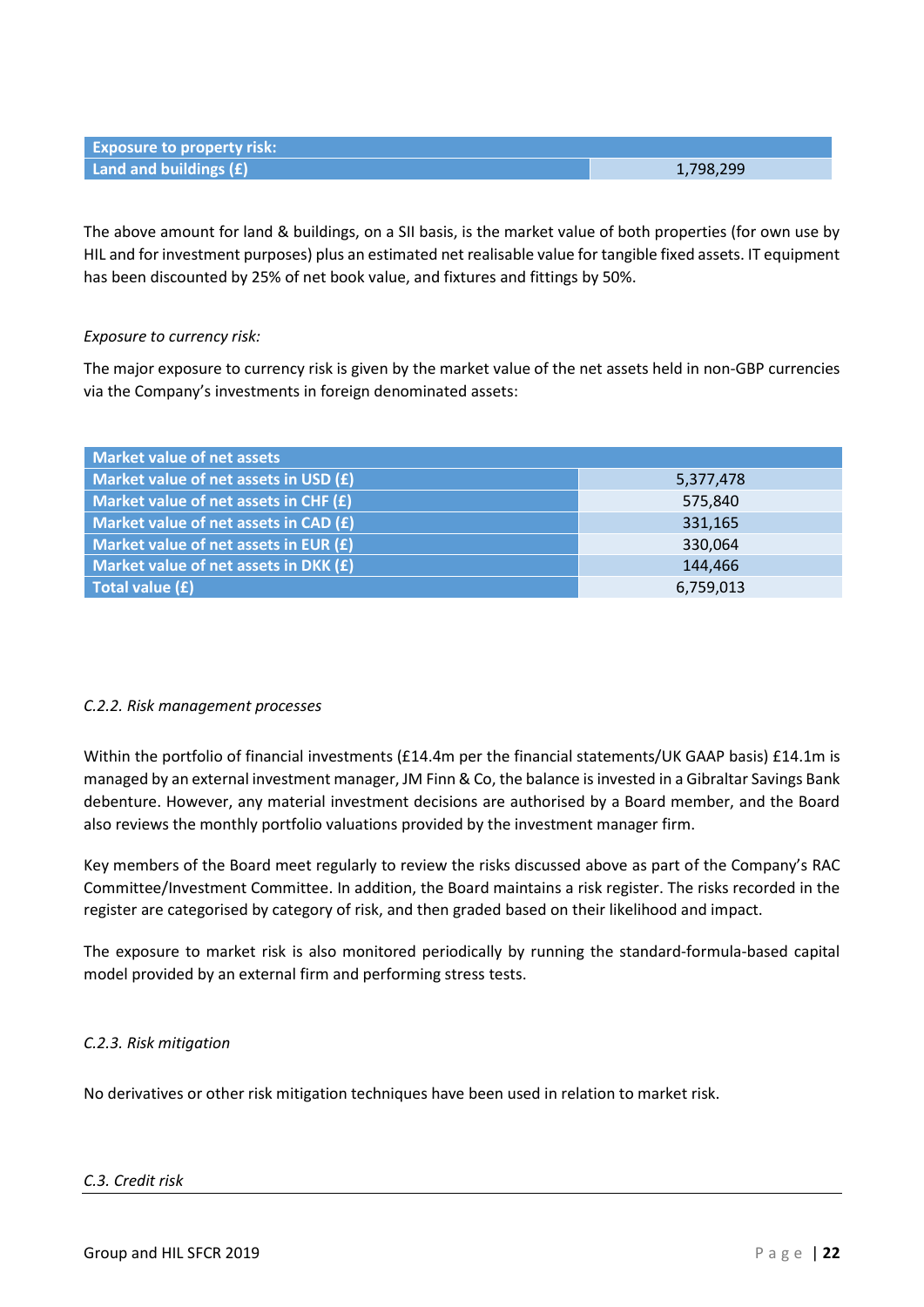#### *C.3.1. Material exposures for the year ended 30 June 2019*

#### Group

| <b>Exposure to credit risk:</b> |           |
|---------------------------------|-----------|
| Cash at bank $(E)$              | 8.820.038 |
| Debtors – HMCA (£)              | 1,685,518 |

HIL

| <b>Exposure to credit risk:</b>      |           |
|--------------------------------------|-----------|
| <b>Cash at bank <math>(f)</math></b> | 7,812,821 |
| Debtors – HMCA (£)                   | 1,685,518 |

In respect of the balance due from the intermediary, the debt arises from premium funds which have been paid by policyholders over to the intermediary. These credit terms are considered to be standard practice in the insurance industry in terms of the relationship between an insurer and an intermediary. As a regulated intermediary, the company will be required to keep premium funds in a separate client money account, which is not mixed with the Company's own cash funds.

#### *C.3.2. Risk management processes*

The ratings of banks used are monitored at Investment Committee meetings on a quarterly basis; similarly premium debtor receipts are also received within three months and periodically reviewed.

In addition, all exposures to counterparty credit risk are also monitored periodically by running the standardformula-based capital model provided by an external firm.

#### *C.3.3. Risk mitigation*

<span id="page-22-0"></span>No derivatives or other risk mitigation techniques have been used in relation to credit risk.

#### *C.4. Liquidity risk*

#### Group

As a non-trading entity, SEL is not subject to liquidity risk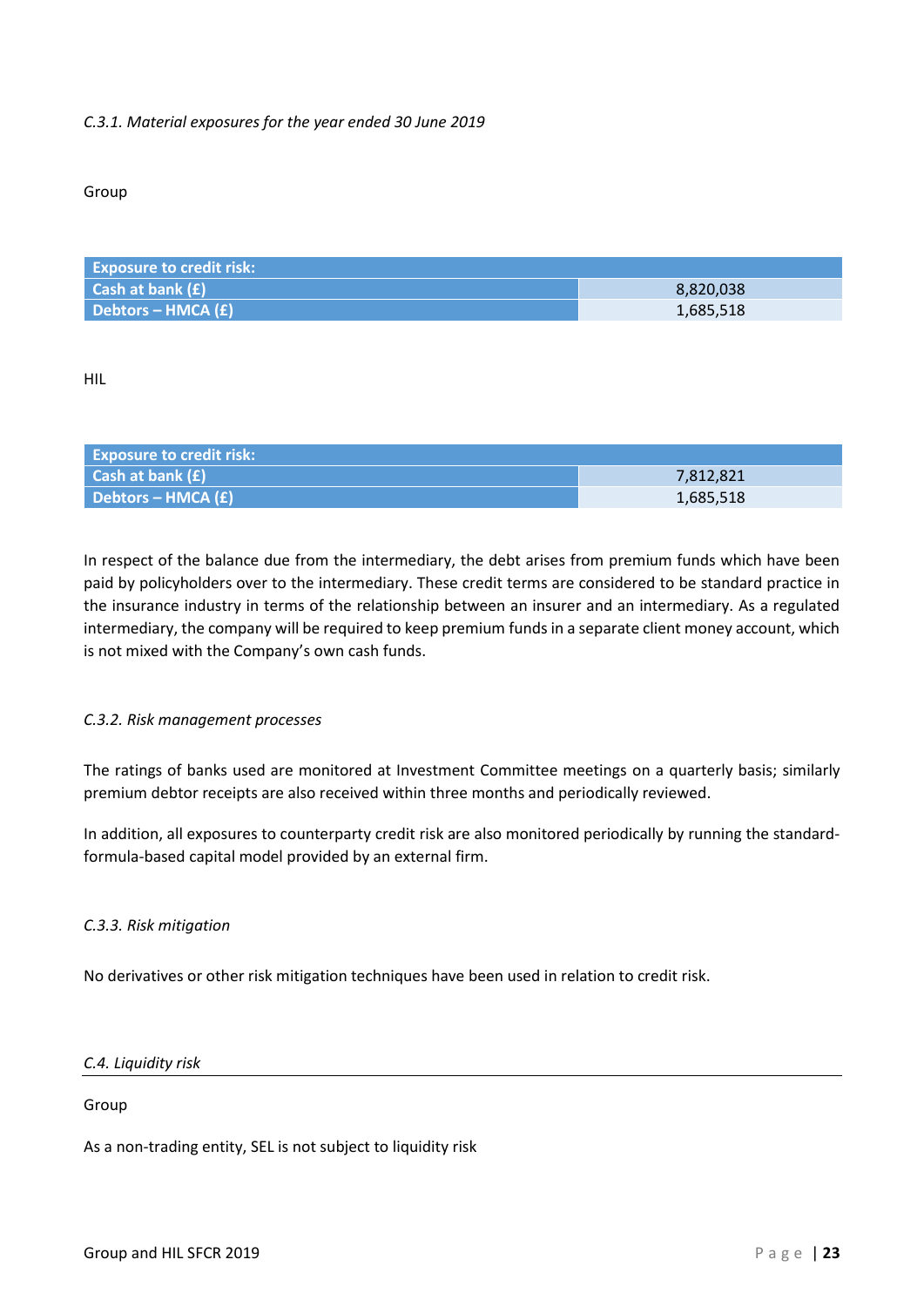HIL

The Company's cash balances (£8.8m) are made up of either current accounts with credit institutions, or deposits which mature within three months. In addition to this, the Company's portfolio of financial investments (£14.4m per the financial statements) is made up of liquid investments in that they are securities which are readily tradeable, mostly consisting of either large government bonds, or large cap equities.

#### <span id="page-23-0"></span>*C.5. Operational risk*

*C.5.1. Material exposures for the year ended 30 June 2019*

Group

As a non-trading entity, SEL is not subject to operational risks.

HIL

- Operational: whilst undue reliance on key staff is clearly an operational issue that the Company would need to deal with, it is unlikely that such a risk would have a financial impact on the Company.
- Computer services: The Company has a business continuity plan in place which provides that the Company can be operational within 24 hours of a major incident which would put the current IT systems out of use. If an incident took place in Gibraltar which would render the Company's office unoperational, the Company would be able to continue operating either through an alternative local site, or, through the intermediary's office in the United Kingdom. Therefore, an incident occurring in Gibraltar is not expected to result in any material loss of either information or business activities.

#### *C.5.2. Risk management processes*

The exposures to operational risk discussed above (and other such risks) are monitored periodically via the Company's risk register which is regularly reviewed in RAC Committee meetings. The Company also runs the standard-formula-based capital model provided by an external firm to assess operational risk capital requirements, as compared to the ORSA capital requirements.

#### <span id="page-23-1"></span>*C.6. Other material risks*

Group and HIL

None.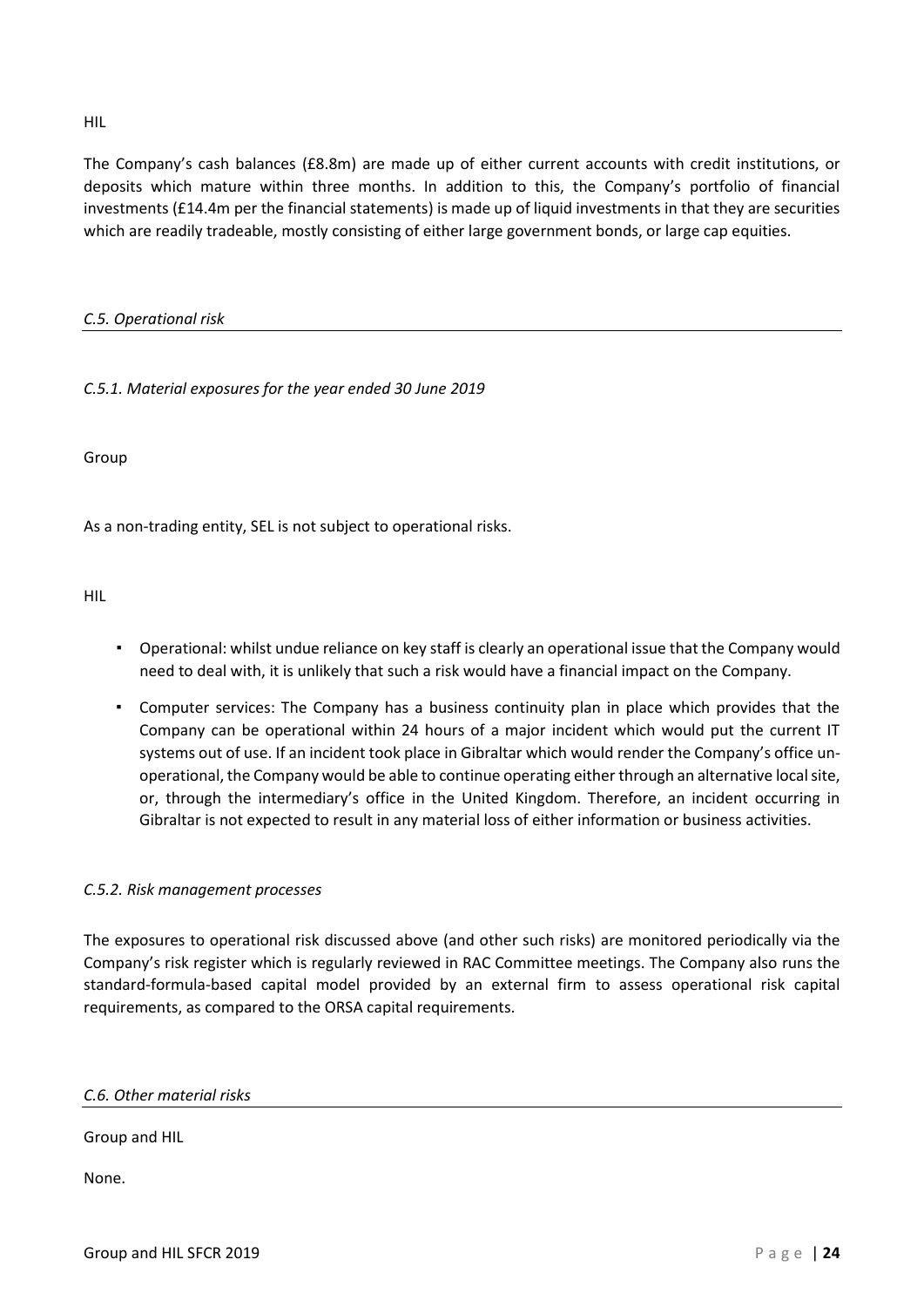<span id="page-24-0"></span>*C.7. Any other disclosures*

Group and HIL

None.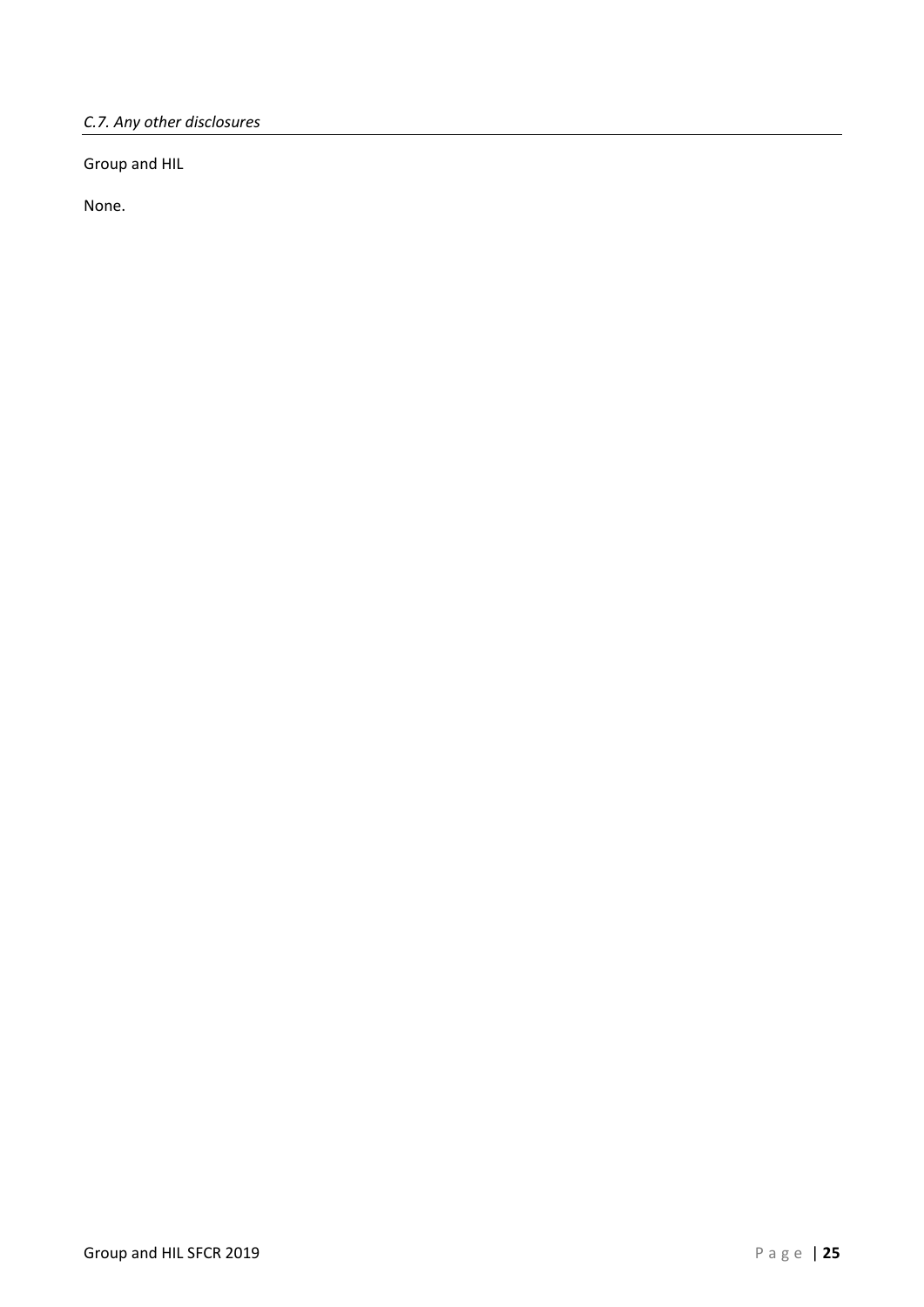#### <span id="page-25-1"></span><span id="page-25-0"></span>B. D. Valuation for solvency purposes

#### *D.1. Assets*

#### Group

#### *Overview of the assets held as at 30 June 2019:*

|                                                    | <b>Statutory</b><br>accounts | <b>Solvency II</b> | <b>Major differences</b>                                              |
|----------------------------------------------------|------------------------------|--------------------|-----------------------------------------------------------------------|
| <b>Deferred acquisition costs</b>                  | 2,834,450                    | <b>Nil</b>         | DAC is not recognised as an asset under<br><b>SII valuation rules</b> |
| Intangible assets (IAs)                            | 271,406                      | <b>Nil</b>         | IAs have strict recognition rules under SII                           |
| <b>Property</b>                                    | 1,802,213                    | 1,798,299          |                                                                       |
| <b>Listed equities</b>                             | 6,740,721                    | 6,740,721          |                                                                       |
| <b>Government bonds</b>                            | 7,649,457                    | 7,715,057          |                                                                       |
| <b>Insurance and intermediaries</b><br>receivables | 6,119,898                    | 1,685,519          | SII value is calculated net of future<br>premiums                     |
| <b>Cash and cash equivalents</b>                   | 8,820,038                    | 8,820,038          |                                                                       |
| Other assets not shown<br>elsewhere                | 139,253                      | $\Omega$           | Deferred costs - see DAC above                                        |
| <b>Total Assets</b>                                | 34,377,436                   | 26,759,634         |                                                                       |

#### HIL

#### *Overview of the assets held as at 30 June 2019:*

|                                                    | <b>Statutory</b><br>accounts | <b>Solvency II</b> | <b>Major differences</b>                                              |
|----------------------------------------------------|------------------------------|--------------------|-----------------------------------------------------------------------|
| <b>Deferred acquisition costs</b>                  | 2,834,450                    | <b>Nil</b>         | DAC is not recognised as an asset under<br><b>SII valuation rules</b> |
| Intangible assets (IAs)                            | 271,406                      | <b>Nil</b>         | IAs have strict recognition rules under SII                           |
| <b>Property</b>                                    | 1,802,213                    | 1,798,299          |                                                                       |
| <b>Listed equities</b>                             | 6,740,721                    | 6,740,721          |                                                                       |
| <b>Government bonds</b>                            | 7,649,457                    | 7,715,056          |                                                                       |
| <b>Insurance and intermediaries</b><br>receivables | 6,119,896                    | 1,685,518          | SII value is calculated net of future<br>premiums                     |
| <b>Cash and cash equivalents</b>                   | 7,812,821                    | 7,812,821          |                                                                       |
| Other assets not shown<br>elsewhere                | 139,253                      | $\Omega$           | Deferred costs - see DAC above                                        |
| <b>Total Assets</b>                                | 33,370,216                   | 25,752,415         |                                                                       |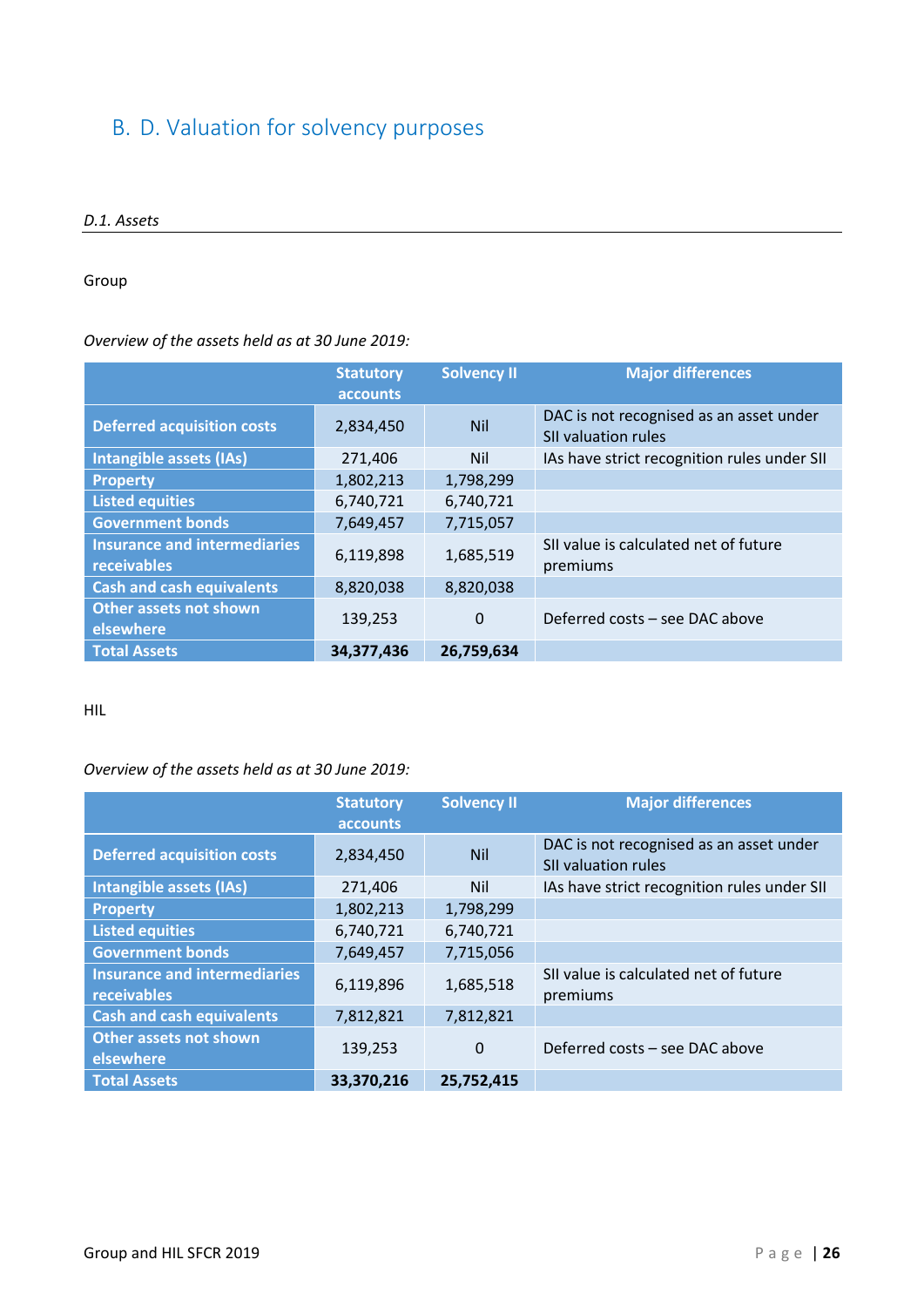#### <span id="page-26-0"></span>*D.2. Technical provisions*

#### Group

*Overview of the technical provisions as at 30 June 2019:*

|                                                                       | <b>Statutory</b><br>accounts | <b>Solvency II</b> | <b>Major differences</b>                                                                   |
|-----------------------------------------------------------------------|------------------------------|--------------------|--------------------------------------------------------------------------------------------|
| Technical provisions - health<br>(similar to non-life)<br>techniques) | 8,622,905                    | 2,799,077          | SII value of TPs is calculated on a cash<br>flow basis and incorporate run-off<br>expenses |
| <b>Best estimate</b>                                                  |                              | 2,683,550          |                                                                                            |
| <b>Risk margin</b>                                                    |                              | 115,527            |                                                                                            |

HIL

#### *Overview of the technical provisions as at 30 June 2019:*

|                                                                      | <b>Statutory</b><br>accounts | <b>Solvency II</b> | <b>Major differences</b>                                                                   |
|----------------------------------------------------------------------|------------------------------|--------------------|--------------------------------------------------------------------------------------------|
| Technical provisions - health<br>(similar to non-life<br>techniques) | 8,622,905                    | 2,799,077          | SII value of TPs is calculated on a cash<br>flow basis and incorporate run-off<br>expenses |
| <b>Best estimate</b>                                                 |                              | 2,683,550          |                                                                                            |
| <b>Risk margin</b>                                                   |                              | 115,527            |                                                                                            |

*The assumptions underpinning the calculations and estimates to determine the technical provisions for Solvency II purposes comprise discount rates, lapse rates, loadings for 'Events Not in Data' & 'Bound But Not Incepted' risks, claims handling costs, overheads/administration/investment expenses in a run-off scenario, future margins and claims development patterns.*

#### <span id="page-26-1"></span>*D.3. Other liabilities*

#### Group

|                                                 | <b>Statutory</b><br><b>accounts</b> | <b>Solvency II</b> | <b>Major differences</b>            |
|-------------------------------------------------|-------------------------------------|--------------------|-------------------------------------|
| Insurance and<br>intermediaries payables        | 2,185,987                           | 413.464            | Net of future commissions/discounts |
| <b>Deferred tax liabilities</b>                 |                                     | 39,140             | SII requirement                     |
| <b>Payables (trade, not</b><br>insurance)       | 495,683                             | 82,836             | IPT creditor moved to SII TPs       |
| <b>Other liabilities not shown</b><br>elsewhere | 168,845                             | 168,845            |                                     |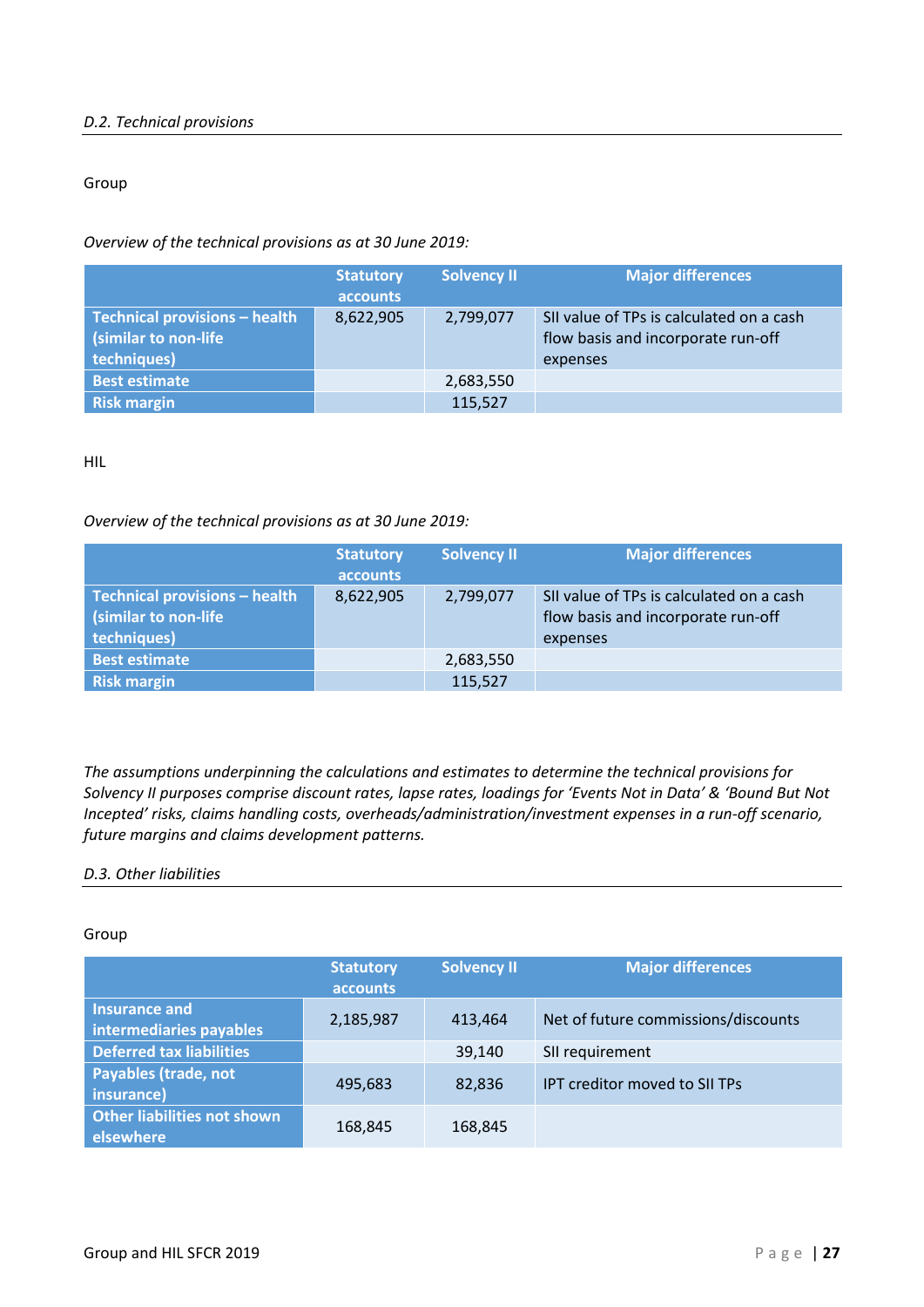#### *Overview of liabilities other than technical provisions as at 30 June 2019:*

|                                                 | <b>Statutory</b><br><b>accounts</b> | <b>Solvency II</b> | <b>Major differences</b>            |
|-------------------------------------------------|-------------------------------------|--------------------|-------------------------------------|
| Insurance and<br>intermediaries payables        | 2,185,987                           | 413,464            | Net of future commissions/discounts |
| <b>Deferred tax liabilities</b>                 | $\Omega$                            | 39,140             | SII requirement                     |
| <b>Payables (trade, not</b><br>insurance)       | 495,683                             | 82,836             | IPT creditor moved to SII TPs       |
| <b>Other liabilities not shown</b><br>elsewhere | 113,251                             | 113,251            |                                     |

#### <span id="page-27-0"></span>*D.4. Any other disclosures*

#### Group

|                                                    | <b>Statutory accounts</b> | <b>Solvency II</b> |
|----------------------------------------------------|---------------------------|--------------------|
| Total assets                                       | 34,377,436                | 26,759,634         |
| Total liabilities (including technical provisions) | 11,473,422                | 3,503,362          |
| Shareholders/Own funds                             | 22,904,014                | 23,256,272         |

#### HIL

#### *Balance sheet of the Company as at 30 June 2019 - valuation methods used:*

The balance sheet of the Company as part of its financial statements has been prepared in accordance with applicable law in Gibraltar and Gibraltar Accounting Standards ("Gibraltar Generally Accepted Accounting Practice").

In relation to the Solvency II balance sheet, specific valuation rules are defined in Solvency II legislation for several balance sheet items that differ from the rules and possibilities in Gibraltar Accounting Standards.

|                                                    | <b>Statutory accounts</b> | <b>Solvency II</b> |
|----------------------------------------------------|---------------------------|--------------------|
| <b>Total assets</b>                                | 33,370,216                | 25,752,415         |
| Total liabilities (including technical provisions) | 11,417,826                | 3,447,768          |
| Shareholders/Own funds                             | 21,952,390                | 22,304,647         |

HIL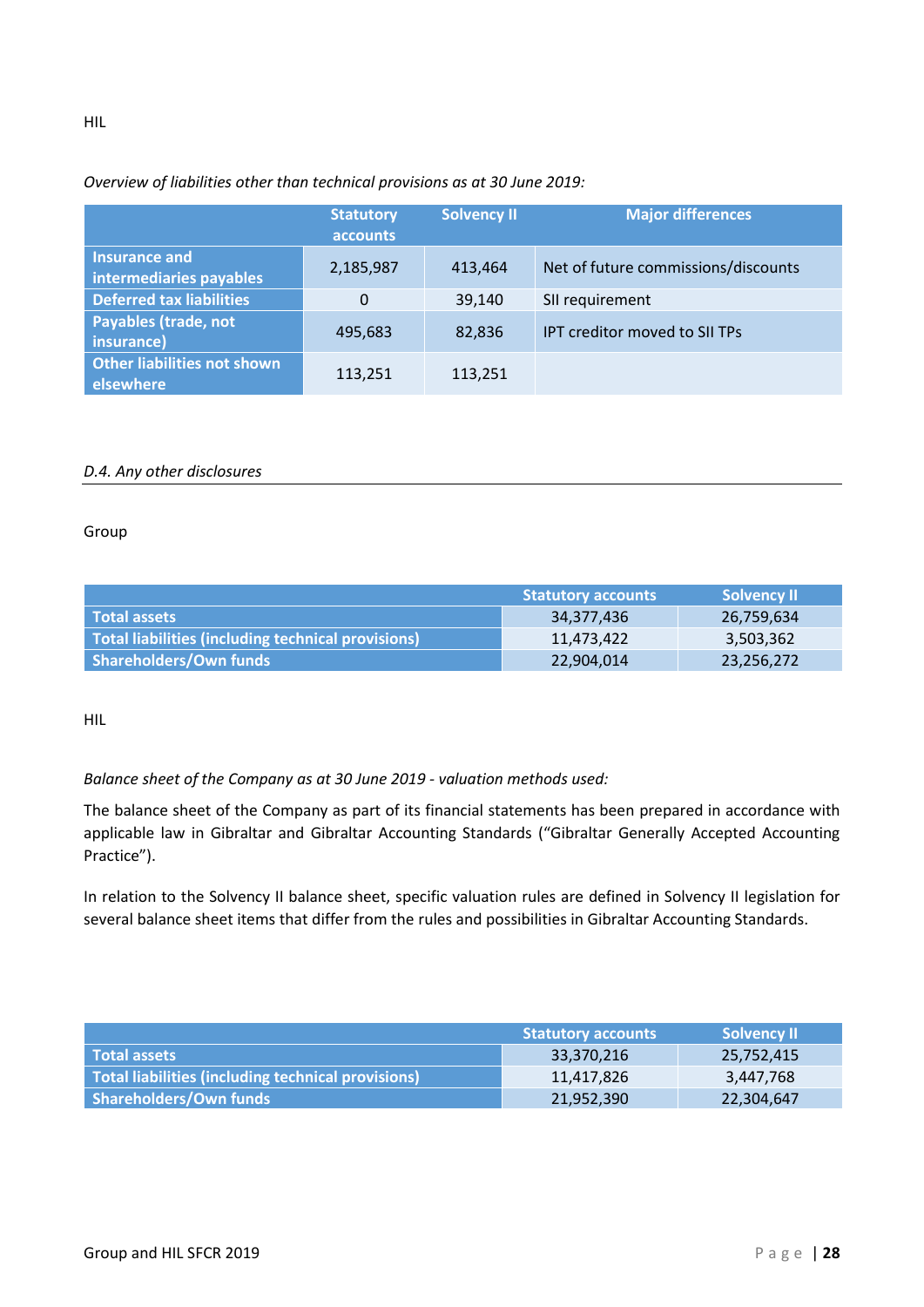#### <span id="page-28-1"></span><span id="page-28-0"></span>E. Capital management

#### *E.1. Own Funds*

#### *E.1.1. Significant movements in own funds over the year ended 30 June 2019*

#### Group

|                               | 2019       | 2018                     |
|-------------------------------|------------|--------------------------|
| Called up share capital       | 5,000,000  | $\overline{\phantom{0}}$ |
| <b>Reconciliation reserve</b> | 18,256,272 | $\overline{\phantom{0}}$ |
| <b>Total Own Funds</b>        | 23,256,272 | $\overline{\phantom{0}}$ |

#### HIL

|                               | -2019      | 2018       |
|-------------------------------|------------|------------|
| Called up share capital       | 5,000,000  | 5,000,000  |
| <b>Reconciliation reserve</b> | 17,304,647 | 15,669,806 |
| l Total Own Funds             | 22,304,647 | 20,669,806 |

#### *E.1.2. Structure, amount and quality*

#### Group

- Solvency II own funds: £23,256,272
- £5,000,000 ordinary shares of £1 each, fully paid (tier 1).
- Reconciliation reserve: £18,256,272 (tier 1).

#### HIL

- Solvency II own funds: £22,304,647 (2018 £20,669,806)
- £5,000,000 ordinary shares of £1 each, fully paid (tier 1).
- Reconciliation reserve: £17,304,647 (2018 £15,669,806) (tier 1).

#### *E.1.3. Capital management processes and interaction with the risk management function*

#### Group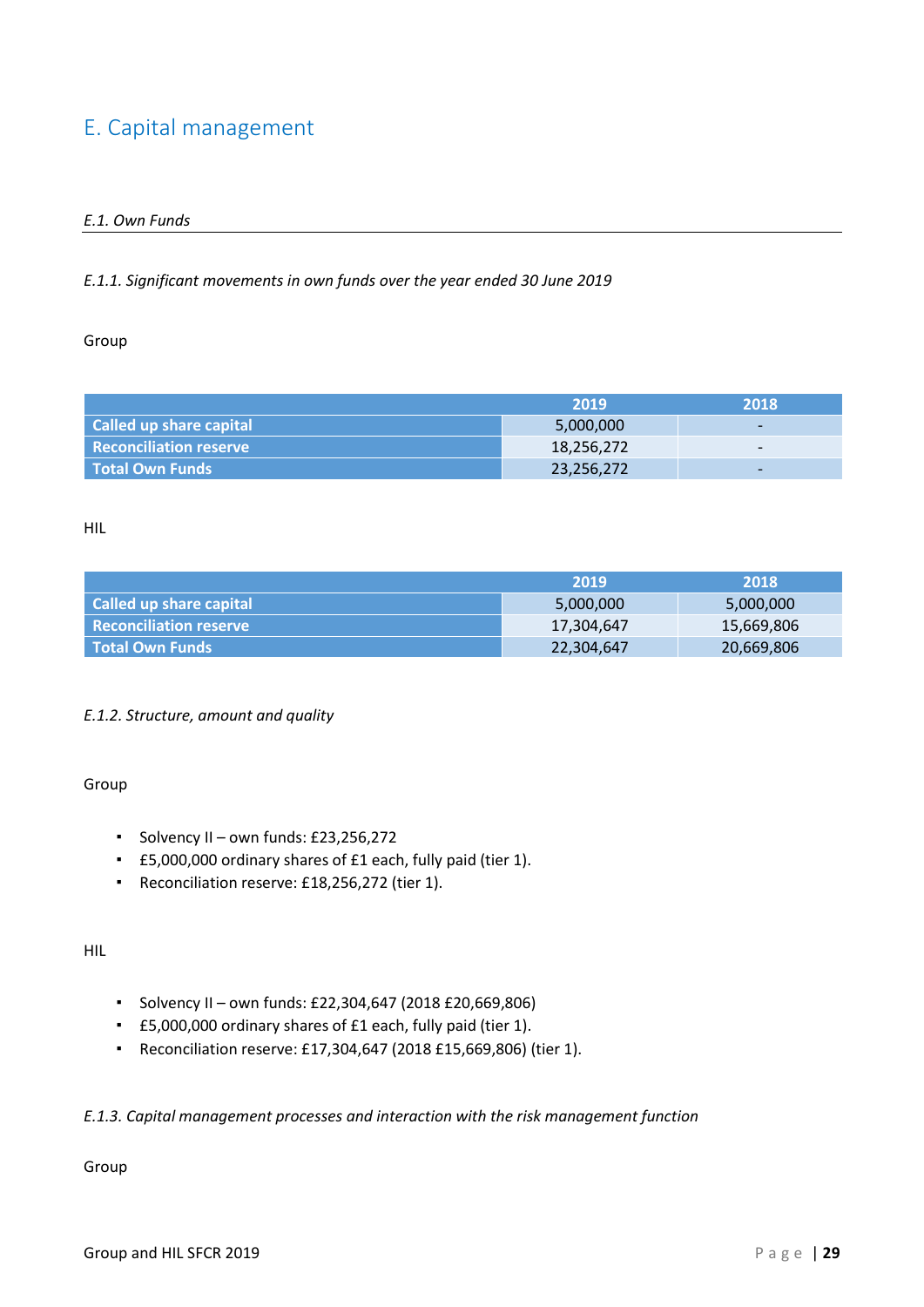As a non-trading entity, SEL monitors its subsidiary, HIL's, capital management policy and process.

HIL

A Solvency II capital model provided by an external firm is run periodically to obtain the solvency capital requirement under the standard formula.

Per the Company's Capital Management Strategy, HIL should always hold a minimum SCR buffer of 50% (solvency ratio of 150%), a target SCR buffer of 100% (solvency ratio of 200%), and for scenario/stress tests in the Company's ORSA exercise a minimum Economic Capital ratio of 100% for individual stress tests/scenarios. Here Economic Capital is defined as the shortfall in own funds following a stress test/scenario, plus the SCR after the event. The Economic Capital ratio is the own funds before the stress event divided by the Economic Capital for a given stress event/scenario.

#### *E.1.4. Objectives and planning horizon*

Group and HIL

The Company expects its current capital surplus over the Solvency II capital requirement to continue to increase, since no significant changes are foreseen in relation to material lines of business or risk appetite. Nevertheless, following the new group structure post year-end, it is the Board's intention to distribute 50% of any financial year's profits up to the parent company.

The Company applies a 3 year planning horizon in its ORSA process, and as stated above, has an internal SCR solvency ratio requirement of at least 150%.

#### <span id="page-29-0"></span>*E.2. Minimum capital requirement and solvency capital requirement*

Group

*Quantitative information for the year ended 30 June 2019:*

| <b>Equity risk</b>                     | 2,513,260     |
|----------------------------------------|---------------|
| Currency risk                          | 1,689,754     |
| <b>Property risk</b>                   | 449,575       |
| <b>Interest rate risk</b>              | 202,522       |
| <b>Spread risk</b>                     | 0             |
| <b>Concentration risk</b>              | $\mathbf 0$   |
| <b>Diversification benefit</b>         | (1, 113, 906) |
| <b>Market risk</b>                     | 3,741,205     |
| <b>Health premium and reserve risk</b> | 2,211,571     |
| <b>Health lapse risk</b>               | 526,942       |
| <b>Diversification benefit</b>         | (465, 032)    |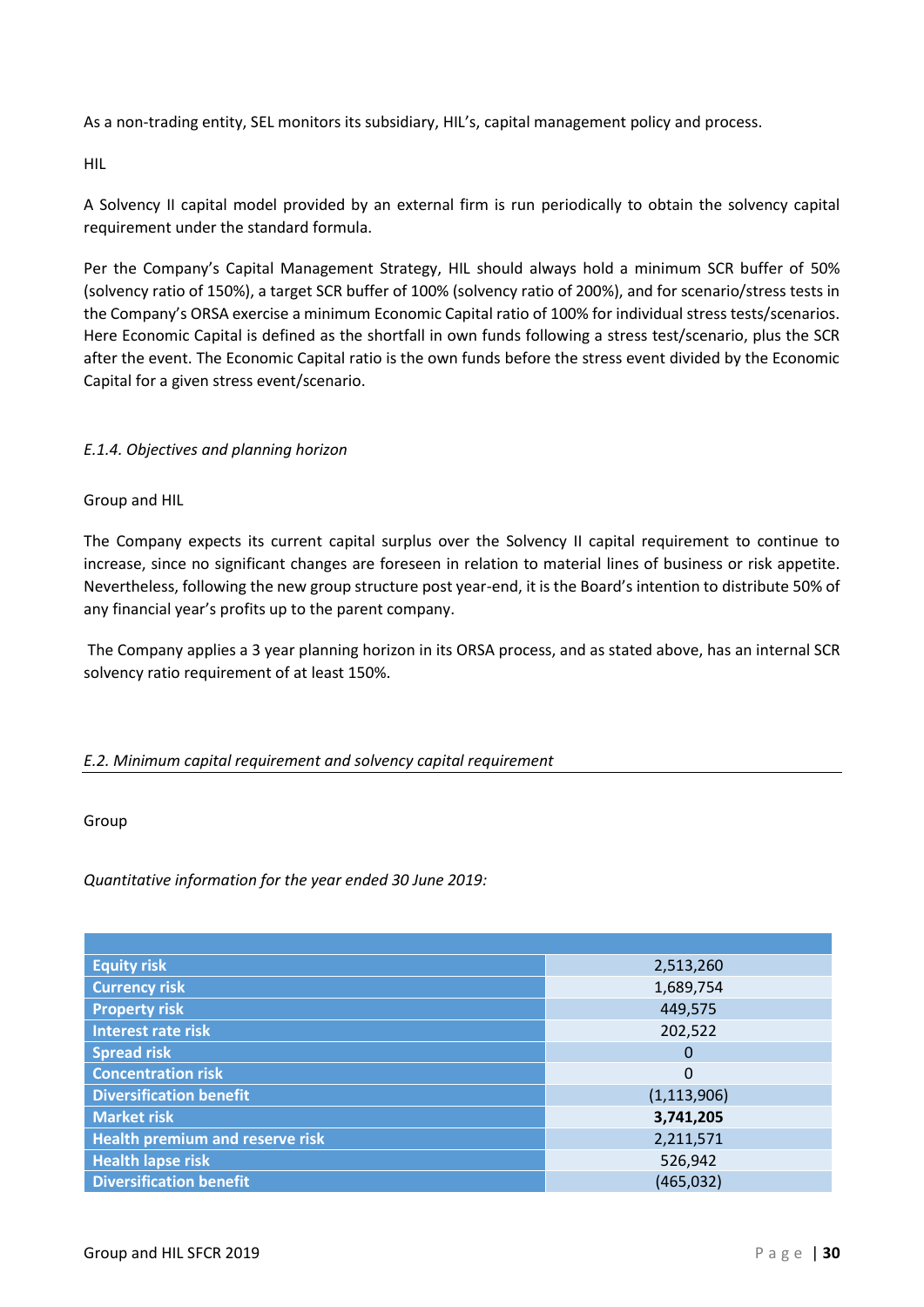| NLST Health underwriting risk   | 2,273,481   |
|---------------------------------|-------------|
| Health catastrophe risk         | 322,882     |
| <b>Diversification benefit</b>  | (221, 495)  |
| <b>Health underwriting risk</b> | 2,374,868   |
| Counterparty type 1 risk        | 605,420     |
| <b>Counterparty type 2 risk</b> | 252,828     |
| <b>Diversification benefit</b>  | (45, 810)   |
| <b>Counterparty risk</b>        | 812,438     |
| <b>Diversification benefit</b>  | (1,710,891) |
| <b>Basic SCR</b>                | 5,217,621   |
| <b>Operational risk</b>         | 391,134     |
| <b>SCR</b>                      | 5,608,755   |
| <b>MCR</b>                      | 2,221,825   |
| <b>Own funds</b>                | 23,256,271  |
| <b>Surplus over SCR</b>         | 17,648,070  |

*These results show that the position of the Group is compliant with the Solvency Capital Requirement and the Minimum Capital Requirement (SCR/MCR solvency ratios of 415% and 1047% respectively).* HIL

*Quantitative information for the year ended 30 June 2019:*

| <b>Equity risk</b>                     | 2,513,260      |
|----------------------------------------|----------------|
| <b>Currency risk</b>                   | 1,689,754      |
| <b>Property risk</b>                   | 449,575        |
| <b>Interest rate risk</b>              | 354,442        |
| <b>Spread risk</b>                     | $\Omega$       |
| <b>Concentration risk</b>              | $\overline{0}$ |
| <b>Diversification benefit</b>         | (1, 265, 770)  |
| <b>Market risk</b>                     | 3,741,260      |
| <b>Health premium and reserve risk</b> | 2,211,571      |
| <b>Health lapse risk</b>               | 526,942        |
| <b>Diversification benefit</b>         | (465, 032)     |
| NLST Health underwriting risk          | 2,273,481      |
| Health catastrophe risk                | 322,882        |
| <b>Diversification benefit</b>         | (221, 494)     |
| <b>Health underwriting risk</b>        | 2,374,868      |
| Counterparty type 1 risk               | 541,207        |
| <b>Counterparty type 2 risk</b>        | 252,828        |
| <b>Diversification benefit</b>         | (44, 318)      |
| <b>Counterparty risk</b>               | 749,717        |
| <b>Diversification benefit</b>         | (1,676,020)    |
| <b>Basic SCR</b>                       | 5,189,825      |
| <b>Operational risk</b>                | 391,134        |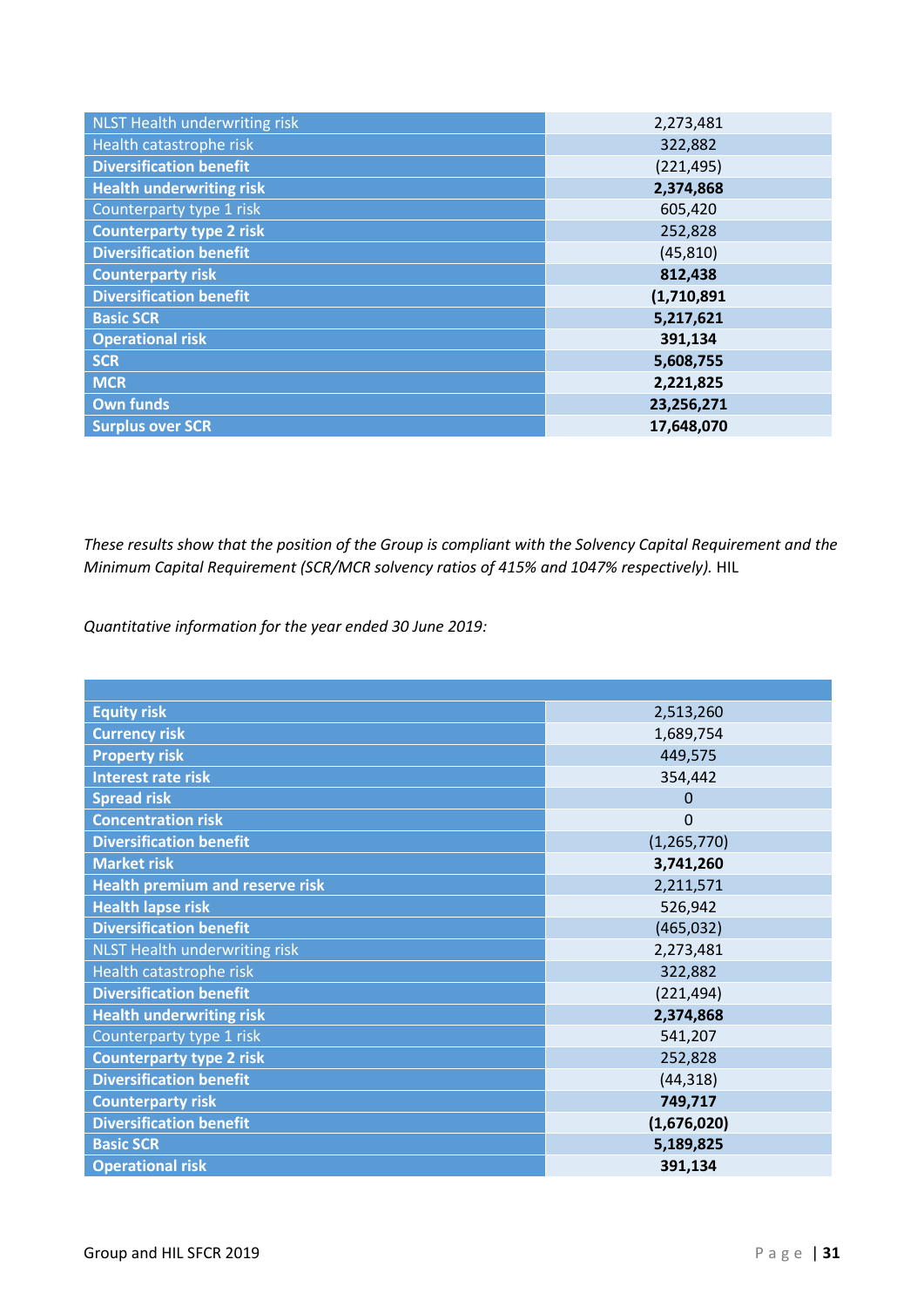| <b>SCR</b>       | 5,580,959  |
|------------------|------------|
| <b>MCR</b>       | 2,221,825  |
| Own funds        | 22,304,647 |
| Surplus over SCR | 16,723,689 |

These results show that the position of the Company is compliant with the Solvency Capital Requirement and the Minimum Capital Requirement (SCR/MCR solvency ratios of 400% and 1004% respectively).

#### <span id="page-31-0"></span>*E.3. Use of the duration-based equity risk sub-module in the calculation of the Solvency Capital Requirement*

<span id="page-31-1"></span>Not applicable.

#### *E.4. Differences between the standard formula and any internal model used*

<span id="page-31-2"></span>Not applicable since no internal model has been used in the calculation of the Solvency Capital Requirement.

#### *E.5. Non-compliance with the Minimum Capital Requirement and with the Solvency Capital Requirement*

Not applicable, since the Company has always been compliant with the Solvency Capital Requirement and the Minimum Capital Requirement.

#### <span id="page-31-3"></span>*E.6. Any other disclosures*

Not applicable.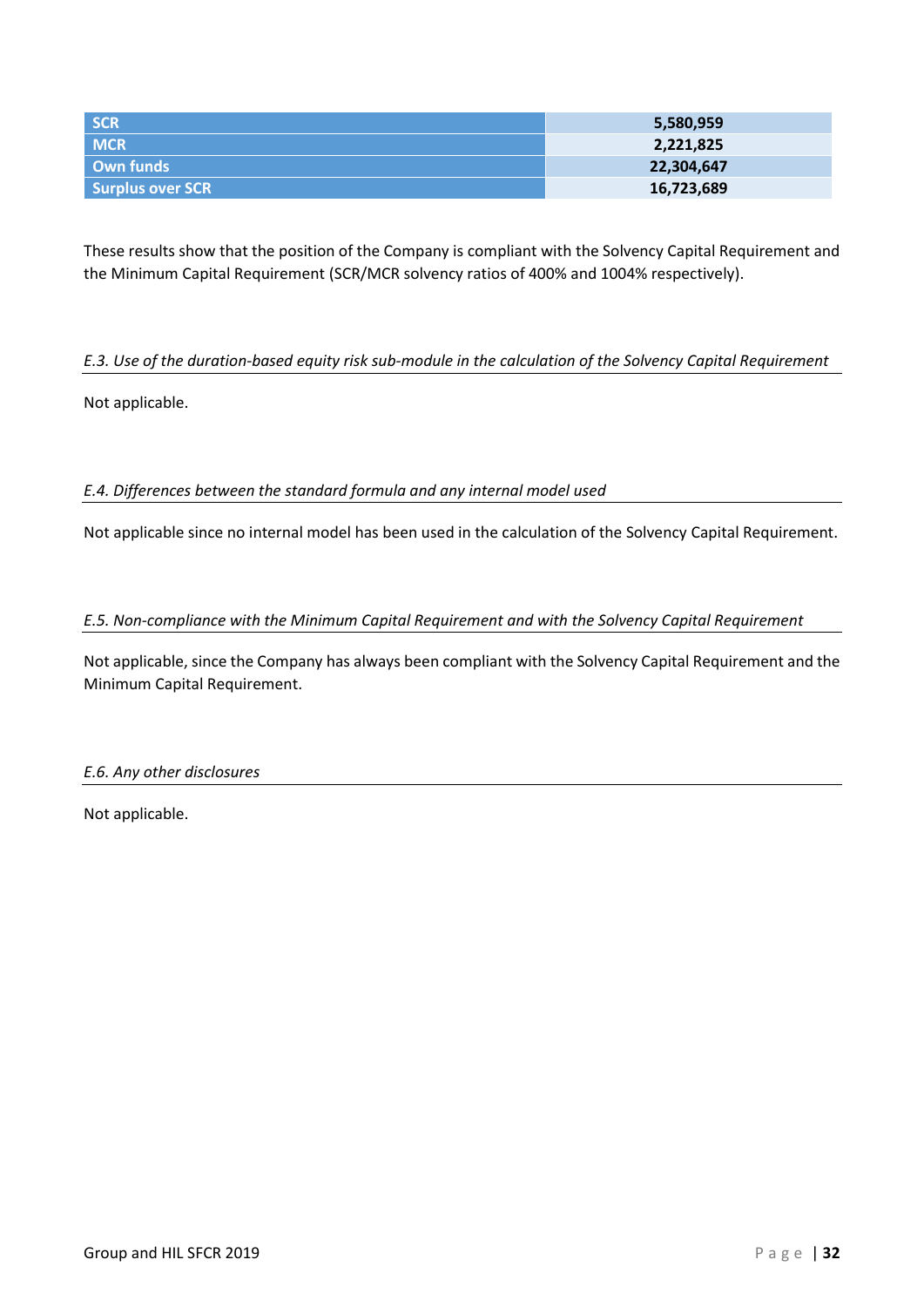#### PLACEHOLDER

Group/SEL

- S.02.01.02
- S.05.01.02
- S.05.02.01
- S.23.01.22
- S.25.01.22
- S.32.01.22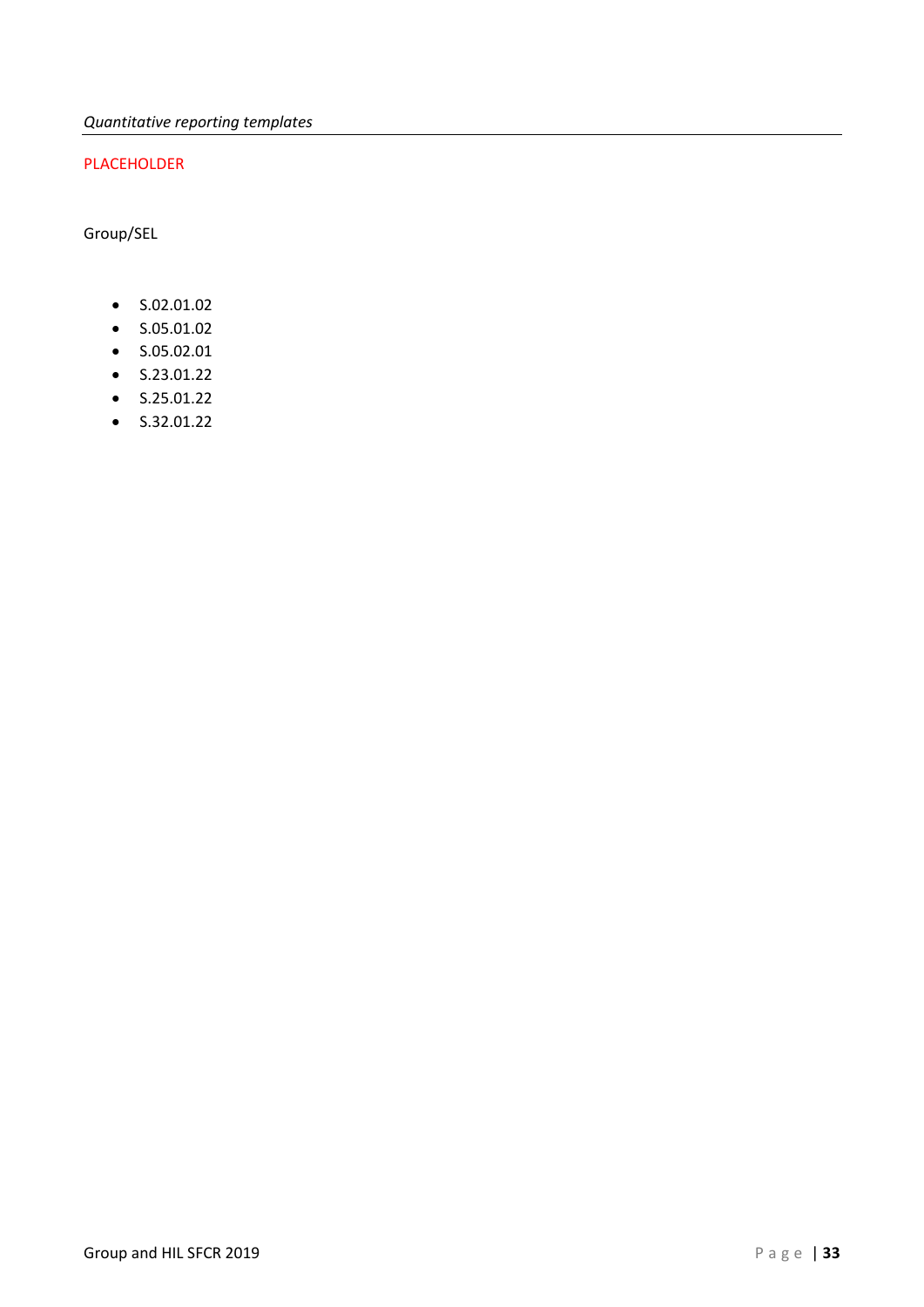#### **Balance sheet**

**S.02.01.02**

|                                                                                        |              | Solvency II value |
|----------------------------------------------------------------------------------------|--------------|-------------------|
|                                                                                        |              | C0010             |
| <b>Assets</b>                                                                          |              |                   |
| Goodwill                                                                               | R0010        |                   |
| Deferred acquisition costs                                                             | R0020        |                   |
| Intangible assets                                                                      | <b>RO030</b> | 0.00              |
| Deferred tax assets                                                                    | R0040        |                   |
| Pension benefit surplus                                                                | <b>R0050</b> |                   |
| Property, plant & equipment held for own use                                           | <b>R0060</b> | 1,798,299.00      |
| Investments (other than assets held for index-linked and unit-linked contracts)        | <b>R0070</b> | 14,455,777.00     |
| Property (other than for own use)                                                      | <b>RO080</b> |                   |
| Holdings in related undertakings, including participations                             | R0090        |                   |
| Equities                                                                               | R0100        | 6,740,721.00      |
| Equities - listed                                                                      | R0110        | 6,740,721.00      |
| Equities - unlisted                                                                    | R0120        |                   |
| <b>Bonds</b>                                                                           | R0130        | 7,715,056.00      |
| <b>Government Bonds</b>                                                                | R0140        | 7,715,056.00      |
| Corporate Bonds                                                                        | R0150        |                   |
| Structured notes                                                                       | R0160        |                   |
| <b>Collateralised securities</b>                                                       | R0170        |                   |
| Collective Investments Undertakings                                                    | R0180        |                   |
| Derivatives                                                                            | R0190        |                   |
| Deposits other than cash equivalents                                                   | R0200        |                   |
| Other investments                                                                      | R0210        |                   |
| Assets held for index-linked and unit-linked contracts                                 | R0220        |                   |
| Loans and mortgages                                                                    | R0230        | 0.00              |
| Loans on policies                                                                      | R0240        |                   |
| Loans and mortgages to individuals                                                     | R0250        |                   |
| Other loans and mortgages                                                              | R0260        |                   |
| Reinsurance recoverables from:                                                         | R0270        | 0.00              |
| Non-life and health similar to non-life                                                | R0280        | 0.00              |
| Non-life excluding health                                                              | R0290        |                   |
| Health similar to non-life                                                             | R0300        |                   |
| Life and health similar to life, excluding health and index-linked and unit-linked     | R0310        | 0.00              |
| Health similar to life                                                                 | R0320        |                   |
| Life excluding health and index-linked and unit-linked                                 | R0330        |                   |
| Life index-linked and unit-linked                                                      | R0340        |                   |
| Deposits to cedants                                                                    | R0350        |                   |
| Insurance and intermediaries receivables                                               | R0360        | 1,685,518.00      |
| Reinsurance receivables                                                                | R0370        |                   |
| Receivables (trade, not insurance)                                                     | R0380        | 1.00              |
| Own shares (held directly)                                                             | R0390        |                   |
| Amounts due in respect of own fund items or initial fund called up but not yet paid in |              |                   |
|                                                                                        | R0400        |                   |
| Cash and cash equivalents                                                              | R0410        | 8,820,038.00      |
| Any other assets, not elsewhere shown                                                  | R0420        | 0.00              |
| <b>Total assets</b>                                                                    | R0500        | 26,759,633.00     |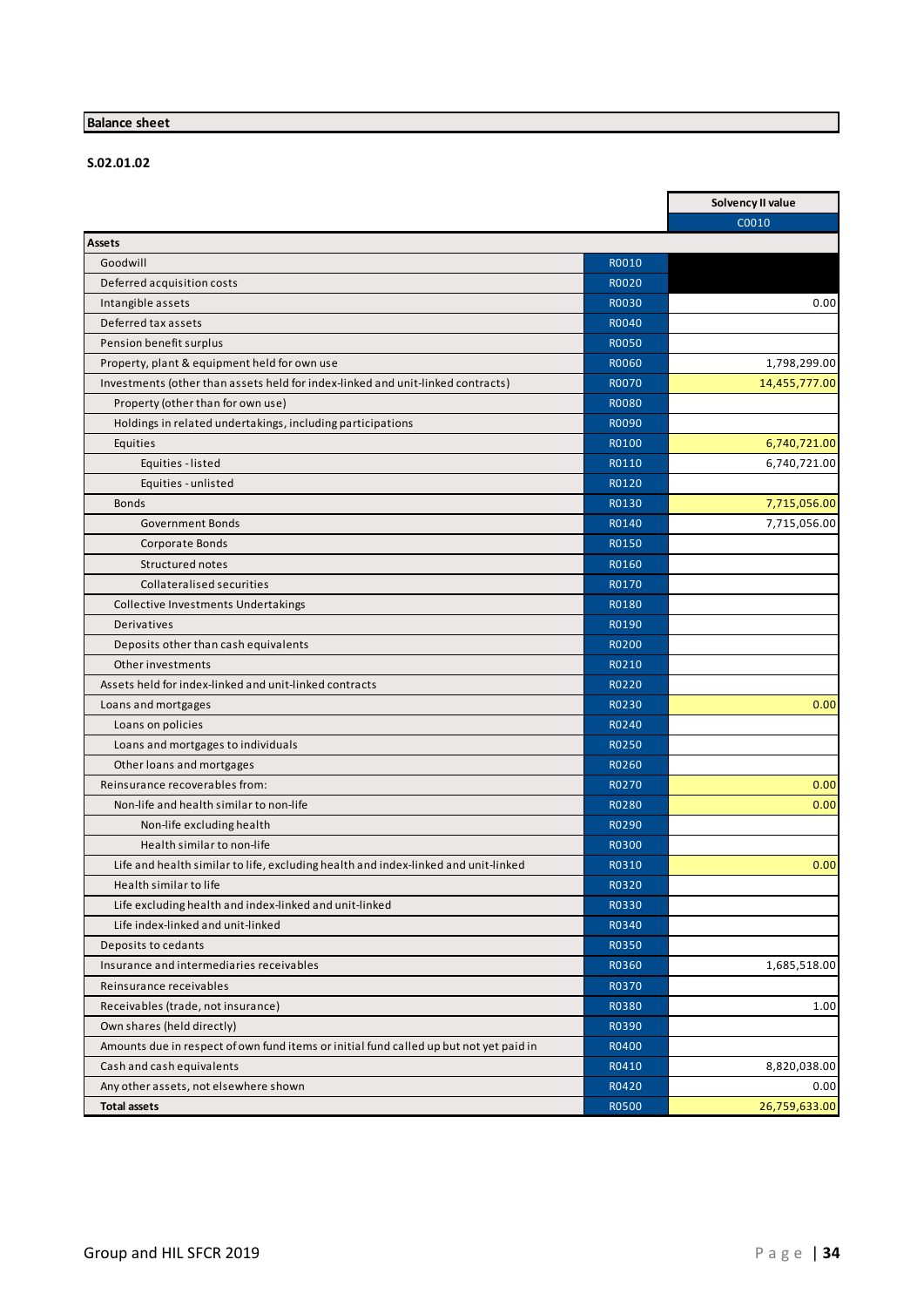| <b>Liabilities</b>                                                              |              |               |
|---------------------------------------------------------------------------------|--------------|---------------|
| Technical provisions - non-life                                                 | R0510        | 2,799,077.00  |
| Technical provisions - non-life (excluding health)                              | R0520        | 0.00          |
| Technical provisions calculated as a whole                                      | R0530        |               |
| <b>Best Estimate</b>                                                            | R0540        |               |
| Risk margin                                                                     | R0550        |               |
| Technical provisions - health (similar to non-life)                             | R0560        | 2,799,077.00  |
| Technical provisions calculated as a whole                                      | R0570        |               |
| <b>Best Estimate</b>                                                            | R0580        | 2,683,550.00  |
| Risk margin                                                                     | R0590        | 115,527.00    |
| Technical provisions - life (excluding index-linked and unit-linked)            | R0600        | 0.00          |
| Technical provisions - health (similar to life)                                 | R0610        | 0.00          |
| Technical provisions calculated as a whole                                      | R0620        |               |
| <b>Best Estimate</b>                                                            | R0630        |               |
| Risk margin                                                                     | R0640        |               |
| Technical provisions - life (excluding health and index-linked and unit-linked) | R0650        | 0.00          |
| Technical provisions calculated as a whole                                      | R0660        |               |
| <b>Best Estimate</b>                                                            | R0670        |               |
| Risk margin                                                                     | R0680        |               |
| Technical provisions - index-linked and unit-linked                             | R0690        | 0.00          |
| Technical provisions calculated as a whole                                      | R0700        |               |
| <b>Best Estimate</b>                                                            | R0710        |               |
| Risk margin                                                                     | R0720        |               |
| Other technical provisions                                                      | R0730        |               |
| Contingent liabilities                                                          | R0740        |               |
| Provisions other than technical provisions                                      | R0750        |               |
| Pension benefit obligations                                                     | R0760        |               |
| Deposits from reinsurers                                                        | R0770        |               |
| Deferred tax liabilities                                                        | R0780        | 39,140.00     |
| Derivatives                                                                     | R0790        |               |
| Debts owed to credit institutions                                               | <b>R0800</b> |               |
| Financial liabilities other than debts owed to credit institutions              | R0810        |               |
| Insurance & intermediaries payables                                             | R0820        | 413,464.00    |
| Reinsurance payables                                                            | R0830        |               |
| Payables (trade, not insurance)                                                 | R0840        | 82,833.00     |
| Subordinated liabilities                                                        | R0850        | 0.00          |
| Subordinated liabilities not in Basic Own Funds                                 | R0860        |               |
| Subordinated liabilities in Basic Own Funds                                     | R0870        |               |
| Any other liabilities, not elsewhere shown                                      | R0880        | 168,848.00    |
| <b>Total liabilities</b>                                                        | R0900        | 3,503,362.00  |
| <b>Excess of assets over liabilities</b>                                        | R1000        | 23,256,271.00 |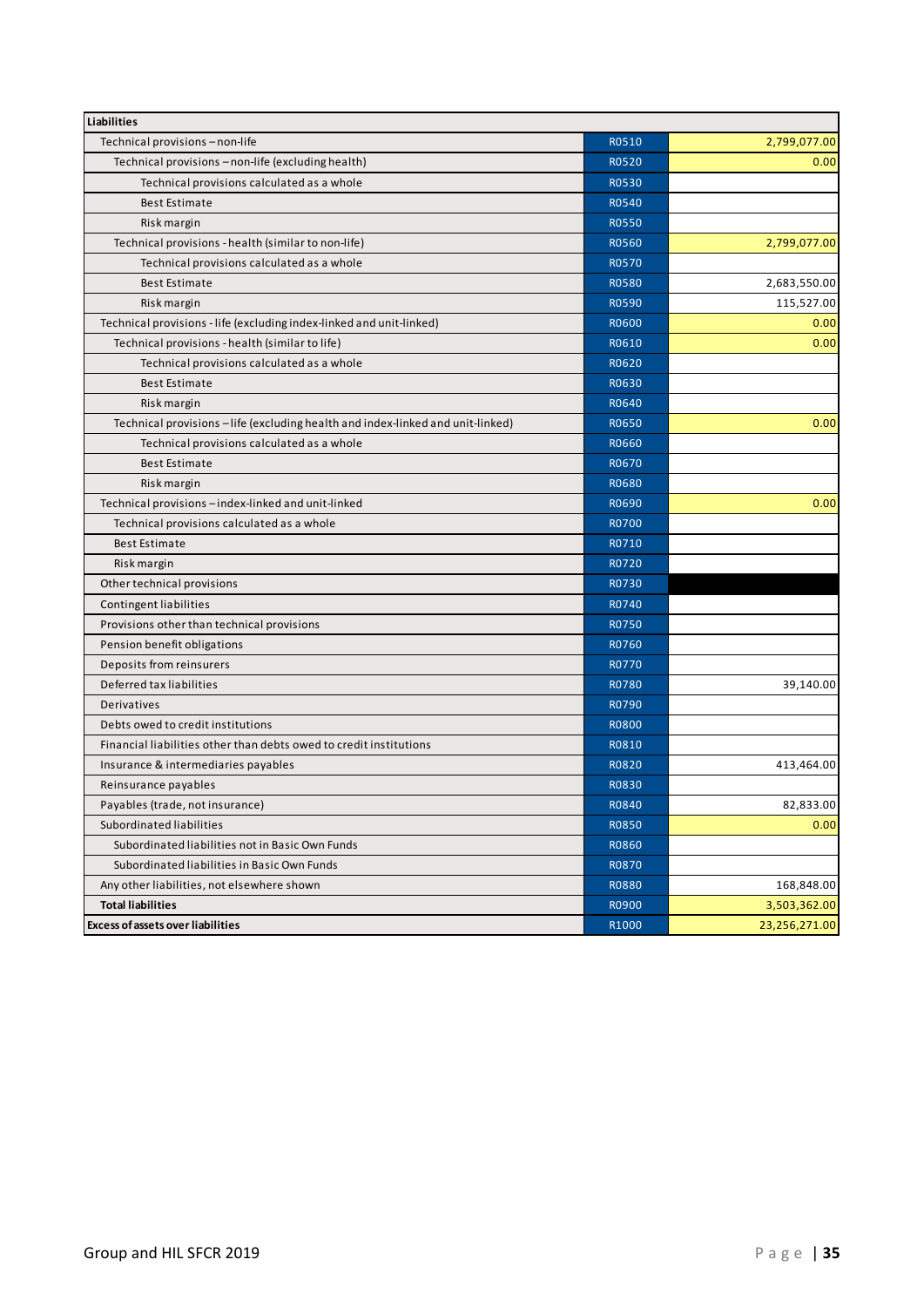| einsurai                     |  |
|------------------------------|--|
|                              |  |
|                              |  |
|                              |  |
|                              |  |
|                              |  |
|                              |  |
| Accepted non-proportional re |  |
|                              |  |
|                              |  |
|                              |  |
| on-Life & A                  |  |
|                              |  |

**S.05.01.02.01**

|                                                |       |                 |        | Line of Business for: non-life insurance and reinsurance obligations (direct business and accepted proportional reinsurance) |                               |                |                                      |                                            |                    |                               |       |            |                           |        | Line of business for: accepted non-proportional<br>reinsurance |                                   |          |               |
|------------------------------------------------|-------|-----------------|--------|------------------------------------------------------------------------------------------------------------------------------|-------------------------------|----------------|--------------------------------------|--------------------------------------------|--------------------|-------------------------------|-------|------------|---------------------------|--------|----------------------------------------------------------------|-----------------------------------|----------|---------------|
|                                                |       | Medical expense | Income | protection compensation<br>Workers'                                                                                          | vehicle<br>liability<br>Motor | Other<br>motor | aviation and<br>transport<br>Marine, | damage to<br>property<br>Fire and<br>other | General Credit and | liability suretyship expenses | Legal | Assistance | financial<br>Misc<br>loss | Health | Casualty                                                       | transport<br>aviation,<br>Marine, | Property | Total         |
|                                                |       | C0010           | C0020  | C0030                                                                                                                        | C0040                         | C0050          | C0060                                | C0070                                      | C0080              | C0090                         | C0100 | C0110      | C0120                     | C0130  | C0140                                                          | C0150                             | C0160    | C0200         |
| Premiums written                               |       |                 |        |                                                                                                                              |                               |                |                                      |                                            |                    |                               |       |            |                           |        |                                                                |                                   |          |               |
| Gross-Direct Business                          | R0110 | 13,611,358.00   |        |                                                                                                                              |                               |                |                                      |                                            |                    |                               |       |            |                           |        |                                                                |                                   |          | 13,611,358.00 |
| reinsurance accepted<br>Gross-Proportional     | R0120 |                 |        |                                                                                                                              |                               |                |                                      |                                            |                    |                               |       |            |                           |        |                                                                |                                   |          | 0.00          |
| Gross-Non-proportional<br>reinsurance accepted | R0130 |                 |        |                                                                                                                              |                               |                |                                      |                                            |                    |                               |       |            |                           |        |                                                                |                                   |          | 0.00          |
| Reinsurers' share                              | R0140 |                 |        |                                                                                                                              |                               |                |                                      |                                            |                    |                               |       |            |                           |        |                                                                |                                   |          | 0.00          |
| Net                                            | R0200 | 13,611,358.00   | 0.00   | $\overline{6}$<br>$\mathbf{c}$                                                                                               | 0.00                          | 0.00           | 0.00                                 | 0.00                                       | 0.00               | 0.00                          | 0.00  | 0.00       | 0.00                      | 0.00   | 0.00                                                           | 0.00                              | 0.00     | 13,611,358.00 |
| Premiumsearned                                 |       |                 |        |                                                                                                                              |                               |                |                                      |                                            |                    |                               |       |            |                           |        |                                                                |                                   |          |               |
| Gross-Direct Business                          | R0210 | 13,037,793.00   |        |                                                                                                                              |                               |                |                                      |                                            |                    |                               |       |            |                           |        |                                                                |                                   |          | 13,037,793.00 |
| reinsurance accepted<br>Gross-Proportional     | R0220 |                 |        |                                                                                                                              |                               |                |                                      |                                            |                    |                               |       |            |                           |        |                                                                |                                   |          | 0.00          |
| Gross-Non-proportional<br>reinsurance accepted | R0230 |                 |        |                                                                                                                              |                               |                |                                      |                                            |                    |                               |       |            |                           |        |                                                                |                                   |          | 0.00          |
| Reinsurers' share                              | R0240 |                 |        |                                                                                                                              |                               |                |                                      |                                            |                    |                               |       |            |                           |        |                                                                |                                   |          | 0.00          |
| Net                                            | R0300 | 13,037,793.00   | 0.00   | $\mathbf{e}$<br>o                                                                                                            | 0.00                          | 0.00           | 0.00                                 | 0.00                                       | 0.00               | 0.00                          | 0.00  | 0.00       | 0.00                      | 0.00   | 0.00                                                           | 0.00                              | 0.00     | 13,037,793.00 |
| Claimsincurred                                 |       |                 |        |                                                                                                                              |                               |                |                                      |                                            |                    |                               |       |            |                           |        |                                                                |                                   |          |               |
| Gross-Direct Business                          | R0310 | 4,483,439.00    |        |                                                                                                                              |                               |                |                                      |                                            |                    |                               |       |            |                           |        |                                                                |                                   |          | 4,483,439.00  |
| reinsurance accepted<br>Gross-Proportional     | R0320 |                 |        |                                                                                                                              |                               |                |                                      |                                            |                    |                               |       |            |                           |        |                                                                |                                   |          | 0.00          |
| Gross-Non-proportional                         | R0330 |                 |        |                                                                                                                              |                               |                |                                      |                                            |                    |                               |       |            |                           |        |                                                                |                                   |          | 0.00          |
| reinsurance accepted<br>Reinsurers' share      | R0340 |                 |        |                                                                                                                              |                               |                |                                      |                                            |                    |                               |       |            |                           |        |                                                                |                                   |          | 0.00          |
| Net                                            | R0400 | 4,483,439.00    | 0.00   | 8<br>ö                                                                                                                       | 0.00                          | 0.00           | 0.00                                 | 0.00                                       | 0.00               | 0.00                          | 0.00  | 0.00       | 0.00                      | 0.00   | 0.00                                                           | 0.00                              | 0.00     | 4,483,439.00  |
| Changes in other technical provisions          |       |                 |        |                                                                                                                              |                               |                |                                      |                                            |                    |                               |       |            |                           |        |                                                                |                                   |          |               |
| Gross-Direct Business                          | R0410 | 0.00            |        |                                                                                                                              |                               |                |                                      |                                            |                    |                               |       |            |                           |        |                                                                |                                   |          | 0.00          |
| reinsurance accepted<br>Gross-Proportional     | R0420 |                 |        |                                                                                                                              |                               |                |                                      |                                            |                    |                               |       |            |                           |        |                                                                |                                   |          | 0.00          |
| Gross-Non-proportional<br>reinsurance accepted | R0430 |                 |        |                                                                                                                              |                               |                |                                      |                                            |                    |                               |       |            |                           |        |                                                                |                                   |          | 0.00          |
| Reinsurers'share                               | R0440 |                 |        |                                                                                                                              |                               |                |                                      |                                            |                    |                               |       |            |                           |        |                                                                |                                   |          | 0.00          |
| Net                                            | R0500 | 0.00            | 0.00   | 0.00                                                                                                                         | 0.00                          | 0.00           | 0.00                                 | 0.00                                       | 0.00               | 0.00                          | 0.00  | 0.00       | 0.00                      | 0.00   | 0.00                                                           | 0.00                              | 0.00     | 0.00          |
| Expenses incurred                              | R0550 | 6,332,060.00    | 0.00   | 0.00                                                                                                                         | 0.00                          | 0.00           | 0.00                                 | 0.00                                       | 0.00               | 0.00                          | 0.00  | 0.00       | 0.00                      | 0.00   | 0.00                                                           | 0.00                              | 0.00     | 6,332,060.00  |
| Other expenses                                 | R1200 |                 |        |                                                                                                                              |                               |                |                                      |                                            |                    |                               |       |            |                           |        |                                                                |                                   |          |               |
| Total expenses                                 | R1300 |                 |        |                                                                                                                              |                               |                |                                      |                                            |                    |                               |       |            |                           |        |                                                                |                                   |          | 6,332,060.00  |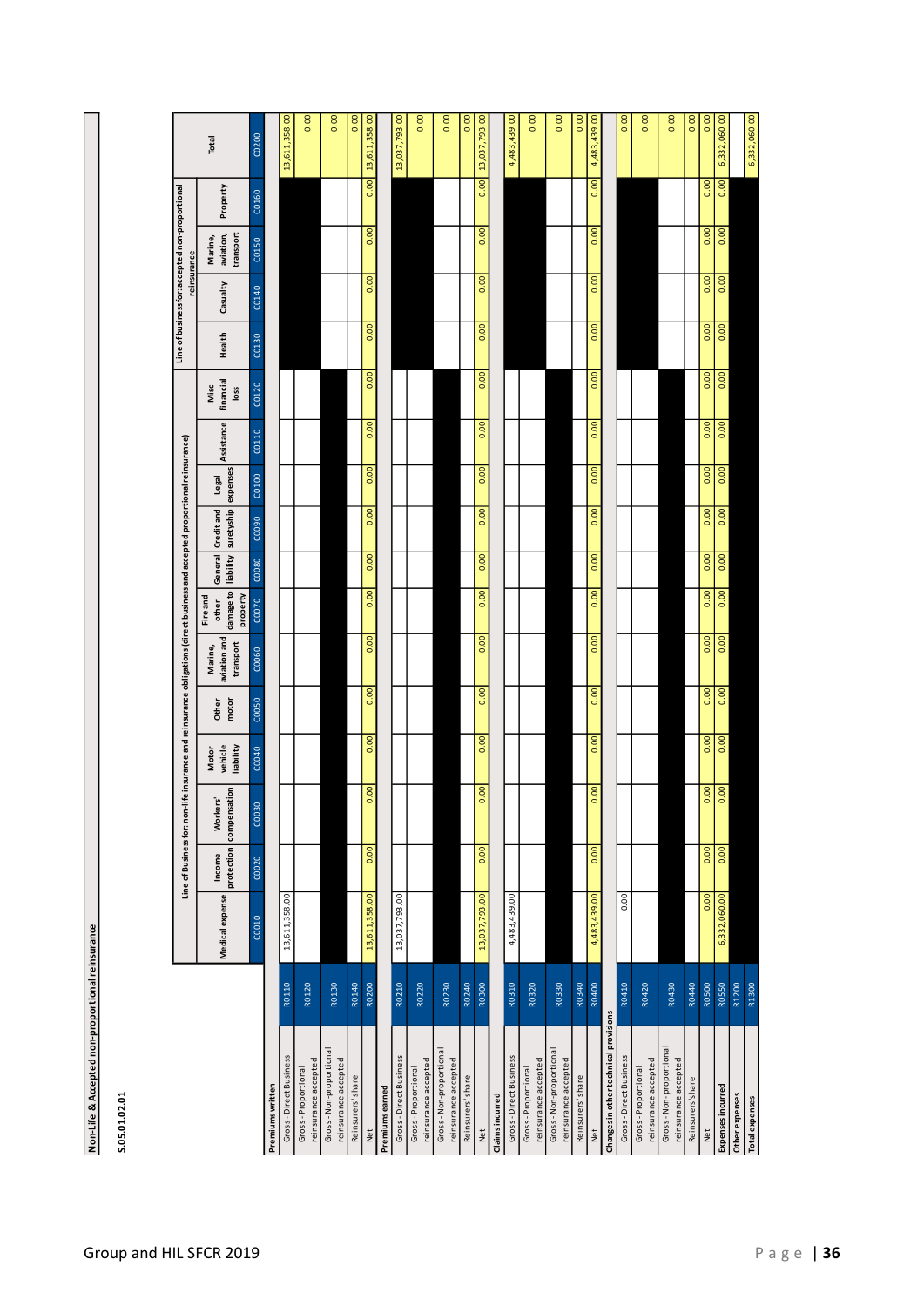#### **Non-life obligations for home country**

#### **S.05.02.01.01**

|                                               |              | Home country | of gross premiums<br>written) | Country (by amount Country (by amount<br>of gross premiums<br>written) | Total for top 5 countries and<br>home country (by amount of<br>gross premiums written) |
|-----------------------------------------------|--------------|--------------|-------------------------------|------------------------------------------------------------------------|----------------------------------------------------------------------------------------|
|                                               |              |              | GB                            | IE                                                                     |                                                                                        |
|                                               |              | C0080        | C0090                         | C0090                                                                  | C0140                                                                                  |
| <b>Premiums written</b>                       |              |              |                               |                                                                        |                                                                                        |
| Gross-Direct Business                         | R0110        | 630.00       | 12,640,964.00                 | 969,764.00                                                             | 13,611,358.00                                                                          |
| Gross - Proportional reinsurance accepted     | R0120        |              |                               |                                                                        | 0.00                                                                                   |
| Gross - Non-proportional reinsurance accepted | R0130        |              |                               |                                                                        | 0.00                                                                                   |
| Reinsurers' share                             | R0140        |              |                               |                                                                        | 0.00                                                                                   |
| <b>Net</b>                                    | R0200        | 630.00       | 12,640,964.00                 | 969,764.00                                                             | 13,611,358.00                                                                          |
| <b>Premiums earned</b>                        |              |              |                               |                                                                        |                                                                                        |
| <b>Gross-Direct Business</b>                  | R0210        | 627.00       | 12,085,255.00                 | 951,911.00                                                             | 13,037,793.00                                                                          |
| Gross-Proportional reinsurance accepted       | R0220        |              |                               |                                                                        | 0.00                                                                                   |
| Gross-Non-proportional reinsurance accepted   | R0230        |              |                               |                                                                        | 0.00                                                                                   |
| Reinsurers' share                             | R0240        |              |                               |                                                                        | 0.00                                                                                   |
| <b>Net</b>                                    | R0300        | 627.00       | 12,085,255.00                 | 951,911.00                                                             | 13,037,793.00                                                                          |
| <b>Claims incurred</b>                        |              |              |                               |                                                                        |                                                                                        |
| Gross-Direct Business                         | R0310        | 119.00       | 4,269,819.00                  | 213,501.00                                                             | 4,483,439.00                                                                           |
| Gross - Proportional reinsurance accepted     | R0320        |              |                               |                                                                        | 0.00                                                                                   |
| Gross - Non-proportional reinsurance accepted | R0330        |              |                               |                                                                        | 0.00                                                                                   |
| Reinsurers' share                             | R0340        |              |                               |                                                                        | 0.00                                                                                   |
| <b>Net</b>                                    | R0400        | 119.00       | 4,269,819.00                  | 213,501.00                                                             | 4,483,439.00                                                                           |
| Changes in other technical provisions         |              |              |                               |                                                                        |                                                                                        |
| <b>Gross-Direct Business</b>                  | R0410        | 0.00         | 0.00                          | 0.00                                                                   | 0.00                                                                                   |
| Gross-Proportional reinsurance accepted       | R0420        |              |                               |                                                                        | 0.00                                                                                   |
| Gross-Non-proportional reinsurance accepted   | R0430        |              |                               |                                                                        | 0.00                                                                                   |
| Reinsurers' share                             | R0440        |              |                               |                                                                        | 0.00                                                                                   |
| <b>Net</b>                                    | <b>R0500</b> | 0.00         | 0.00                          | 0.00                                                                   | 0.00                                                                                   |
| <b>Expenses incurred</b>                      | R0550        | $-6.00$      | 5,628,387.00                  | 703,679.00                                                             | 6,332,060.00                                                                           |
| Other expenses                                | R1200        |              |                               |                                                                        |                                                                                        |
| <b>Total expenses</b>                         | R1300        |              |                               |                                                                        | 6,332,060.00                                                                           |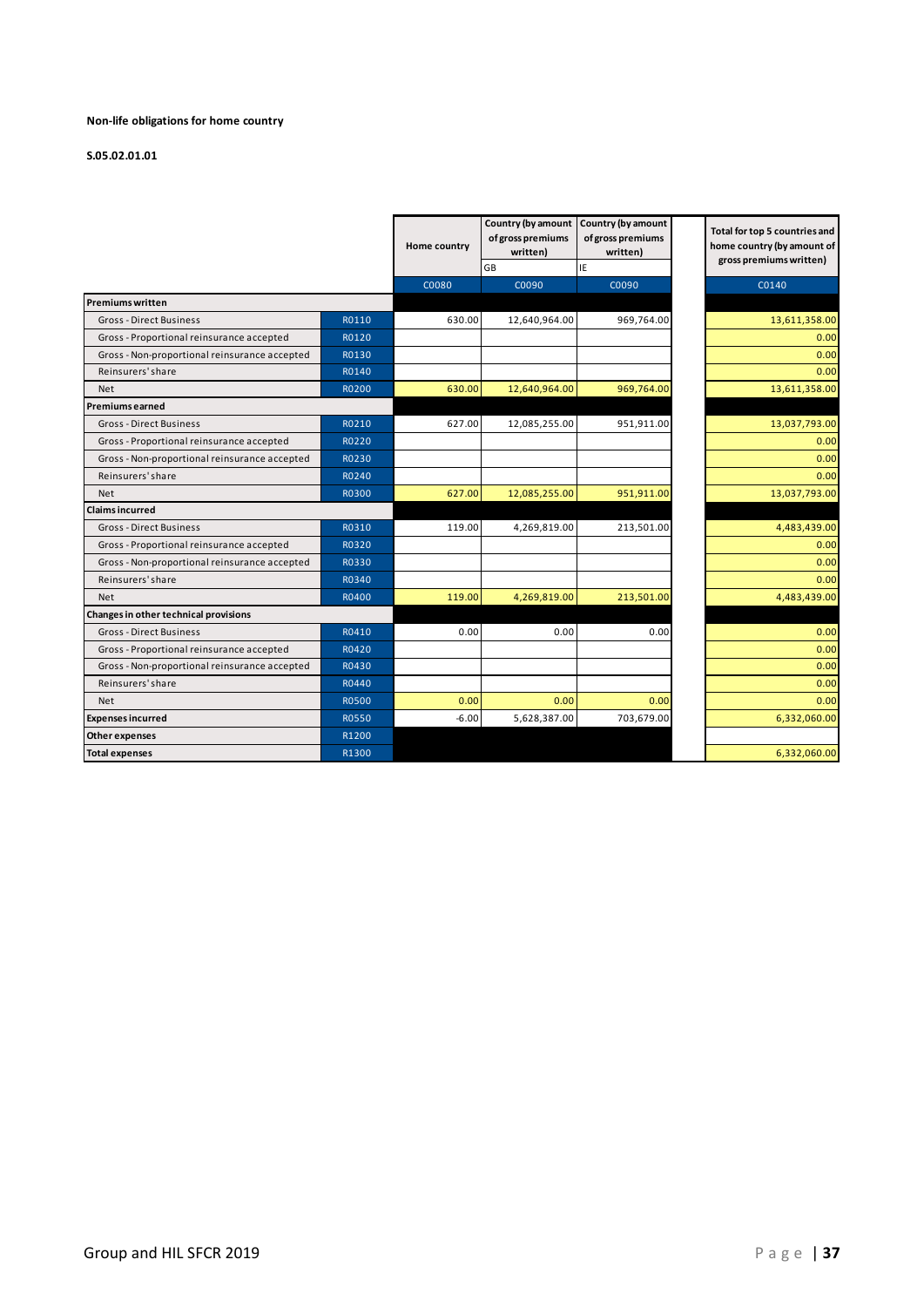#### **OF-B1 for Group**

**S.23.01.22**

|                                                                                                       |              | <b>Total</b>  | Tier 1 - unrestricted   Tier 1 - restricted |       | Tier 2 | Tier 3 |
|-------------------------------------------------------------------------------------------------------|--------------|---------------|---------------------------------------------|-------|--------|--------|
|                                                                                                       |              | C0010         | C0020                                       | C0030 | C0040  | C0050  |
| Basic own funds before deduction for participations in other financial sector                         |              |               |                                             |       |        |        |
| Ordinary share capital (gross of own shares)                                                          | R0010        | 5,000,000.00  | 5,000,000.00                                |       |        |        |
| Non-available called but not paid in ordinary share capital at group level                            | R0020        | 0.00          |                                             |       |        |        |
| Share premium account related to ordinary share capital                                               | R0030        | 0.00          |                                             |       |        |        |
| Initial funds, members' contributions or the equivalent basic own - fund item for                     | R0040        | 0.00          |                                             |       |        |        |
| mutual and mutual-type undertakings                                                                   |              |               |                                             |       |        |        |
| Subordinated mutual member accounts                                                                   | <b>R0050</b> | 0.00          |                                             |       |        |        |
| Non-available subordinated mutual member accounts at group level                                      | R0060        | 0.00          |                                             |       |        |        |
| Surplus funds                                                                                         | R0070        | 0.00          |                                             |       |        |        |
| Non-available surplus funds at group level                                                            | <b>RO080</b> | 0.00          |                                             |       |        |        |
| Preference shares                                                                                     | R0090        | 0.00          |                                             |       |        |        |
| Non-available preference shares at group level                                                        | R0100        | 0.00          |                                             |       |        |        |
| Share premium account related to preference shares                                                    | R0110        | 0.00          |                                             |       |        |        |
| Non-available share premium account related to preference shares at group<br>level                    | R0120        | 0.00          |                                             |       |        |        |
| Reconciliation reserve                                                                                | R0130        | 18,256,271.00 | 18,256,271.00                               |       |        |        |
| Subordinated liabilities                                                                              | R0140        | 0.00          |                                             |       |        |        |
| Non-available subordinated liabilities at group level                                                 | R0150        | 0.00          |                                             |       |        |        |
| An amount equal to the value of net deferred tax assets                                               | R0160        | 0.00          |                                             |       |        |        |
| The amount equal to the value of net deferred tax assets not available at the                         | R0170        | 0.00          |                                             |       |        |        |
| group level                                                                                           |              |               |                                             |       |        |        |
| Other items approved by supervisory authority as basic own funds not specified                        | R0180        | 0.00          |                                             |       |        |        |
| above<br>Non available own funds related to other own funds items approved by                         |              |               |                                             |       |        |        |
| supervisory authority                                                                                 | R0190        | 0.00          |                                             |       |        |        |
| Minority interests (if not reported as part of a specific own fund item)                              | R0200        | 0.00          |                                             |       |        |        |
| Non-available minority interests at group level                                                       | R0210        | 0.00          |                                             |       |        |        |
| Own funds from the financial statements that should not be represented by the reconciliation          |              |               |                                             |       |        |        |
| reserve and do not meet the criteria to be classified as Solvency II own funds                        |              |               |                                             |       |        |        |
| Own funds from the financial statements that should not be represented by the                         |              |               |                                             |       |        |        |
| reconciliation reserve and do not meet the criteria to be classified as Solvency II                   | R0220        |               |                                             |       |        |        |
| own funds                                                                                             |              |               |                                             |       |        |        |
| Deductions                                                                                            |              |               |                                             |       |        |        |
| Deductions for participations in other financial undertakings, including non-                         |              |               |                                             |       |        |        |
| regulated undertakings carrying out financial activities                                              | R0230        | 0.00          |                                             |       |        |        |
| whereof deducted according to art 228 of the Directive 2009/138/EC                                    | R0240        | 0.00          |                                             |       |        |        |
| Deductions for participations where there is non-availability of information                          | R0250        | 0.00          |                                             |       |        |        |
| (Article 229)<br>Deduction for participations included by using D&A when a combination of             |              |               |                                             |       |        |        |
| methods is used                                                                                       | R0260        | 0.00          |                                             |       |        |        |
| Total of non-available own fund items                                                                 | R0270        | 0.00          | 0.00                                        | 0.00  | 0.00   | 0.00   |
| <b>Total deductions</b>                                                                               | R0280        | 0.00          | 0.00                                        | 0.00  | 0.00   | 0.00   |
| <b>Total basic own funds after deductions</b>                                                         | R0290        | 23,256,271.00 | 23,256,271.00                               | 0.00  | 0.00   | 0.00   |
| Ancillary own funds                                                                                   |              |               |                                             |       |        |        |
| Unpaid and uncalled ordinary share capital callable on demand                                         | R0300        | 0.00          |                                             |       |        |        |
| Unpaid and uncalled initial funds, members' contributions or the equivalent                           |              |               |                                             |       |        |        |
| basic own fund item for mutual and mutual - type undertakings, callable on                            | R0310        | 0.00          |                                             |       |        |        |
| demand                                                                                                |              |               |                                             |       |        |        |
| Unpaid and uncalled preference shares callable on demand                                              | R0320        | 0.00          |                                             |       |        |        |
| A legally binding commitment to subscribe and pay for subordinated liabilities<br>on demand           | R0330        | 0.00          |                                             |       |        |        |
| Letters of credit and guarantees under Article 96(2) of the Directive 2009/138/EC                     | R0340        | 0.00          |                                             |       |        |        |
| Letters of credit and guarantees other than under Article 96(2) of the Directive                      |              |               |                                             |       |        |        |
| 2009/138/EC                                                                                           | R0350        | 0.00          |                                             |       |        |        |
| Supplementary members calls under first subparagraph of Article 96(3) of the                          | R0360        | 0.00          |                                             |       |        |        |
| Directive 2009/138/EC<br>Supplementary members calls - other than under first subparagraph of Article |              |               |                                             |       |        |        |
| 96(3) of the Directive 2009/138/EC                                                                    | R0370        | 0.00          |                                             |       |        |        |
| Non available ancillary own funds at group level                                                      | R0380        | 0.00          |                                             |       |        |        |
| Other ancillary own funds                                                                             | R0390        | 0.00          |                                             |       |        |        |
| Total ancillary own funds                                                                             | R0400        | 0.00          |                                             |       | 0.00   | 0.00   |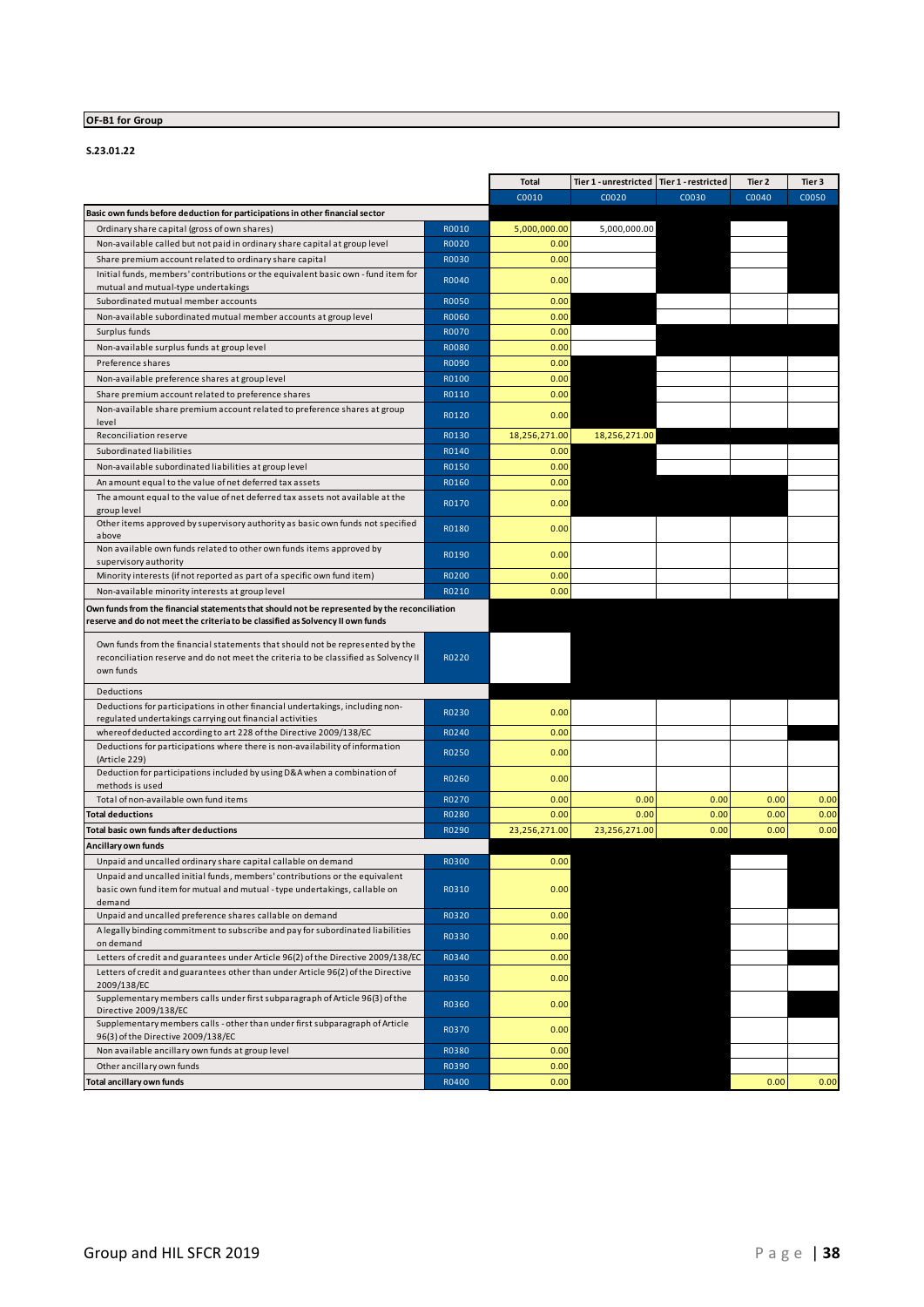| Own funds of other financial sectors                                                                                                                         |       |               |               |      |      |      |
|--------------------------------------------------------------------------------------------------------------------------------------------------------------|-------|---------------|---------------|------|------|------|
| Credit institutions, investment firms, financial institutions, alternative<br>investment fund managers, UCITS management companies - total                   | R0410 | 0.00          |               |      |      |      |
| Institutions for occupational retirement provision                                                                                                           | R0420 | 0.00          |               |      |      |      |
| Non regulated entities carrying out financial activities                                                                                                     | R0430 | 0.00          |               |      |      |      |
| Total own funds of other financial sectors                                                                                                                   | R0440 | 0.00          | 0.00          | 0.00 | 0.00 |      |
| Own funds when using the D&A, exclusively or in combination of method 1                                                                                      |       |               |               |      |      |      |
| Own funds aggregated when using the D&A and combination of method                                                                                            | R0450 | 0.00          |               |      |      |      |
| Own funds aggregated when using the D&A and combination of method net of<br><b>IGT</b>                                                                       | R0460 | 0.00          |               |      |      |      |
| Total available own funds to meet the consolidated group SCR (excluding own<br>funds from other financial sector and from the undertakings included via D&A) | R0520 | 23,256,271.00 | 23,256,271.00 | 0.00 | 0.00 | 0.00 |
| Total available own funds to meet the minimum consolidated group SCR                                                                                         | R0530 | 23,256,271.00 | 23,256,271.00 | 0.00 | 0.00 |      |
| Total eligible own funds to meet the consolidated group SCR (excluding own<br>funds from other financial sector and from the undertakings included via D&A)  | R0560 | 23,256,271.00 | 23,256,271.00 | 0.00 |      |      |
| Total eligible own funds to meet the minimum consolidated group SCR                                                                                          | R0570 | 23,256,271.00 | 23,256,271.00 | 0.00 |      |      |
| Minimum consolidated Group SCR                                                                                                                               | R0610 | 2,221,825.00  |               |      |      |      |
| Ratio of Eligible own funds to Minimum Consolidated Group SCR                                                                                                | R0650 | 10.4672       |               |      |      |      |
| Total eligible own funds to meet the group SCR (including own funds from other<br>financial sector and from the undertakings included via D&A)               | R0660 | 23,256,271.00 | 23,256,271.00 | 0.00 | 0.00 | 0.00 |
| <b>Group SCR</b>                                                                                                                                             | R0680 | 5,608,755.00  |               |      |      |      |
| Ratio of Eligible own funds to group SCR including other financial sectors and the<br>undertakings included via D&A                                          | R0690 | 4.1464        |               |      |      |      |

|                                                                                                                |              | C0060         |
|----------------------------------------------------------------------------------------------------------------|--------------|---------------|
| <b>Reconciliation reserve</b>                                                                                  |              |               |
| Excess of assets over liabilities                                                                              | <b>R0700</b> | 23,256,271.00 |
| Own shares (held directly and indirectly)                                                                      | R0710        |               |
| Foreseeable dividends, distributions and charges                                                               | R0720        |               |
| Other basic own fund items                                                                                     | R0730        | 5,000,000.00  |
| Adjustment for restricted own fund items in respect of matching adjustment<br>portfolios and ring fenced funds | R0740        |               |
| Other non available own funds                                                                                  | R0750        |               |
| <b>Reconciliation reserve</b>                                                                                  | R0760        | 18,256,271.00 |
| <b>Expected profits</b>                                                                                        |              |               |
| Expected profits included in future premiums (EPIFP) - Life business                                           | R0770        |               |
| Expected profits included in future premiums (EPIFP) - Non-life business                                       | R0780        |               |
| Total Expected profits included in future premiums (EPIFP)                                                     | R0790        | 0.00          |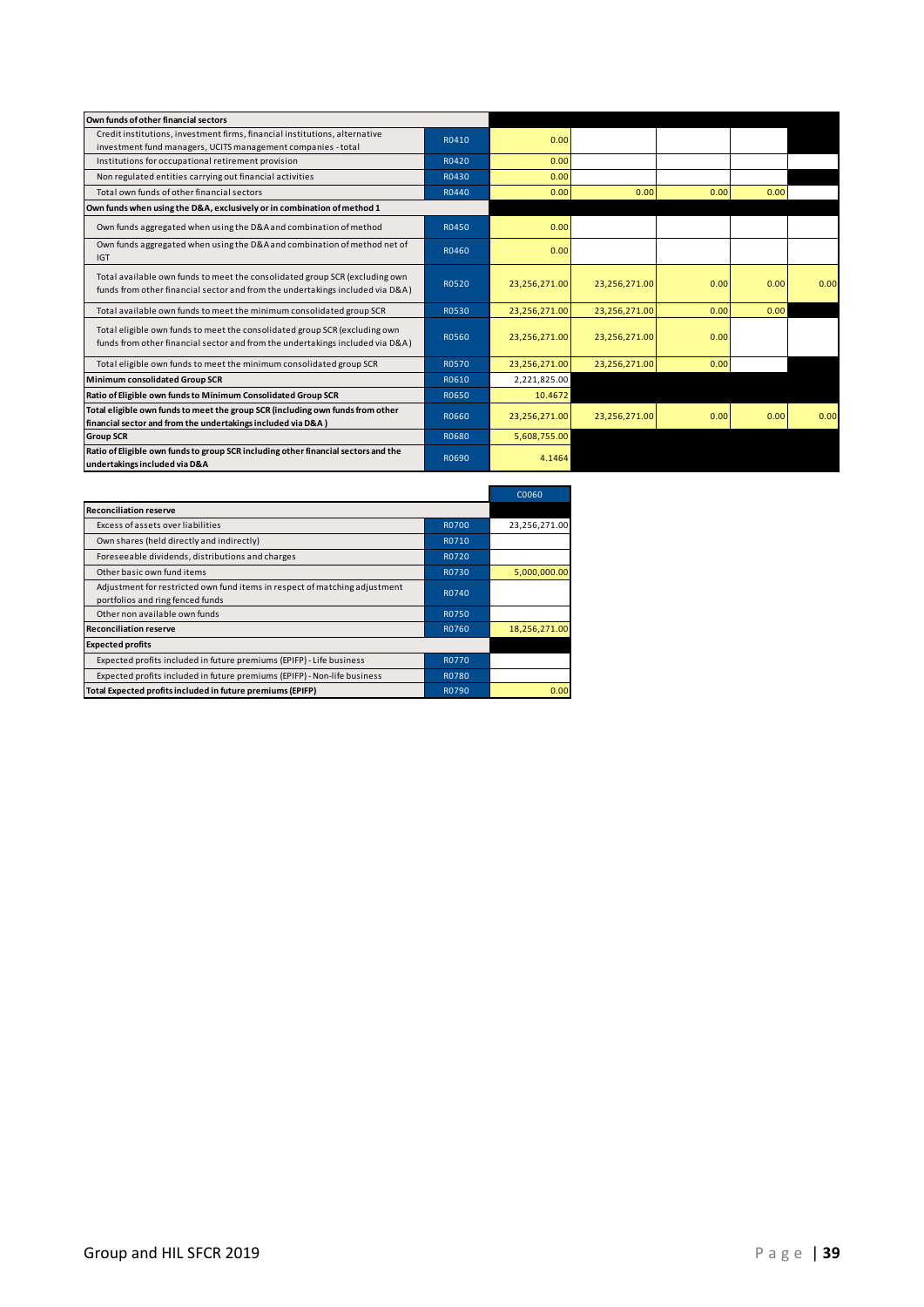#### **Solvency Capital Requirement - for groups on Standard Formula**

#### **S.25.01.22**

#### **Basic Solvency Capital Requirement**

|                                           |              | <b>Gross solvency capital</b><br>requirement | <b>Simplifications</b> |
|-------------------------------------------|--------------|----------------------------------------------|------------------------|
|                                           |              | C0110                                        | C0120                  |
| Market risk                               | R0010        | 3,741,205.00                                 |                        |
| Counterparty default risk                 | R0020        | 812,439.00                                   |                        |
| Life underwriting risk                    | R0030        | 0.00                                         |                        |
| Health underwriting risk                  | R0040        | 2,374,868.00                                 |                        |
| Non-life underwriting risk                | <b>RO050</b> | 0.00                                         |                        |
| Diversification                           | R0060        | $-1,710,891.00$                              |                        |
| Intangible asset risk                     | <b>R0070</b> | 0.00                                         |                        |
| <b>Basic Solvency Capital Requirement</b> | R0100        | 5,217,621.00                                 |                        |

| <b>Calculation of Solvency Capital Requirement</b> |  |  |
|----------------------------------------------------|--|--|
|----------------------------------------------------|--|--|

|                                                                                                                                                                                                                                  |              | Value        |
|----------------------------------------------------------------------------------------------------------------------------------------------------------------------------------------------------------------------------------|--------------|--------------|
|                                                                                                                                                                                                                                  |              | C0100        |
| Operational risk                                                                                                                                                                                                                 | R0130        | 391,134.00   |
| Loss-absorbing capacity of technical provisions                                                                                                                                                                                  | R0140        | 0.00         |
| Loss-absorbing capacity of deferred taxes                                                                                                                                                                                        | R0150        | 0.00         |
| Capital requirement for business operated in accordance with Art. 4 of Directive<br>2003/41/EC (transitional)                                                                                                                    | R0160        | 0.00         |
| Solvency capital requirement, excluding capital add-on                                                                                                                                                                           | R0200        | 5,608,755.00 |
| Capital add-ons already set                                                                                                                                                                                                      | R0210        | 0.00         |
| Solvency capital requirement for undertakings under consolidated method                                                                                                                                                          | R0220        | 5,608,755.00 |
| Other information on SCR                                                                                                                                                                                                         |              |              |
| Capital requirement for duration-based equity risk sub-module                                                                                                                                                                    | R0400        | 0.00         |
| Total amount of Notional Solvency Capital Requirements for remaining part                                                                                                                                                        | R0410        | 0.00         |
| Total amount of Notional Solvency Capital Requirements for ring fenced funds                                                                                                                                                     | R0420        | 0.00         |
| Total amount of Notional Solvency Capital Requirements for matching adjustment<br>portfolios                                                                                                                                     | R0430        | 0.00         |
| Diversification effects due to RFF nSCR aggregation for article 304                                                                                                                                                              | R0440        | 0.00         |
| Minimum consolidated group solvency capital requirement                                                                                                                                                                          | R0470        | 2,221,825.00 |
| Information on other entities                                                                                                                                                                                                    |              |              |
| Capital requirement for other financial sectors (Non-insurance capital requirements)                                                                                                                                             | <b>R0500</b> | 0.00         |
| Capital requirement for other financial sectors (Non-insurance capital requirements) -<br>Credit institutions, investment firms and financial institutions, alternative investment<br>funds managers, UCITS management companies | R0510        | 0.00         |
| Capital requirement for other financial sectors (Non-insurance capital requirements) -<br>Institutions for occupational retirement provisions                                                                                    | R0520        | 0.00         |
| Capital requirement for other financial sectors (Non-insurance capital requirements) -<br>Capital requirement for non-regulated entities carrying out financial activities                                                       | R0530        | 0.00         |
| Capital requirement for non-controlled participation requirements                                                                                                                                                                | R0540        | 0.00         |
| Capital requirement for residual undertakings                                                                                                                                                                                    | R0550        | 0.00         |
| <b>Overall SCR</b>                                                                                                                                                                                                               |              |              |
| SCR for undertakings included via D and A                                                                                                                                                                                        | R0560        | 0.00         |
| Solvency capital requirement                                                                                                                                                                                                     | R0570        | 5,608,755.00 |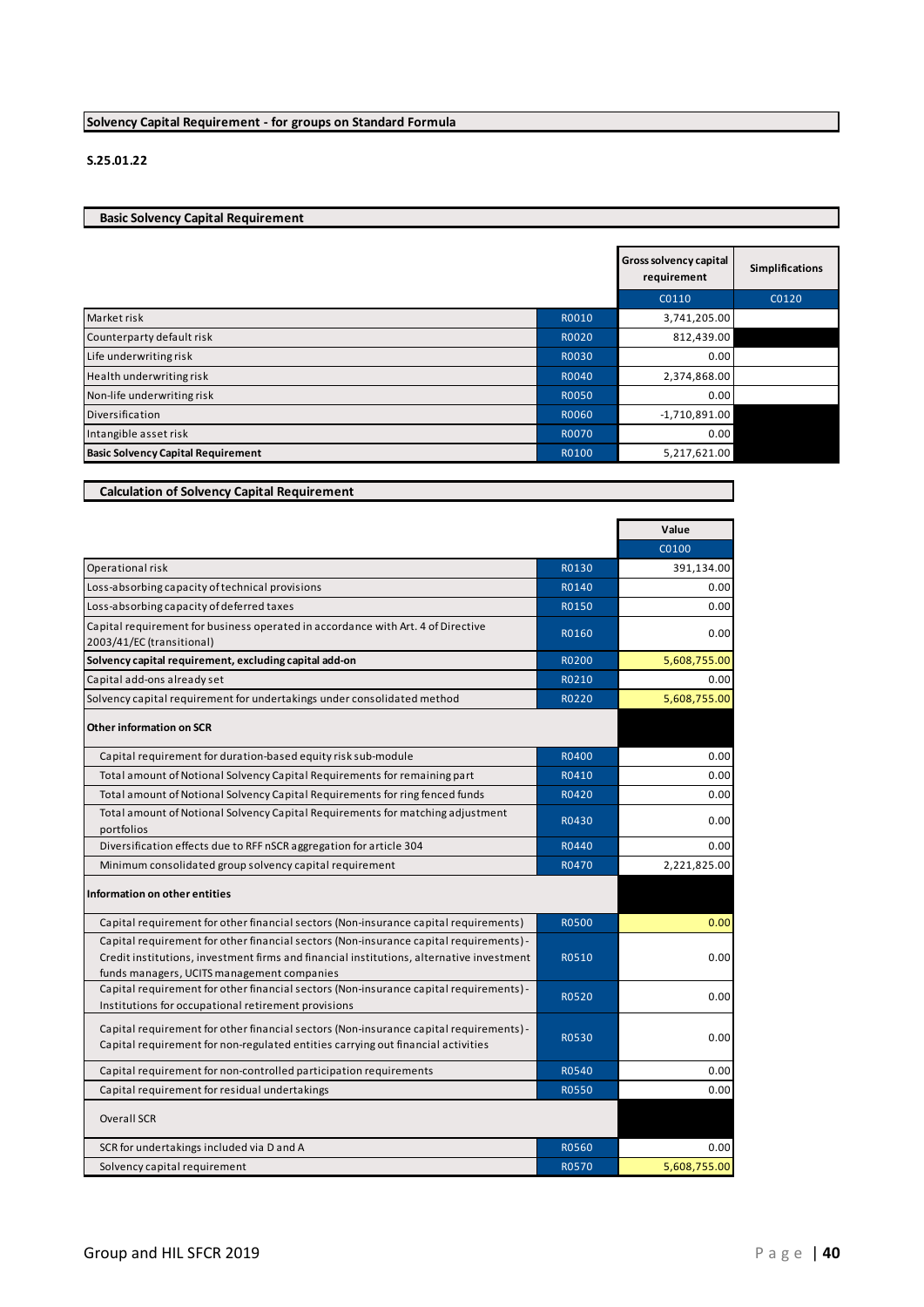#### **Undertakings in the scope of the group**

#### **S.32.01.22**

| Identification code of the undertaking<br><b>MANDATORY</b> | Country* | Legal Name of the undertaking Type of undertaking* |       | Legal form                | Category<br>(mutual/non<br>mutual)* | <b>Supervisory Authority</b>            |
|------------------------------------------------------------|----------|----------------------------------------------------|-------|---------------------------|-------------------------------------|-----------------------------------------|
| C0020                                                      | C0010    | C0040                                              | C0050 | C0060                     | C0070                               | C0080                                   |
| LEI/2138002QELXAAMTKY907                                   |          | <b>HMCA Insurance Limited</b>                      |       | Company limited by shares |                                     | Gibraltar Financial Services Commission |
| LEI/213800955DRCV6A2W836                                   |          | <b>SOLOMON ESTATES LIMITED</b>                     |       | Company limited by shares |                                     | Gibraltar Financial Services Commission |

#### **Undertakings in the scope of the group**

#### **S.32.01.22**

|                                                            |                 |                                                                |          | <b>Criteria of influence</b> |                                                    |                                                                 |         | Inclusion in the scope of Group<br>supervision | Group solvency<br>calculation                                         |
|------------------------------------------------------------|-----------------|----------------------------------------------------------------|----------|------------------------------|----------------------------------------------------|-----------------------------------------------------------------|---------|------------------------------------------------|-----------------------------------------------------------------------|
| Identification code of the undertaking<br><b>MANDATORY</b> | % capital share | % used for the<br>establishment of<br>consolidated<br>accounts |          |                              | % voting rights Other criteria Level of influence* | Proportional<br>share used for<br>group solvency<br>calculation | Yes/No* | Date of decision if art.<br>214 is applied     | Method used and<br>under method 1,<br>treatment of the<br>undertaking |
| C0020                                                      | C0180           | C0190                                                          | C0200    | C0210                        | C0220                                              | C0230                                                           | C0240   | C0250                                          | C0260                                                                 |
| LEI/2138002QELXAAMTKY907                                   | 100.0000        | 100.0000                                                       | 100.0000 |                              |                                                    | 100.0000 1                                                      |         |                                                |                                                                       |
| LEI/213800955DRCV6A2W836                                   |                 |                                                                |          |                              |                                                    |                                                                 |         |                                                |                                                                       |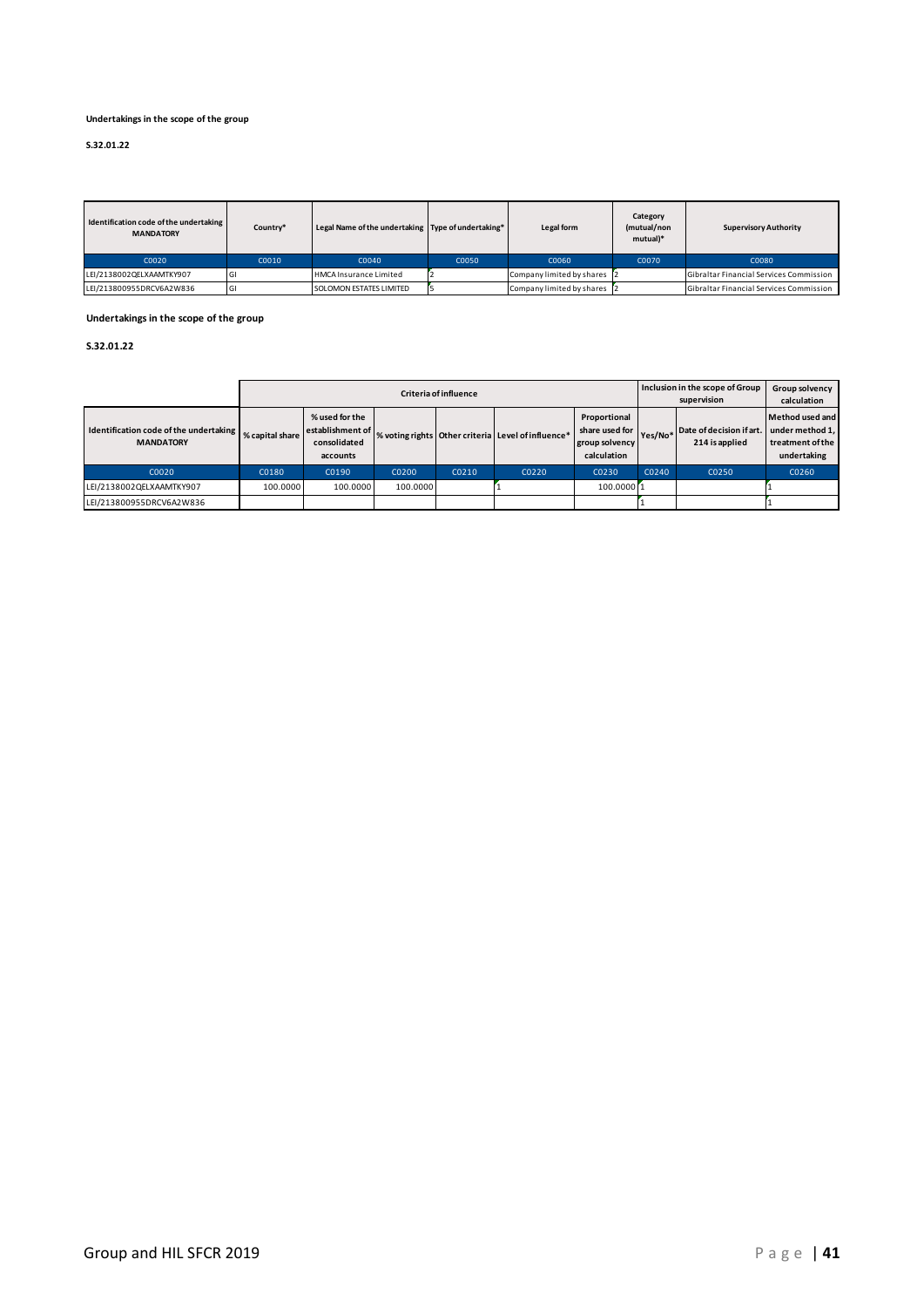#### Quantitative reporting templates

HIL

- S.02.01.01
- S.05.01.01
- S.05.02.01
- S.17.01.01
- S.19.01.01
- S.23.01.01
- S.25.01.01
- S.28.01.01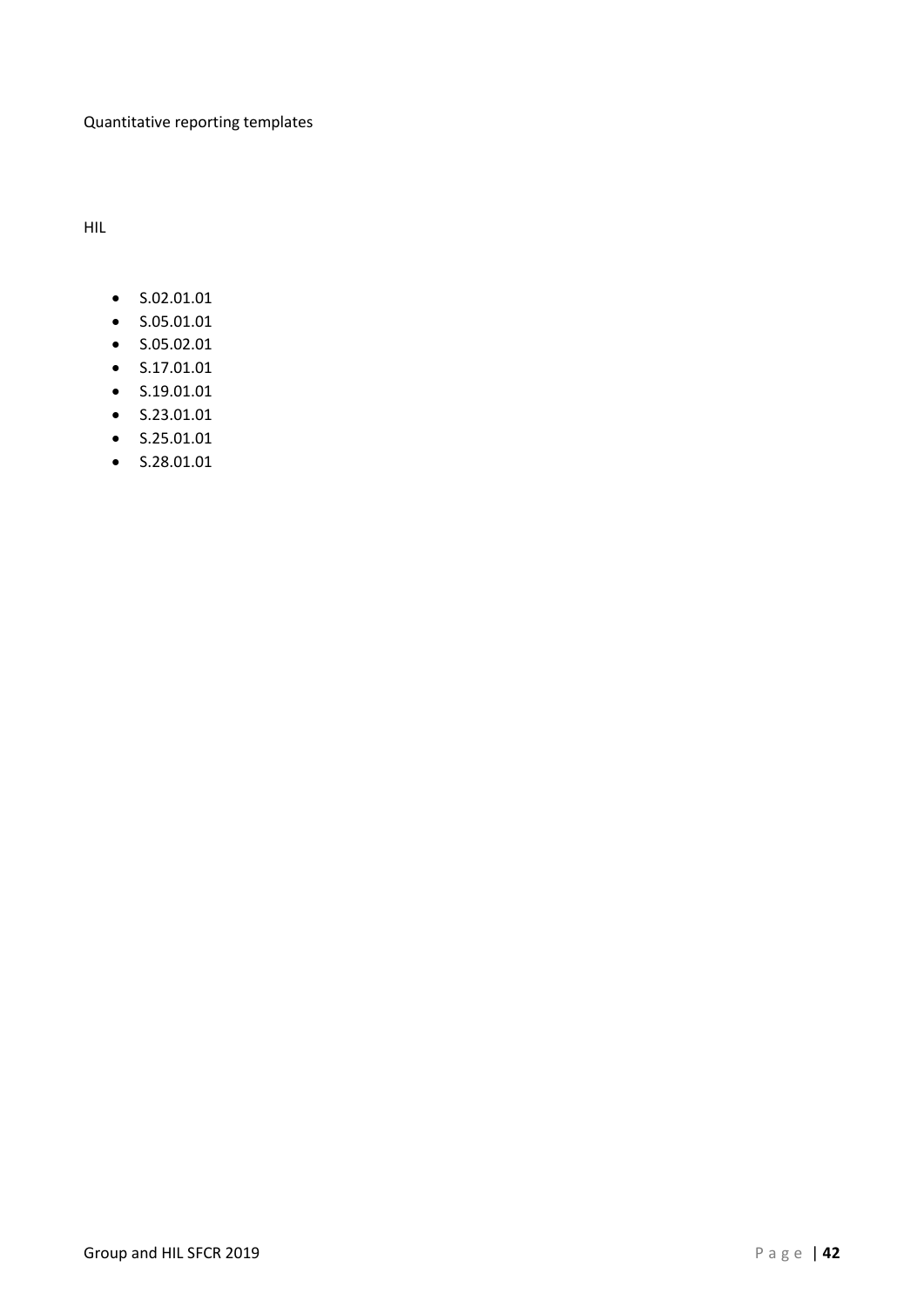#### **Balance sheet**

#### **S.02.01.02.01**

|                                                                                        |              | Solvency II value |
|----------------------------------------------------------------------------------------|--------------|-------------------|
|                                                                                        |              | C0010             |
| <b>Assets</b>                                                                          |              |                   |
| Goodwill                                                                               | R0010        |                   |
| Deferred acquisition costs                                                             | R0020        |                   |
| Intangible assets                                                                      | R0030        |                   |
| Deferred tax assets                                                                    | R0040        |                   |
| Pension benefit surplus                                                                | <b>R0050</b> |                   |
| Property, plant & equipment held for own use                                           | R0060        | 608,299.00        |
| Investments (other than assets held for index-linked and unit-linked contracts)        | R0070        | 15,645,777.00     |
| Property (other than for own use)                                                      | R0080        | 1,190,000.00      |
| Holdings in related undertakings, including participations                             | R0090        |                   |
| Equities                                                                               | R0100        | 6,740,721.00      |
| Equities - listed                                                                      | R0110        | 6,740,721.00      |
| Equities - unlisted                                                                    | R0120        |                   |
| <b>Bonds</b>                                                                           | R0130        | 7,715,056.00      |
| <b>Government Bonds</b>                                                                | R0140        | 7,715,056.00      |
| Corporate Bonds                                                                        | R0150        |                   |
| Structured notes                                                                       | R0160        |                   |
| Collateralised securities                                                              | R0170        |                   |
| Collective Investments Undertakings                                                    | R0180        |                   |
| Derivatives                                                                            | R0190        |                   |
| Deposits other than cash equivalents                                                   | R0200        |                   |
| Other investments                                                                      | R0210        |                   |
| Assets held for index-linked and unit-linked contracts                                 | R0220        |                   |
| Loans and mortgages                                                                    | R0230        | 0.00              |
| Loans on policies                                                                      | R0240        |                   |
| Loans and mortgages to individuals                                                     | R0250        | 0.00              |
| Other loans and mortgages                                                              | R0260        |                   |
| Reinsurance recoverables from:                                                         | R0270        | 0.00              |
| Non-life and health similar to non-life                                                | R0280        | 0.00              |
| Non-life excluding health                                                              | R0290        |                   |
| Health similar to non-life                                                             | R0300        |                   |
| Life and health similar to life, excluding health and index-linked and unit-linked     | R0310        | 0.00              |
| Health similar to life                                                                 | R0320        |                   |
| Life excluding health and index-linked and unit-linked                                 | R0330        |                   |
| Life index-linked and unit-linked                                                      | R0340        |                   |
| Deposits to cedants                                                                    | R0350        |                   |
| Insurance and intermediaries receivables                                               | R0360        | 1,685,518.00      |
| Reinsurance receivables                                                                | R0370        |                   |
| Receivables (trade, not insurance)                                                     | R0380        | 0.00              |
| Own shares (held directly)                                                             | R0390        |                   |
|                                                                                        | R0400        |                   |
| Amounts due in respect of own fund items or initial fund called up but not yet paid in |              |                   |
| Cash and cash equivalents                                                              | R0410        | 7,812,821.00      |
| Any other assets, not elsewhere shown                                                  | R0420        | 0.00              |
| <b>Total assets</b>                                                                    | R0500        | 25,752,415.00     |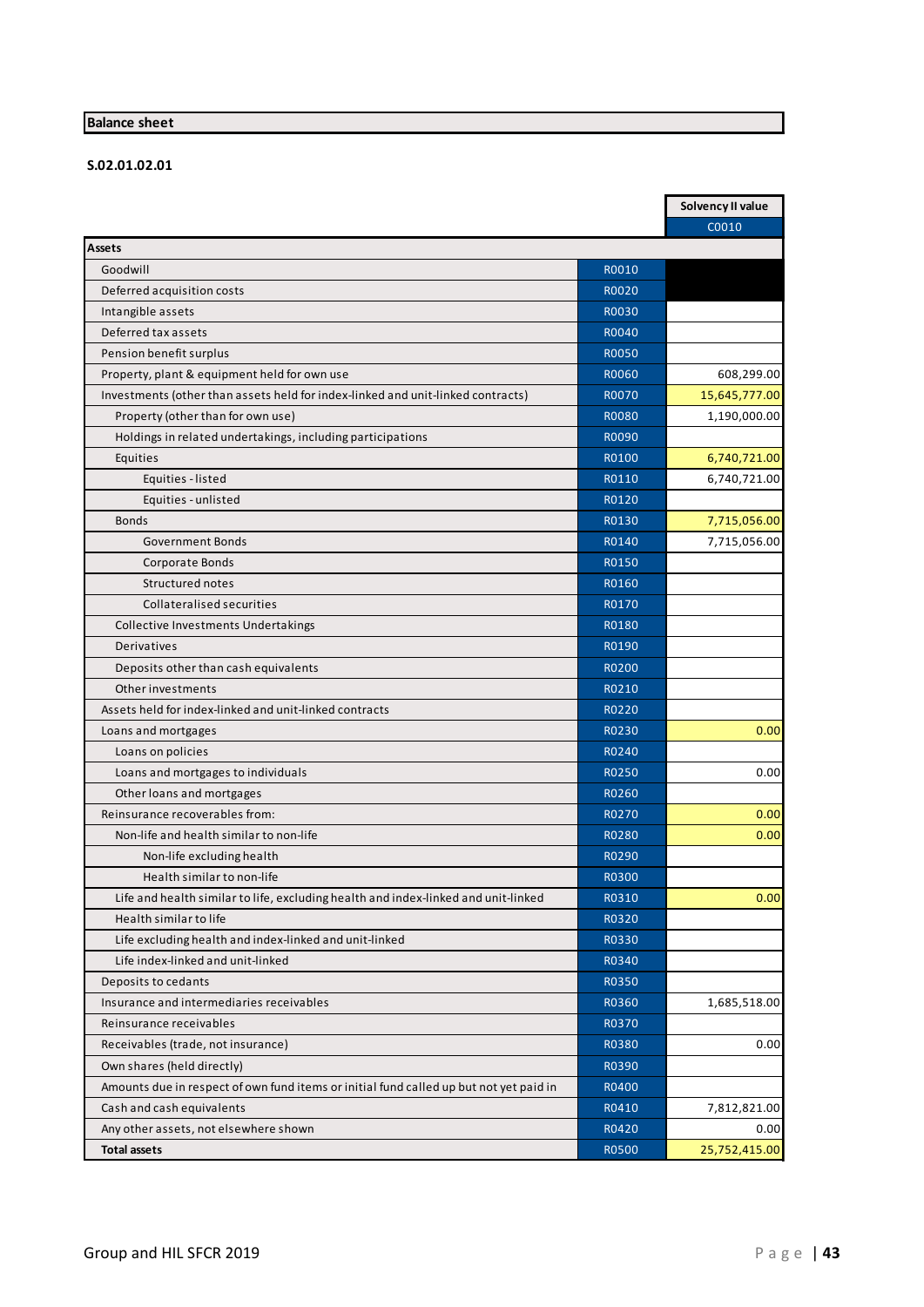| <b>Liabilities</b>                                                              |              |               |
|---------------------------------------------------------------------------------|--------------|---------------|
| Technical provisions - non-life                                                 | R0510        | 2,799,077.00  |
| Technical provisions - non-life (excluding health)                              | R0520        | 0.00          |
| Technical provisions calculated as a whole                                      | R0530        |               |
| <b>Best Estimate</b>                                                            | R0540        |               |
| Risk margin                                                                     | <b>R0550</b> |               |
| Technical provisions - health (similar to non-life)                             | R0560        | 2,799,077.00  |
| Technical provisions calculated as a whole                                      | R0570        |               |
| <b>Best Estimate</b>                                                            | <b>R0580</b> | 2,683,550.00  |
| Risk margin                                                                     | R0590        | 115,527.00    |
| Technical provisions - life (excluding index-linked and unit-linked)            | R0600        | 0.00          |
| Technical provisions - health (similar to life)                                 | R0610        | 0.00          |
| Technical provisions calculated as a whole                                      | R0620        |               |
| <b>Best Estimate</b>                                                            | R0630        |               |
| Risk margin                                                                     | R0640        |               |
| Technical provisions - life (excluding health and index-linked and unit-linked) | R0650        | 0.00          |
| Technical provisions calculated as a whole                                      | R0660        |               |
| <b>Best Estimate</b>                                                            | R0670        |               |
| Risk margin                                                                     | R0680        |               |
| Technical provisions - index-linked and unit-linked                             | R0690        | 0.00          |
| Technical provisions calculated as a whole                                      | R0700        |               |
| <b>Best Estimate</b>                                                            | R0710        |               |
| Risk margin                                                                     | R0720        |               |
| Other technical provisions                                                      | R0730        |               |
| Contingent liabilities                                                          | R0740        |               |
| Provisions other than technical provisions                                      | R0750        |               |
| Pension benefit obligations                                                     | R0760        |               |
| Deposits from reinsurers                                                        | R0770        |               |
| Deferred tax liabilities                                                        | R0780        | 39,140.00     |
| Derivatives                                                                     | R0790        |               |
| Debts owed to credit institutions                                               | <b>R0800</b> |               |
| Financial liabilities other than debts owed to credit institutions              | R0810        |               |
| Insurance & intermediaries payables                                             | <b>R0820</b> | 413,464.00    |
| Reinsurance payables                                                            | R0830        |               |
| Payables (trade, not insurance)                                                 | R0840        | 82,833.00     |
| Subordinated liabilities                                                        | R0850        | 0.00          |
| Subordinated liabilities not in Basic Own Funds                                 | R0860        |               |
| Subordinated liabilities in Basic Own Funds                                     | R0870        |               |
| Any other liabilities, not elsewhere shown                                      | R0880        | 113,254.00    |
| <b>Total liabilities</b>                                                        | R0900        | 3,447,768.00  |
| <b>Excess of assets over liabilities</b>                                        | R1000        | 22,304,647.00 |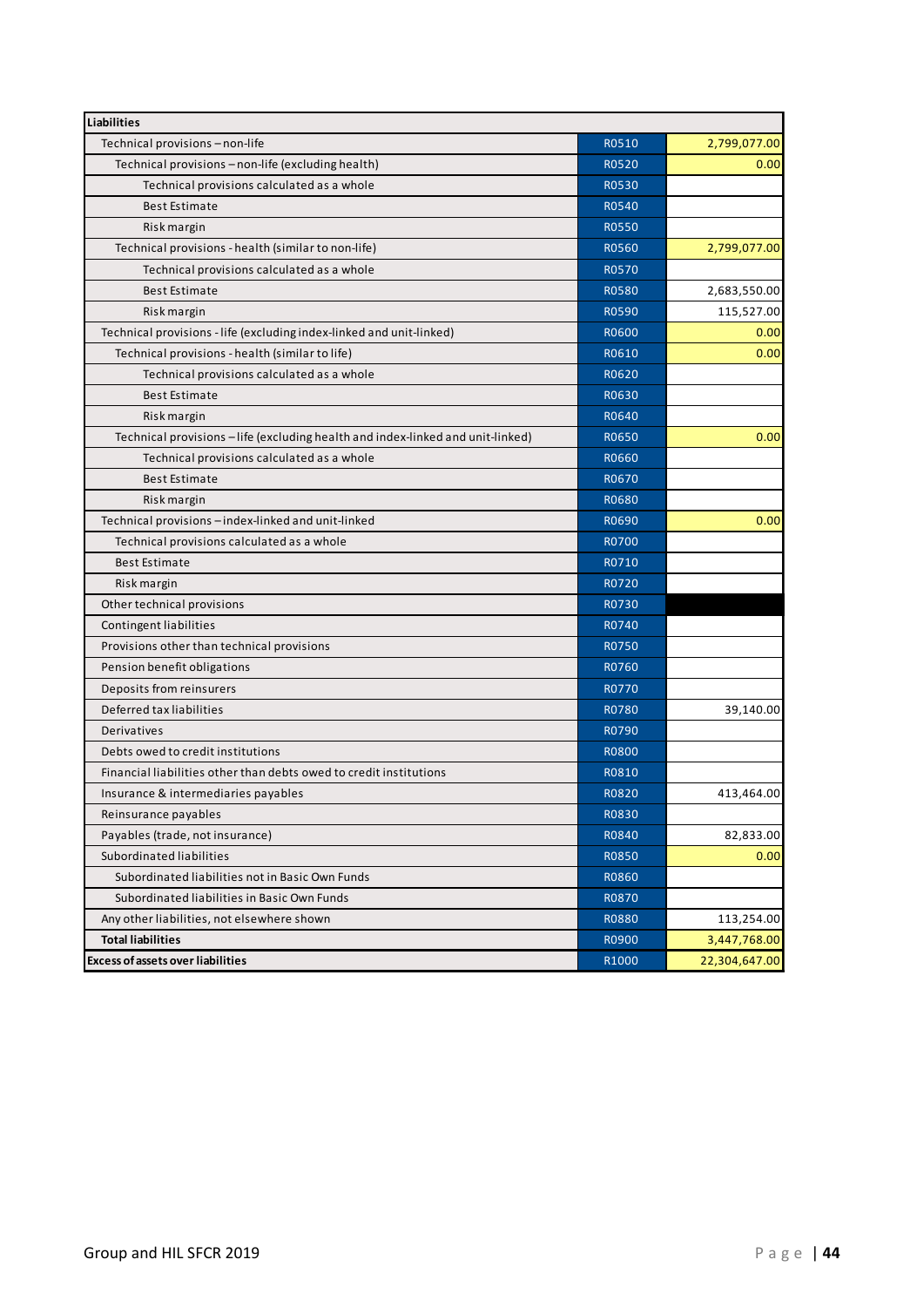| cepted non-proportional reinsuran |
|-----------------------------------|
| J                                 |
| e &                               |

**S.05.01.02.01**

|                                                |       |                    |        |                                     | Line of Business for: non-life insurance and reinsurance obligations (direct business and accepted proportional reinsurance) |                |                                      |                                                                          |                    |       |       |                      |              |        | reinsurance | Line of business for: accepted non-proportional |          |               |
|------------------------------------------------|-------|--------------------|--------|-------------------------------------|------------------------------------------------------------------------------------------------------------------------------|----------------|--------------------------------------|--------------------------------------------------------------------------|--------------------|-------|-------|----------------------|--------------|--------|-------------|-------------------------------------------------|----------|---------------|
|                                                |       | Medical<br>expense | Income | protection compensation<br>Workers' | Motor vehicle<br>liability                                                                                                   | Other<br>motor | aviation and<br>transport<br>Marine, | damage to liability suretyship expenses<br>property<br>Fire and<br>other | General Credit and |       | Legal | Assistance financial | Misc<br>loss | Health | Casualty    | aviation,<br>transport<br>Marine,               | Property | Total         |
|                                                |       | C0010              | C0020  | 030<br>$\mathcal{S}$                | C0040                                                                                                                        | C0050          | C0060                                | C0070                                                                    | C0080              | C0090 | C0100 | C0110                | C0120        | C0130  | C0140       | C0150                                           | C0160    | C0200         |
| remiums written                                |       |                    |        |                                     |                                                                                                                              |                |                                      |                                                                          |                    |       |       |                      |              |        |             |                                                 |          |               |
| Gross-Direct Business                          | R0110 | 13,611,358.00      |        |                                     |                                                                                                                              |                |                                      |                                                                          |                    |       |       |                      |              |        |             |                                                 |          | 13,611,358.00 |
| Gross-Proportional reinsurance<br>accepted     | R0120 |                    |        |                                     |                                                                                                                              |                |                                      |                                                                          |                    |       |       |                      |              |        |             |                                                 |          | 0.00          |
| Gross-Non-proportional<br>reinsurance accepted | R0130 |                    |        |                                     |                                                                                                                              |                |                                      |                                                                          |                    |       |       |                      |              |        |             |                                                 |          | 0.00          |
| Reinsurers'share                               | R0140 |                    |        |                                     |                                                                                                                              |                |                                      |                                                                          |                    |       |       |                      |              |        |             |                                                 |          | 0.00          |
| Net                                            | R0200 | 13,611,358.00      | 0.00   | 0.00                                | 0.00                                                                                                                         | 0.00           | 0.00                                 | 0.00                                                                     | 0.00               | 0.00  | 0.00  | 0.00                 | 0.00         | 0.00   | 0.00        | 0.00                                            | 0.00     | 13,611,358.00 |
| Premiums earned                                |       |                    |        |                                     |                                                                                                                              |                |                                      |                                                                          |                    |       |       |                      |              |        |             |                                                 |          |               |
| Gross-Direct Business                          | R0210 | 13,037,793.00      |        |                                     |                                                                                                                              |                |                                      |                                                                          |                    |       |       |                      |              |        |             |                                                 |          | 13,037,793.00 |
| Gross-Proportional reinsurance<br>accepted     | R0220 |                    |        |                                     |                                                                                                                              |                |                                      |                                                                          |                    |       |       |                      |              |        |             |                                                 |          | 0.00          |
| Gross-Non-proportional<br>reinsurance accepted | R0230 |                    |        |                                     |                                                                                                                              |                |                                      |                                                                          |                    |       |       |                      |              |        |             |                                                 |          | 0.00          |
| Reinsurers'share                               | R0240 |                    |        |                                     |                                                                                                                              |                |                                      |                                                                          |                    |       |       |                      |              |        |             |                                                 |          | 0.00          |
| Net                                            | R0300 | 13,037,793.00      | 0.00   | 0.00                                | 0.00                                                                                                                         | 0.00           | 0.00                                 | 0.00                                                                     | 0.00               | 0.00  | 0.00  | 0.00                 | 0.00         | 0.00   | 0.00        | 0.00                                            | 0.00     | 13,037,793.00 |
| Claims incurred                                |       |                    |        |                                     |                                                                                                                              |                |                                      |                                                                          |                    |       |       |                      |              |        |             |                                                 |          |               |
| Gross-Direct Business                          | R0310 | 4,483,439.00       |        |                                     |                                                                                                                              |                |                                      |                                                                          |                    |       |       |                      |              |        |             |                                                 |          | 4,483,439.00  |
| Gross-Proportional reinsurance<br>accepted     | R0320 |                    |        |                                     |                                                                                                                              |                |                                      |                                                                          |                    |       |       |                      |              |        |             |                                                 |          | 0.00          |
| Gross-Non-proportional<br>reinsurance accepted | R0330 |                    |        |                                     |                                                                                                                              |                |                                      |                                                                          |                    |       |       |                      |              |        |             |                                                 |          | 0.00          |
| Reinsurers'share                               | R0340 |                    |        |                                     |                                                                                                                              |                |                                      |                                                                          |                    |       |       |                      |              |        |             |                                                 |          | 0.00          |
| Net                                            | R0400 | 4,483,439.00       | 0.00   | 0.00                                | 0.00                                                                                                                         | 0.00           | 0.00                                 | 0.00                                                                     | 0.00               | 0.00  | 0.00  | 0.00                 | 0.00         | 0.00   | 0.00        | 0.00                                            | 0.00     | 4,483,439.00  |
| Changes in other technical provisions          |       |                    |        |                                     |                                                                                                                              |                |                                      |                                                                          |                    |       |       |                      |              |        |             |                                                 |          |               |
| Gross-Direct Business                          | R0410 | 0.00               |        |                                     |                                                                                                                              |                |                                      |                                                                          |                    |       |       |                      |              |        |             |                                                 |          | 0.00          |
| Gross-Proportional reinsurance<br>accepted     | R0420 |                    |        |                                     |                                                                                                                              |                |                                      |                                                                          |                    |       |       |                      |              |        |             |                                                 |          | 0.00          |
| Gross-Non-proportional<br>reinsurance accepted | R0430 |                    |        |                                     |                                                                                                                              |                |                                      |                                                                          |                    |       |       |                      |              |        |             |                                                 |          | 0.00          |
| Reinsurers'share                               | R0440 |                    |        |                                     |                                                                                                                              |                |                                      |                                                                          |                    |       |       |                      |              |        |             |                                                 |          | 0.00          |
| Net                                            | R0500 | 0.00               | 0.00   | 0.00                                | 0.00                                                                                                                         | 0.00           | 0.00                                 | 0.00                                                                     | 0.00               | 0.00  | 0.00  | 0.00                 | 0.00         | 0.00   | 0.00        | 0.00                                            | 0.00     | 0.00          |
| Expenses incurred                              | R0550 | 6,332,060.00       | 0.00   | 0.00                                | 0.00                                                                                                                         | 0.00           | 0.00                                 | 0.00                                                                     | 0.00               | 0.00  | 0.00  | 0.00                 | 0.00         | 0.00   | 0.00        | 0.00                                            | 0.00     | 6,332,060.00  |
| Other expenses                                 | R1200 |                    |        |                                     |                                                                                                                              |                |                                      |                                                                          |                    |       |       |                      |              |        |             |                                                 |          |               |
| <b>Total expenses</b>                          | R1300 |                    |        |                                     |                                                                                                                              |                |                                      |                                                                          |                    |       |       |                      |              |        |             |                                                 |          | 6,332,060.00  |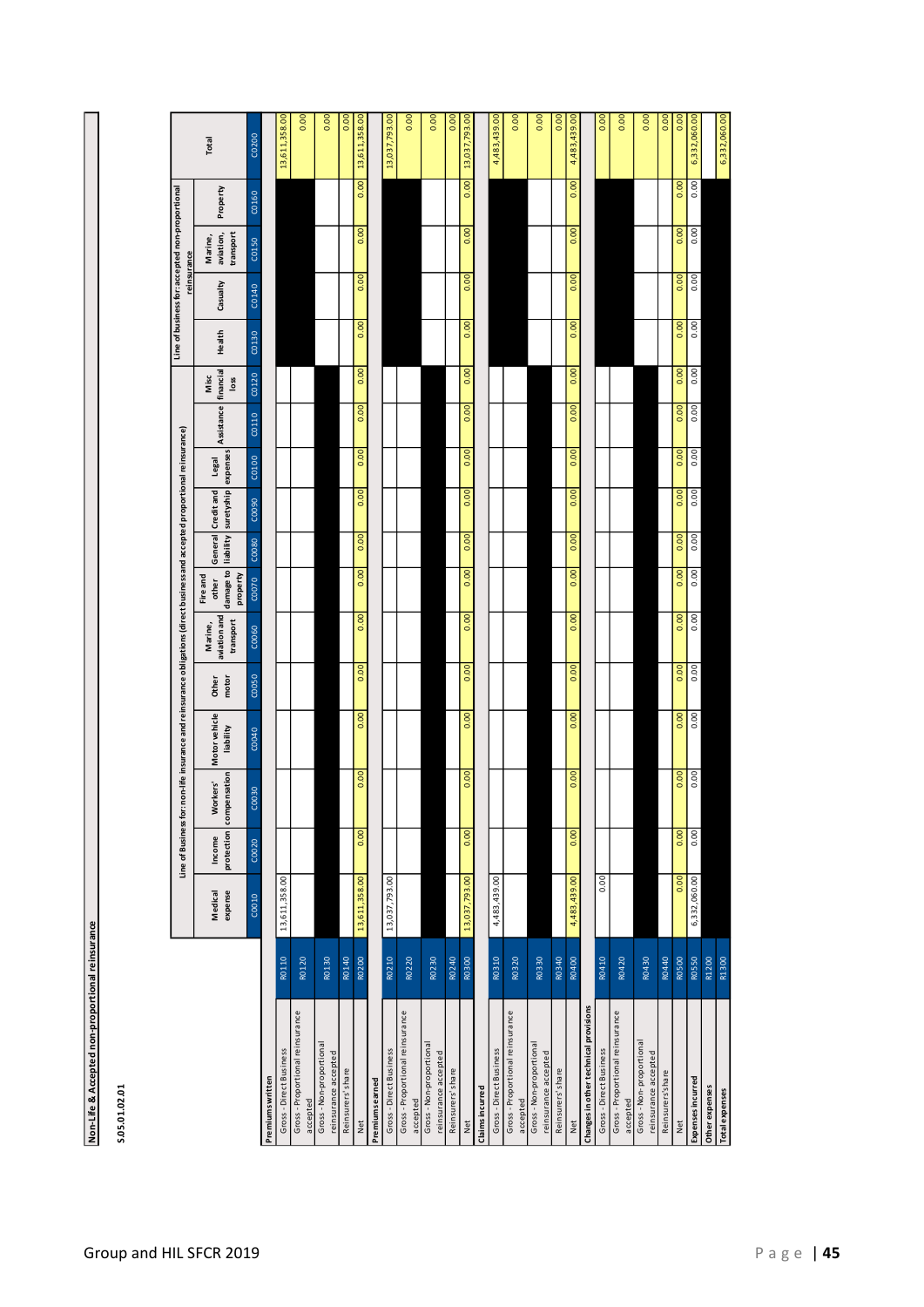#### **Non-life obligations for home country**

#### **S.05.02.01.01**

|                                               |              | Home country | Country (by amount<br>of gross premiums<br>written) | Country (by amount<br>of gross premiums<br>written) | Total for top 5 countries and<br>home country (by amount of<br>gross premiums written) |
|-----------------------------------------------|--------------|--------------|-----------------------------------------------------|-----------------------------------------------------|----------------------------------------------------------------------------------------|
|                                               |              |              | <b>GB</b>                                           | IE                                                  |                                                                                        |
|                                               |              | C0080        | C0090                                               |                                                     | C0140                                                                                  |
| Premiums written                              |              |              |                                                     |                                                     |                                                                                        |
| <b>Gross-Direct Business</b>                  | R0110        | 630.00       | 12,640,964.00                                       | 969,764.00                                          | 13,611,358.00                                                                          |
| Gross - Proportional reinsurance accepted     | R0120        |              |                                                     |                                                     | 0.00                                                                                   |
| Gross - Non-proportional reinsurance accepted | R0130        |              |                                                     |                                                     | 0.00                                                                                   |
| Reinsurers' share                             | R0140        |              |                                                     |                                                     | 0.00                                                                                   |
| <b>Net</b>                                    | R0200        | 630.00       | 12,640,964.00                                       | 969,764.00                                          | 13,611,358.00                                                                          |
| Premiums earned                               |              |              |                                                     |                                                     |                                                                                        |
| <b>Gross-Direct Business</b>                  | R0210        | 627.00       | 12,085,255.00                                       | 951,911.00                                          | 13,037,793.00                                                                          |
| Gross - Proportional reinsurance accepted     | R0220        |              |                                                     |                                                     | 0.00                                                                                   |
| Gross - Non-proportional reinsurance accepted | R0230        |              |                                                     |                                                     | 0.00                                                                                   |
| Reinsurers' share                             | R0240        |              |                                                     |                                                     | 0.00                                                                                   |
| <b>Net</b>                                    | R0300        | 627.00       | 12,085,255.00                                       | 951,911.00                                          | 13,037,793.00                                                                          |
| <b>Claims incurred</b>                        |              |              |                                                     |                                                     |                                                                                        |
| <b>Gross-Direct Business</b>                  | R0310        | 119.00       | 4,269,819.00                                        | 213,501.00                                          | 4,483,439.00                                                                           |
| Gross - Proportional reinsurance accepted     | R0320        |              |                                                     |                                                     | 0.00                                                                                   |
| Gross - Non-proportional reinsurance accepted | R0330        |              |                                                     |                                                     | 0.00                                                                                   |
| Reinsurers' share                             | R0340        |              |                                                     |                                                     | 0.00                                                                                   |
| <b>Net</b>                                    | R0400        | 119.00       | 4,269,819.00                                        | 213,501.00                                          | 4,483,439.00                                                                           |
| Changes in other technical provisions         |              |              |                                                     |                                                     |                                                                                        |
| <b>Gross-Direct Business</b>                  | R0410        | 0.00         | 0.00                                                | 0.00                                                | 0.00                                                                                   |
| Gross - Proportional reinsurance accepted     | R0420        |              |                                                     |                                                     | 0.00                                                                                   |
| Gross - Non-proportional reinsurance accepted | R0430        |              |                                                     |                                                     | 0.00                                                                                   |
| Reinsurers' share                             | R0440        |              |                                                     |                                                     | 0.00                                                                                   |
| <b>Net</b>                                    | <b>R0500</b> | 0.00         | 0.00                                                | 0.00                                                | 0.00                                                                                   |
| <b>Expenses incurred</b>                      | R0550        | $-6.00$      | 5,628,387.00                                        | 703,679.00                                          | 6,332,060.00                                                                           |
| Other expenses                                | R1200        |              |                                                     |                                                     |                                                                                        |
| <b>Total expenses</b>                         | R1300        |              |                                                     |                                                     | 6,332,060.00                                                                           |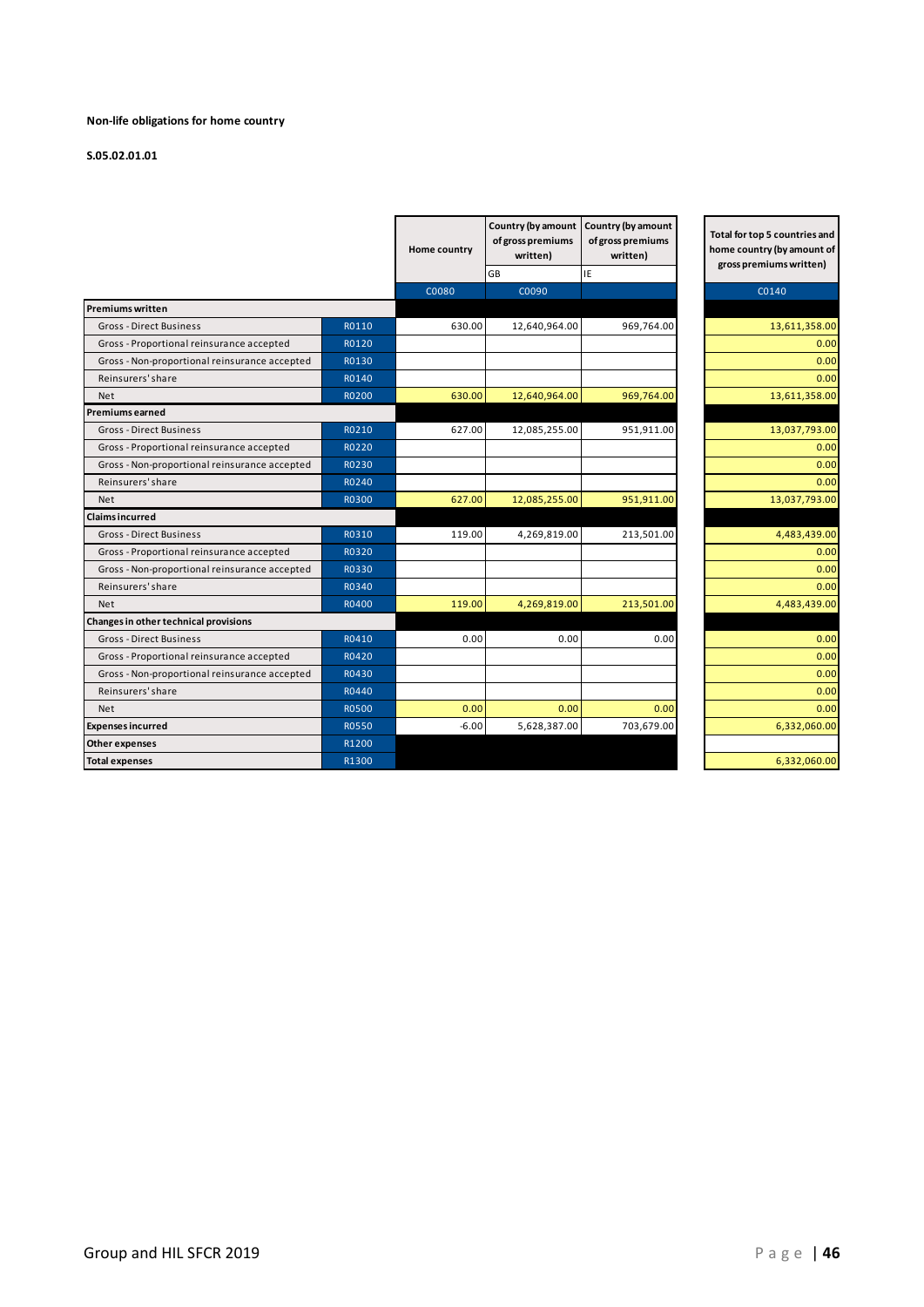Non-Life Technical Provisions **Non-Life Technical Provisions**

| г |  |
|---|--|
| Ξ |  |
| r |  |
| Ξ |  |
|   |  |
|   |  |
|   |  |
|   |  |
|   |  |
| ń |  |

|                                                                                                                                                                            |                  |                    |                      |                                |                           |                                                       | Segmentation for:                    |                                            |                      |                          |                   |            |                           |
|----------------------------------------------------------------------------------------------------------------------------------------------------------------------------|------------------|--------------------|----------------------|--------------------------------|---------------------------|-------------------------------------------------------|--------------------------------------|--------------------------------------------|----------------------|--------------------------|-------------------|------------|---------------------------|
|                                                                                                                                                                            |                  |                    |                      |                                |                           | Direct business and accepted proportional reinsurance |                                      |                                            |                      |                          |                   |            |                           |
|                                                                                                                                                                            |                  | expense<br>Medical | protection<br>Income | compensation<br><b>Workers</b> | Motorvehicle<br>liability | motor<br><b>Other</b>                                 | aviation and<br>transport<br>Marine, | damage to<br>property<br>Fire and<br>other | General<br>liability | Credit and<br>suretyship | expenses<br>Legal | Assistance | financial<br>Misc<br>loss |
|                                                                                                                                                                            |                  | C0020              | C0030                | C0040                          | C0050                     | C0060                                                 | C0070                                | C0080                                      | CO090                | C0100                    | C0110             | C0120      | C0130                     |
| Technical provisions calculated as a whole                                                                                                                                 | R001             | 0.00               | 0.00                 | 0.00                           | 0.00                      | 0.00                                                  | 0.00                                 | 0.00                                       | 0.00                 | 0.00                     | 0.00              | 0.00       | 0.00                      |
| Total Recoverables from reinsurance/SPV and Finite Re<br>counterparty default associated to TP calculated as a<br>after the adjustment for expected losses due to<br>whole | R0050            |                    |                      |                                |                           |                                                       |                                      |                                            |                      |                          |                   |            |                           |
| Technical provisions calculated as a sum of BE and RM                                                                                                                      |                  |                    |                      |                                |                           |                                                       |                                      |                                            |                      |                          |                   |            |                           |
| <b>Best estimate</b>                                                                                                                                                       |                  |                    |                      |                                |                           |                                                       |                                      |                                            |                      |                          |                   |            |                           |
| Premium provisions                                                                                                                                                         |                  |                    |                      |                                |                           |                                                       |                                      |                                            |                      |                          |                   |            |                           |
| Gross-Total                                                                                                                                                                | <b>RO060</b>     | 1,393,191.00       | $\overline{0.00}$    | $\overline{0.00}$              | 0.00                      | 0.00                                                  | 0.00                                 | 0.00                                       | 0.00                 | 0.00                     | 0.00              | 0.00       | 0.00                      |
| Total recoverable from reinsurance/SPV and<br>Finite Re after the adjustment for expected<br>losses due to counterparty default                                            | R0140            |                    |                      |                                |                           |                                                       |                                      |                                            |                      |                          |                   |            |                           |
| Net Best Estimate of Premium Provisions                                                                                                                                    | R015             | 1,393,191.00       | 0.00                 | 0.00                           | 0.00                      | 0.00                                                  | 0.00                                 | 0.00                                       | 0.00                 | 0.00                     | 0.00              | 0.00       | 0.00                      |
| Claims provisions                                                                                                                                                          |                  |                    |                      |                                |                           |                                                       |                                      |                                            |                      |                          |                   |            |                           |
| Gross-Total                                                                                                                                                                | R0160            | 1,290,359.00       | 0.00                 | 0.00                           | 0.00                      | 0.00                                                  | 0.00                                 | 0.00                                       | 0.00                 | 0.00                     | 0.00              | 0.00       | 0.00                      |
| Total recoverable from reinsurance/SPV and<br>Finite Re after the adjustment for expected<br>losses due to counterparty default                                            | R0240            |                    |                      |                                |                           |                                                       |                                      |                                            |                      |                          |                   |            |                           |
| Net Best Estimate of Claims Provisions                                                                                                                                     | R0250            | 1,290,359.00       | 0.00                 | 0.00                           | 0.00                      | 0.00                                                  | 0.00                                 | 0.00                                       | 0.00                 | 0.00                     | 0.00              | 0.00       | 0.00                      |
| <b>Total Best estimate - gross</b>                                                                                                                                         | R026             | 2,683,550.00       | 0.00                 | 0.00                           | 0.00                      | 0.00                                                  | 0.00                                 | 0.00                                       | 0.00                 | 0.00                     | 0.00              | 0.00       | 0.00                      |
| Total Best estimate - net                                                                                                                                                  | R027             | 2,683,550.00       | 0.00                 | 0.00                           | 0.00                      | 0.00                                                  | 0.00                                 | 0.00                                       | 0.00                 | 0.00                     | 0.00              | 0.00       | 0.00                      |
| Risk margin                                                                                                                                                                | R028             | 115,527.00         |                      |                                |                           |                                                       |                                      |                                            |                      |                          |                   |            |                           |
| Amount of the transitional on Technical Provisions                                                                                                                         |                  |                    |                      |                                |                           |                                                       |                                      |                                            |                      |                          |                   |            |                           |
| TP as a whole                                                                                                                                                              | R <sub>029</sub> |                    |                      |                                |                           |                                                       |                                      |                                            |                      |                          |                   |            |                           |
| Best estimate                                                                                                                                                              | R0300            |                    |                      |                                |                           |                                                       |                                      |                                            |                      |                          |                   |            |                           |
| Riskmargin                                                                                                                                                                 | R031             |                    |                      |                                |                           |                                                       |                                      |                                            |                      |                          |                   |            |                           |
| Technical provisions-total                                                                                                                                                 |                  |                    |                      |                                |                           |                                                       |                                      |                                            |                      |                          |                   |            |                           |
| Technical provisions - total                                                                                                                                               | R <sub>032</sub> | 2,799,077.00       | 0.00                 | 0.00                           | 0.00                      | 0.00                                                  | 0.00                                 | 0.00                                       | 0.00                 | 0.00                     | 0.00              | 0.00       | 0.00                      |
| Finite Re after the adjustment for expected losses<br>Recoverable from reinsurance contract/SPV and                                                                        | R0330            | 0.00               | 0.00                 | 0.00                           | 0.00                      | 0.00                                                  | 0.00                                 | 0.00                                       | 0.00                 | 0.00                     | 0.00              | 0.00       | 0.00                      |
| due to counterparty default-total                                                                                                                                          |                  |                    |                      |                                |                           |                                                       |                                      |                                            |                      |                          |                   |            |                           |
| Technical provisions minus recoverables from<br>reinsurance/SPV and Finite Re-total                                                                                        | R0340            | 2,799,077.00       | 0.00                 | 0.00                           | 0.00                      | 0.00                                                  | 0.00                                 | 0.00                                       | 0.00                 | 0.00                     | 0.00              | 0.00       | 0.00                      |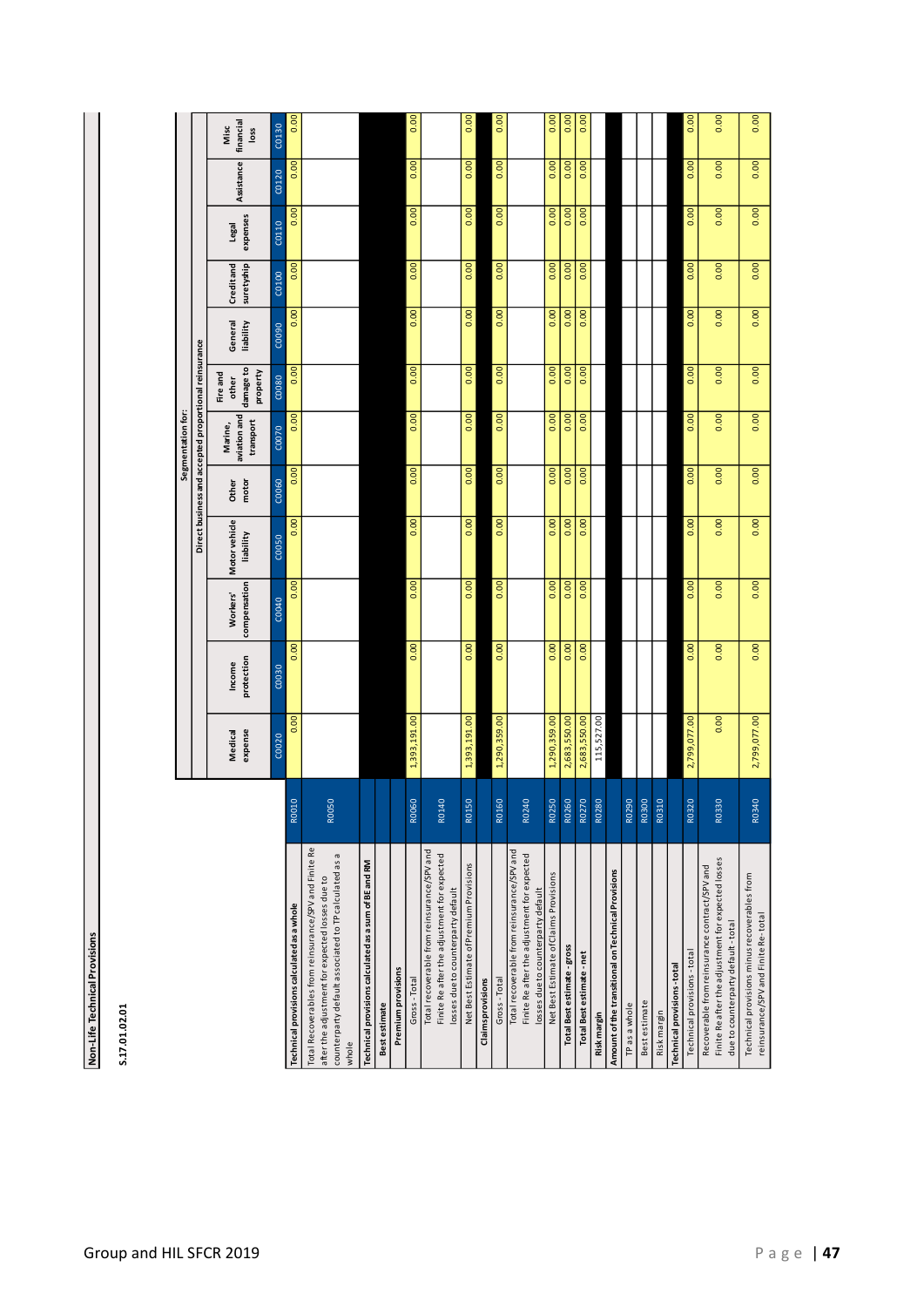Non-Life Technical Provisions **Non-Life Technical Provisions**

S.17.01.02.01 **S.17.01.02.01**

|                                                                                                                                                                            |       |                  |                                                               | Segmentation for:                                                 |                                          |                              |
|----------------------------------------------------------------------------------------------------------------------------------------------------------------------------|-------|------------------|---------------------------------------------------------------|-------------------------------------------------------------------|------------------------------------------|------------------------------|
|                                                                                                                                                                            |       |                  |                                                               | accepted non-proportional reinsurance:                            |                                          |                              |
|                                                                                                                                                                            |       | Non-proportional | health reinsurance   casualty reinsurance<br>Non-proportional | Non-proportional marine,<br>aviation and transport<br>reinsurance | property reinsurance<br>Non-proportional | Total Non-Life<br>obligation |
|                                                                                                                                                                            |       | C0140            | C0150                                                         | C0160                                                             | C0170                                    | C0180                        |
| Technical provisions calculated as a whole                                                                                                                                 | R0010 | 0.00             | 0.00                                                          | 0.00                                                              | 0.00                                     | 0.00                         |
| Total Recoverables from reinsurance/SPV and Finite Re<br>counterparty default associated to TP calculated as a<br>after the adjustment for expected losses due to<br>whole | R0050 |                  |                                                               |                                                                   |                                          | 0.00                         |
| Technical provisions calculated as a sum of BE and RM                                                                                                                      |       |                  |                                                               |                                                                   |                                          |                              |
| Best estimate                                                                                                                                                              |       |                  |                                                               |                                                                   |                                          |                              |
| Premium provisions                                                                                                                                                         |       |                  |                                                               |                                                                   |                                          |                              |
| Gross-Total                                                                                                                                                                | R0060 | 0.00             | 0.00                                                          | 0.00                                                              | $\overline{0.00}$                        | 1,393,191.00                 |
| Total recoverable from reinsurance/SPV and<br>Finite Re after the adjustment for expected<br>losses due to counterparty default                                            | R0140 |                  |                                                               |                                                                   |                                          | 0.00                         |
| Net Best Estimate of Premium Provisions                                                                                                                                    | R0150 | 0.00             | 0.00                                                          | 0.00                                                              | 0.00                                     | 1,393,191.00                 |
| <b>Claims</b> provisions                                                                                                                                                   |       |                  |                                                               |                                                                   |                                          |                              |
| Gross-Total                                                                                                                                                                | R0160 | 0.00             | 0.00                                                          | 0.00                                                              | 0.00                                     | 1,290,359.00                 |
| Total recoverable from reinsurance/SPV and<br>Finite Re after the adjustment for expected<br>losses due to counterparty default                                            | R0240 |                  |                                                               |                                                                   |                                          | 0.00                         |
| Net Best Estimate of Claims Provisions                                                                                                                                     | R0250 | 0.00             | 0.00                                                          | 0.00                                                              | 0.00                                     | 1,290,359.00                 |
| Total Best estimate - gross                                                                                                                                                | R0260 | 0.00             | 0.00                                                          | 0.00                                                              | 0.00                                     | 2,683,550.00                 |
| Total Best estimate - net                                                                                                                                                  | R0270 | 0.00             | 0.00                                                          | 0.00                                                              | 0.00                                     | 2,683,550.00                 |
| Risk margin                                                                                                                                                                | R0280 |                  |                                                               |                                                                   |                                          | 115,527.00                   |
| Amount of the transitional on Technical Provisions                                                                                                                         |       |                  |                                                               |                                                                   |                                          |                              |
| TP as a whole                                                                                                                                                              | R0290 |                  |                                                               |                                                                   |                                          | 0.00                         |
| Best estimate                                                                                                                                                              | R0300 |                  |                                                               |                                                                   |                                          | 0.00                         |
| Risk margin                                                                                                                                                                | R0310 |                  |                                                               |                                                                   |                                          | 0.00                         |
| <b>Technical provisions-total</b>                                                                                                                                          |       |                  |                                                               |                                                                   |                                          |                              |
| Technical provisions - total                                                                                                                                               | R0320 | 0.00             | 0.00                                                          | 0.00                                                              | 0.00                                     | 2,799,077.00                 |
| Finite Re after the adjustment for expected losses<br>Recoverable from reinsurance contract/SPV and<br>due to counterparty default-total                                   | R0330 | 0.00             | 0.00                                                          | 0.00                                                              | 0.00                                     | 0.00                         |
| Technical provisions minus recoverables from<br>reinsurance/SPV and Finite Re-total                                                                                        | R0340 | 0.00             | 0.00                                                          | 0.00                                                              | 0.00                                     | 2,799,077.00                 |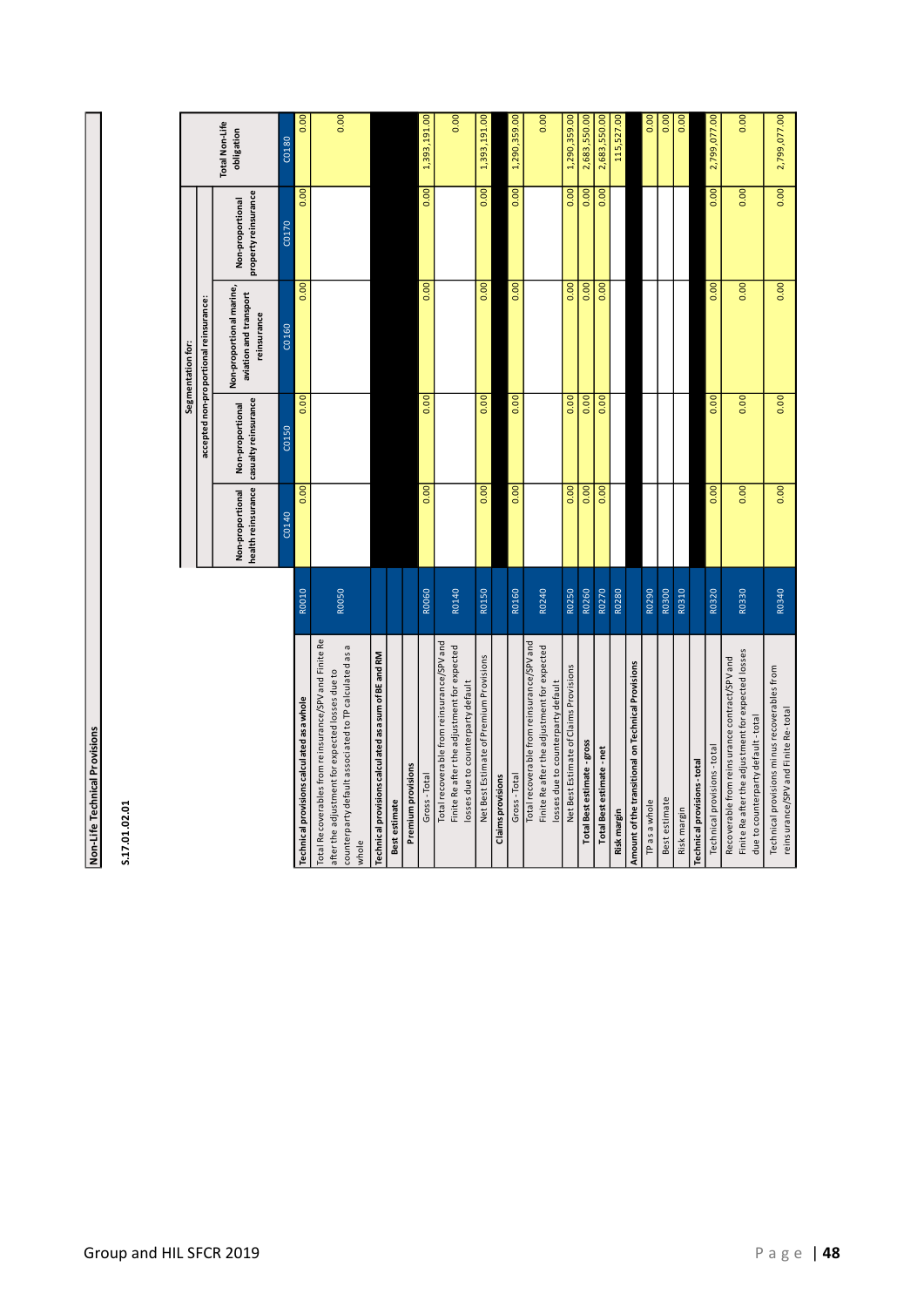## Non-life insurance claims **Non-life insurance claims S.19.01.21.01**



# Gross Claims Paid (non-cumulative) - Development year (absolute amount) **Gross Claims Paid (non-cumulative) - Development year (absolute amount)**

|                |       |              |                         |                   |        | 4     | LO    | G     |       | $\infty$ | e     | $10 & 8 +$ |                |                   | In Current year | sum of all years<br>(cumulative) |
|----------------|-------|--------------|-------------------------|-------------------|--------|-------|-------|-------|-------|----------|-------|------------|----------------|-------------------|-----------------|----------------------------------|
|                |       | C0010        | C0020                   | C <sub>0030</sub> | C00040 | C0050 | C0060 | C0070 | CO080 | C0090    | C0100 | C0110      |                |                   | C0170           | C0180                            |
| Prior          | R0100 | 2,618,433.00 | 6,162,735.00            | 558,586.00        | 0.00   | 0.00  | 0.00  | 0.00  | 0.00  | 0.00     | 0.00  | 0.00       | Prior          | R0100             | 0.00            | 9,339,754.00                     |
| o-N            | R0160 | 937,464.00   | 2,363,190.00            | 199,718.00        |        |       |       |       |       |          |       |            | e-N            | R0160             | 0.00            | 3,500,372.00                     |
| $\frac{8}{2}$  | R0170 | 1,237,290.00 | 2,446,540.00            | 209,008.00        |        |       |       |       |       |          |       |            | $\frac{8}{5}$  | R0170             | 0.00            | 3,892,838.00                     |
| $N-7$          | R0180 | 1,053,254.00 | 1,986,349.00            | 247,755.00        |        |       |       |       |       |          |       |            | $\overline{z}$ | R0180             | 0.00            | 3,287,358.00                     |
| $\frac{6}{2}$  | R0190 | 852,682.00   | 2,020,509.00            | 158,068.00        |        |       |       |       |       |          |       |            | $\frac{6}{5}$  | R0190             | 0.00            | 3,031,259.00                     |
| 5<br>N         | R0200 | 988,609.00   | 2,109,781.00            | 139,437.00        |        |       |       |       |       |          |       |            | Γ-N            | R0200             | 0.00            | 3,237,827.00                     |
| $\overline{A}$ | R0210 | 1,088,561.00 | 2,485,201.00 157,520.00 |                   |        |       |       |       |       |          |       |            | $\frac{1}{4}$  | R0210             | 0.00            | 3,731,282.00                     |
| $\overline{2}$ | R0220 | 1,101,237.00 | 2,259,225.00            | 255,357.00        |        |       |       |       |       |          |       |            | $\frac{3}{2}$  | R <sub>0220</sub> | 0.00            | 3,615,819.00                     |
| $\sim$         | R0230 | 1,089,394.00 | 2,434,395.00            | 96,350.00         |        |       |       |       |       |          |       |            | $N-2$          | R <sub>0230</sub> | 96,350.00       | 3,620,139.00                     |
| $\overline{z}$ | R0240 | 1,341,255.00 | 2,763,902.00            |                   |        |       |       |       |       |          |       |            | $\frac{1}{2}$  | R0240             |                 | 2,763,902.00 4,105,157.00        |
|                | R0250 | 1,620,774.00 |                         |                   |        |       |       |       |       |          |       |            |                | R0250             |                 | 1,620,774.00 1,620,774.00        |
|                |       |              |                         |                   |        |       |       |       |       |          |       |            |                |                   |                 |                                  |

Gross Claims Paid (non-cumulative) - Current year, sum of<br>years (cumulative) **Gross Claims Paid (non-cumulative) - Current year, sum of years (cumulative)**

|                |       | In Current year | Sum of all years<br>(cumulative) |
|----------------|-------|-----------------|----------------------------------|
|                |       | C0170           | C <sub>0180</sub>                |
| Prior          | R0100 | 0.00            | 9,339,754.00                     |
| e-N            | R0160 | 0.00            | 3,500,372.00                     |
| $\frac{8}{2}$  | R0170 | 0.00            | 3,892,838.00                     |
| $N-7$          | R0180 | 0.00            | 3,287,358.00                     |
| $\frac{6}{5}$  | R0190 | 0.00            | 3,031,259.00                     |
| Γ-N            | R0200 | 0.00            | 3,237,827.00                     |
| $\overline{N}$ | R0210 | 0.00            | 3,731,282.00                     |
| $\frac{3}{2}$  | R0220 | 0.00            | 3,615,819.00                     |
| $N-2$          | R0230 | 96,350.00       | 3,620,139.00                     |
| $\overline{z}$ | R0240 | 2,763,902.00    | 4,105,157.00                     |
|                | R0250 | 1,620,774.00    | 1,620,774.00                     |
| Total          | R0260 | 4,481,026.00    | 42,982,579.00                    |
|                |       |                 |                                  |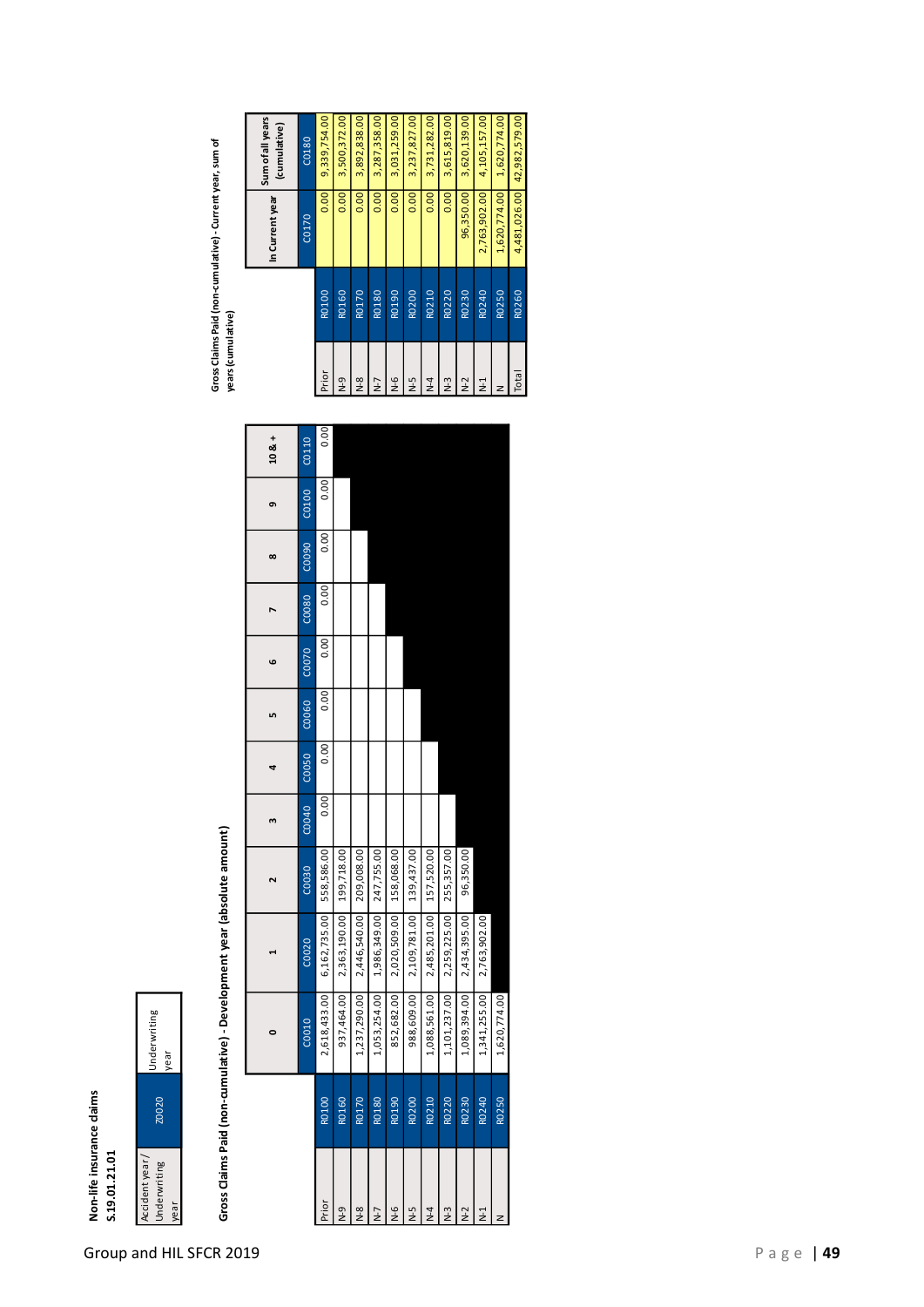## **Non-life insurance S.19.01.21.01**

Gross undiscounted Best Estimate Claims Provisions - Development<br>year (absolute amount) **Gross undiscounted Best Estimate Claims Provisions - Development** 

| ś |
|---|
|   |
| 7 |
|   |
|   |
|   |

| (discounted<br>Year end<br>data) | C0360              |       |                   |               |                |               |               |                |                 |            | 392,531.00     | 897,828.00 | 1,290,359.00 |
|----------------------------------|--------------------|-------|-------------------|---------------|----------------|---------------|---------------|----------------|-----------------|------------|----------------|------------|--------------|
|                                  |                    | R0100 | R0160             | R0170         | R0180          | R0190         | R0200         | R0210          | R0220           | R0230      | R0240          | R0250      | R0260        |
|                                  |                    | Prior | $\frac{9}{2}$     | $\frac{8}{5}$ | $\overline{z}$ | $\frac{6}{5}$ | $\frac{5}{5}$ | $\overline{R}$ | $N-3$           | $N-2$      | $\overline{2}$ | z          | <b>Total</b> |
| $108 +$                          | C0300              |       |                   |               |                |               |               |                |                 |            |                |            |              |
| თ,                               | C <sub>0290</sub>  |       |                   |               |                |               |               |                |                 |            |                |            |              |
| ∞                                | C0280              |       |                   |               |                |               |               |                |                 |            |                |            |              |
|                                  | C0270              |       |                   |               |                |               |               |                |                 |            |                |            |              |
| ဖ                                | C <sub>026</sub> 0 |       |                   |               |                |               |               |                |                 |            |                |            |              |
| LŊ                               | C <sub>0250</sub>  |       |                   |               |                |               |               |                |                 |            |                |            |              |
| 4                                | C0240              |       |                   |               |                |               |               |                |                 |            |                |            |              |
| m                                | C <sub>0230</sub>  |       |                   |               |                |               |               |                |                 |            |                |            |              |
| $\mathbf{\tilde{z}}$             | C <sub>0220</sub>  |       |                   |               |                |               |               |                |                 |            |                |            |              |
|                                  | C0210              |       |                   |               |                |               |               |                | 0.00 250,679.00 | 403,318.00 | 395,642.00     |            |              |
| $\circ$                          | C0200              |       |                   |               |                |               |               |                |                 | 834,614.00 | 1,069,871.00   | 904,649.00 |              |
|                                  |                    | R0100 | R0160             | R0170         | R0180          | R0190         | R0200         | R0210          | R0220           | R0230      | R0240          | R0250      |              |
|                                  |                    | Prior | $\overline{R}$ -D | $\frac{8}{5}$ | $N-7$          | $\frac{6}{5}$ | 2-N           | $N-4$          | $N-3$           | $N-2$      | $\overline{2}$ | z          |              |

Total R0260 1,290,359.00

392,531.00 897,828.00 1,290,359.00

Gross discounted Best Estimate Claims **(cumulative) Gross discounted Best Estimate Claims Provisions - Current year, sum of years**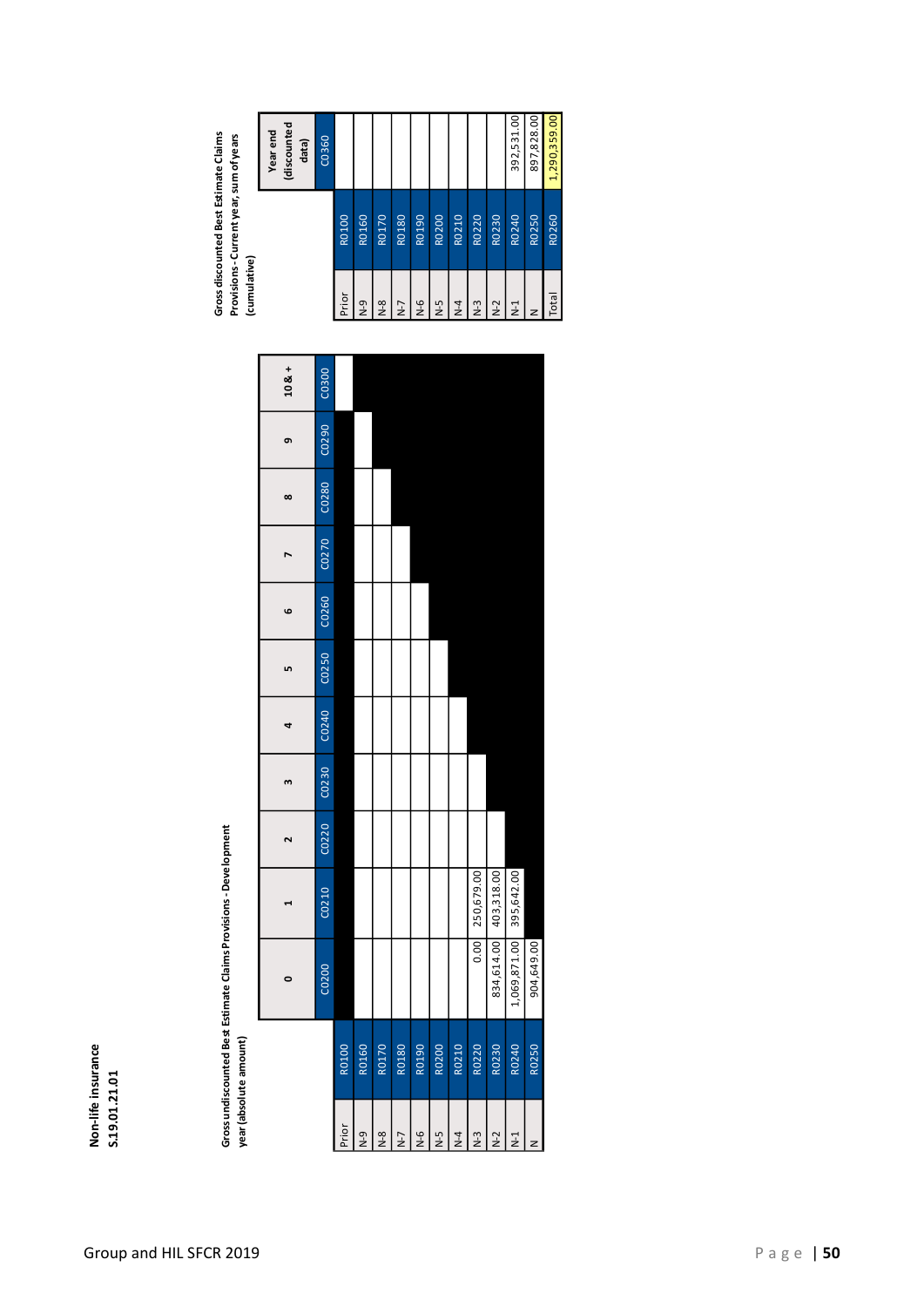#### **Own funds**

#### **S.23.01.01.01**

|                                                                                                                         |                | <b>Total</b>  | Tier 1 - unrestricted | Tier 1 - restricted | Tier 2 | Tier 3 |
|-------------------------------------------------------------------------------------------------------------------------|----------------|---------------|-----------------------|---------------------|--------|--------|
|                                                                                                                         |                | C0010         | C0020                 | C0030               | C0040  | C0050  |
| Basic own funds before deduction for participations in other financial sector as                                        |                |               |                       |                     |        |        |
| foreseen in article 68 of Delegated Regulation 2015/35                                                                  |                |               |                       |                     |        |        |
| Ordinary share capital (gross of own shares)                                                                            | R0010          | 5,000,000.00  | 5,000,000.00          |                     |        |        |
| Share premium account related to ordinary share capital                                                                 | R0030          | 0.00          |                       |                     |        |        |
| Initial funds, members' contributions or the equivalent basic                                                           | R0040          | 0.00          |                       |                     |        |        |
| own - fund item for mutual and mutual-type undertakings                                                                 |                |               |                       |                     |        |        |
| Subordinated mutual member accounts<br>Surplus funds                                                                    | R0050<br>R0070 | 0.00          |                       |                     |        |        |
|                                                                                                                         |                | 0.00          |                       |                     |        |        |
| Preference shares                                                                                                       | R0090          | 0.00          |                       |                     |        |        |
| Share premium account related to preference shares                                                                      | R0110          | 0.00          |                       |                     |        |        |
| Reconciliation reserve                                                                                                  | R0130          | 17,304,647.00 | 17,304,647.00         |                     |        |        |
| Subordinated liabilities                                                                                                | R0140          | 0.00          |                       |                     |        |        |
| An amount equal to the value of net deferred tax assets                                                                 | R0160          | 0.00          |                       |                     |        |        |
| Other own fund items approved by the supervisory authority                                                              | R0180          | 0.00          |                       |                     |        |        |
| as basic own funds not specified above<br>Own funds from the financial statements that should not be represented by the |                |               |                       |                     |        |        |
| reconciliation reserve and do not meet the criteria to be classified as Solvency II                                     |                |               |                       |                     |        |        |
| own funds                                                                                                               |                |               |                       |                     |        |        |
| Own funds from the financial statements that should not be                                                              |                |               |                       |                     |        |        |
| represented by the reconciliation reserve and do not meet                                                               | R0220          |               |                       |                     |        |        |
| the criteria to be classified as Solvency II own funds                                                                  |                |               |                       |                     |        |        |
| <b>Deductions</b>                                                                                                       |                |               |                       |                     |        |        |
| Deductions for participations in financial and credit<br>institutions                                                   | R0230          | 0.00          |                       |                     |        |        |
| Total basic own funds after deductions                                                                                  | R0290          | 22,304,647.00 | 22,304,647.00         | 0.00                | 0.00   | 0.00   |
| Ancillary own funds                                                                                                     |                |               |                       |                     |        |        |
| Unpaid and uncalled ordinary share capital callable on                                                                  | R0300          | 0.00          |                       |                     |        |        |
| demand                                                                                                                  |                |               |                       |                     |        |        |
| Unpaid and uncalled initial funds, members' contributions                                                               |                |               |                       |                     |        |        |
| or the equivalent basic own fund item for mutual and mutual                                                             | R0310          | 0.00          |                       |                     |        |        |
| -type undertakings, callable on demand<br>Unpaid and uncalled preference shares callable on demand                      | R0320          | 0.00          |                       |                     |        |        |
| A legally binding commitment to subscribe and pay for                                                                   |                |               |                       |                     |        |        |
| subordinated liabilities on demand                                                                                      | R0330          | 0.00          |                       |                     |        |        |
| Letters of credit and guarantees under Article 96(2) of the                                                             |                |               |                       |                     |        |        |
| Directive 2009/138/EC                                                                                                   | R0340          | 0.00          |                       |                     |        |        |
| Letters of credit and guarantees other than under Article                                                               | R0350          | 0.00          |                       |                     |        |        |
| 96(2) of the Directive 2009/138/EC                                                                                      |                |               |                       |                     |        |        |
| Supplementary members calls under first subparagraph of<br>Article 96(3) of the Directive 2009/138/EC                   | R0360          | 0.00          |                       |                     |        |        |
| Supplementary members calls - other than under first                                                                    | R0370          | 0.00          |                       |                     |        |        |
| subparagraph of Article 96(3) of the Directive 2009/138/EC                                                              |                |               |                       |                     |        |        |
| Other ancillary own funds                                                                                               | R0390          | 0.00          |                       |                     |        |        |
| Total ancillary own funds                                                                                               | R0400          | 0.00          |                       |                     | 0.00   | 0.00   |
| Available and eligible own funds                                                                                        |                |               |                       |                     |        |        |
| Total available own funds to meet the SCR                                                                               | <b>R0500</b>   | 22,304,647.00 | 22,304,647.00         | 0.00                | 0.00   | 0.00   |
| Total available own funds to meet the MCR                                                                               | R0510          | 22,304,647.00 | 22,304,647.00         | 0.00                | 0.00   |        |
| Total eligible own funds to meet the SCR                                                                                | R0540          | 22,304,647.00 | 22,304,647.00         | 0.00                | 0.00   | 0.00   |
| Total eligible own funds to meet the MCR                                                                                | <b>R0550</b>   | 22,304,647.00 | 22,304,647.00         | 0.00                | 0.00   |        |
| <b>SCR</b>                                                                                                              | <b>R0580</b>   | 5,580,959.00  |                       |                     |        |        |
| MCR                                                                                                                     | R0600          | 2,221,825.00  |                       |                     |        |        |
| Ratio of Eligible own funds to SCR                                                                                      | R0620          | 3.996561702   |                       |                     |        |        |
| Ratio of Eligible own funds to MCR                                                                                      | R0640          | 10.038885601  |                       |                     |        |        |

#### **Reconciliation reserve**

|                                                                                                                |              | C0060         |
|----------------------------------------------------------------------------------------------------------------|--------------|---------------|
| <b>Reconciliation reserve</b>                                                                                  |              |               |
| Excess of assets over liabilities                                                                              | R0700        | 22,304,647.00 |
| Own shares (held directly and indirectly)                                                                      | R0710        |               |
| Foreseeable dividends, distributions and charges                                                               | R0720        |               |
| Other basic own fund items                                                                                     | R0730        | 5,000,000.00  |
| Adjustment for restricted own fund items in respect of<br>matching adjustment portfolios and ring fenced funds | R0740        |               |
| <b>Reconciliation reserve</b>                                                                                  | R0760        | 17,304,647.00 |
| <b>Expected profits</b>                                                                                        |              |               |
| Expected profits included in future premiums (EPIFP) - Life<br>business                                        | <b>R0770</b> |               |
| Expected profits included in future premiums (EPIFP) -<br>Non-life business                                    | R0780        |               |
| Total Expected profits included in future premiums<br>(EPIFP)                                                  | R0790        | 0.00          |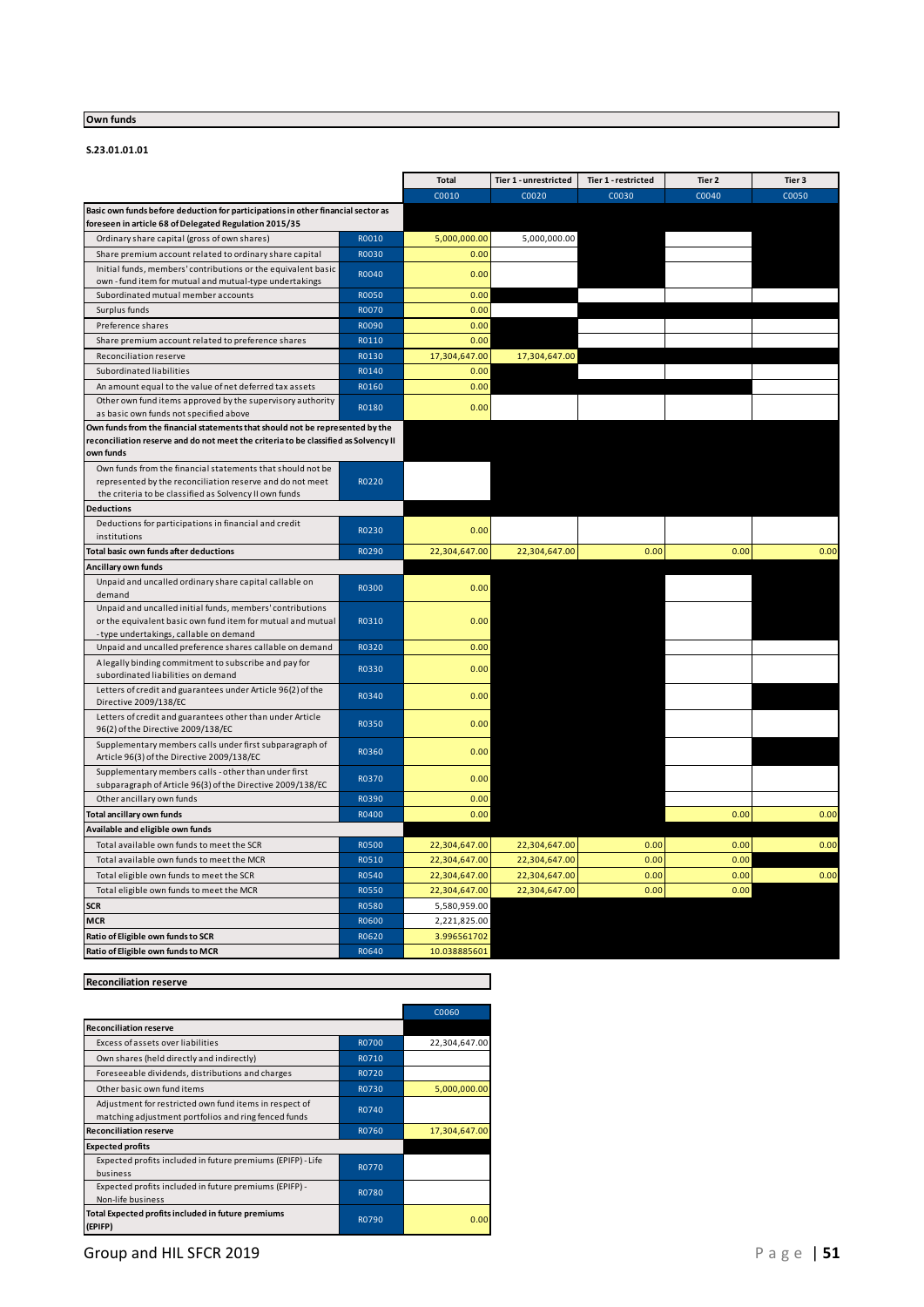#### **Solvency Capital Requirement - for undertakings on Standard Formula**

#### **S.25.01.21.01**

**Basic Solvency Capital Requirement** 

**Calculation of Solvency Capital Requirement**

|                                           |              | Gross solvency capital<br>requirement | <b>Simplifications</b> |
|-------------------------------------------|--------------|---------------------------------------|------------------------|
|                                           |              | C0110                                 | C0120                  |
| Market risk                               | R0010        | 3,741,260.00                          |                        |
| Counterparty default risk                 | R0020        | 749,717.00                            |                        |
| Life underwriting risk                    | R0030        | 0.00                                  |                        |
| Health underwriting risk                  | R0040        | 2,374,868.00                          |                        |
| Non-life underwriting risk                | <b>R0050</b> | 0.00                                  |                        |
| Diversification                           | R0060        | $-1,676,020.00$                       |                        |
| Intangible asset risk                     | <b>R0070</b> | 0.00                                  |                        |
| <b>Basic Solvency Capital Requirement</b> | R0100        | 5,189,825.00                          |                        |

|                                                                                                |       | Value        |
|------------------------------------------------------------------------------------------------|-------|--------------|
|                                                                                                |       | C0100        |
| Operational risk                                                                               | R0130 | 391,134.00   |
| Loss-absorbing capacity of technical provisions                                                | R0140 | 0.00         |
| Loss-absorbing capacity of deferred taxes                                                      | R0150 | 0.00         |
| Capital requirement for business operated in accordance with Art. 4 of<br>Directive 2003/41/EC | R0160 | 0.00         |
| Solvency Capital Requirement excluding capital add-on                                          | R0200 | 5,580,959.00 |
| Capital add-on already set                                                                     | R0210 | 0.00         |
| Solvency capital requirement                                                                   | R0220 | 5,580,959.00 |
| Other information on SCR                                                                       |       |              |
| Capital requirement for duration-based equity risk sub-module                                  | R0400 | 0.00         |
| Total amount of Notional Solvency Capital Requirements for<br>remaining part                   | R0410 | 0.00         |
| Total amount of Notional Solvency Capital Requirements for ring<br>fenced funds                | R0420 | 0.00         |
| Total amount of Notional Solvency Capital Requirements for matching<br>adjustment portfolios   | R0430 | 0.00         |
| Diversification effects due to RFF nSCR aggregation for article 304                            | R0440 | 0.00         |